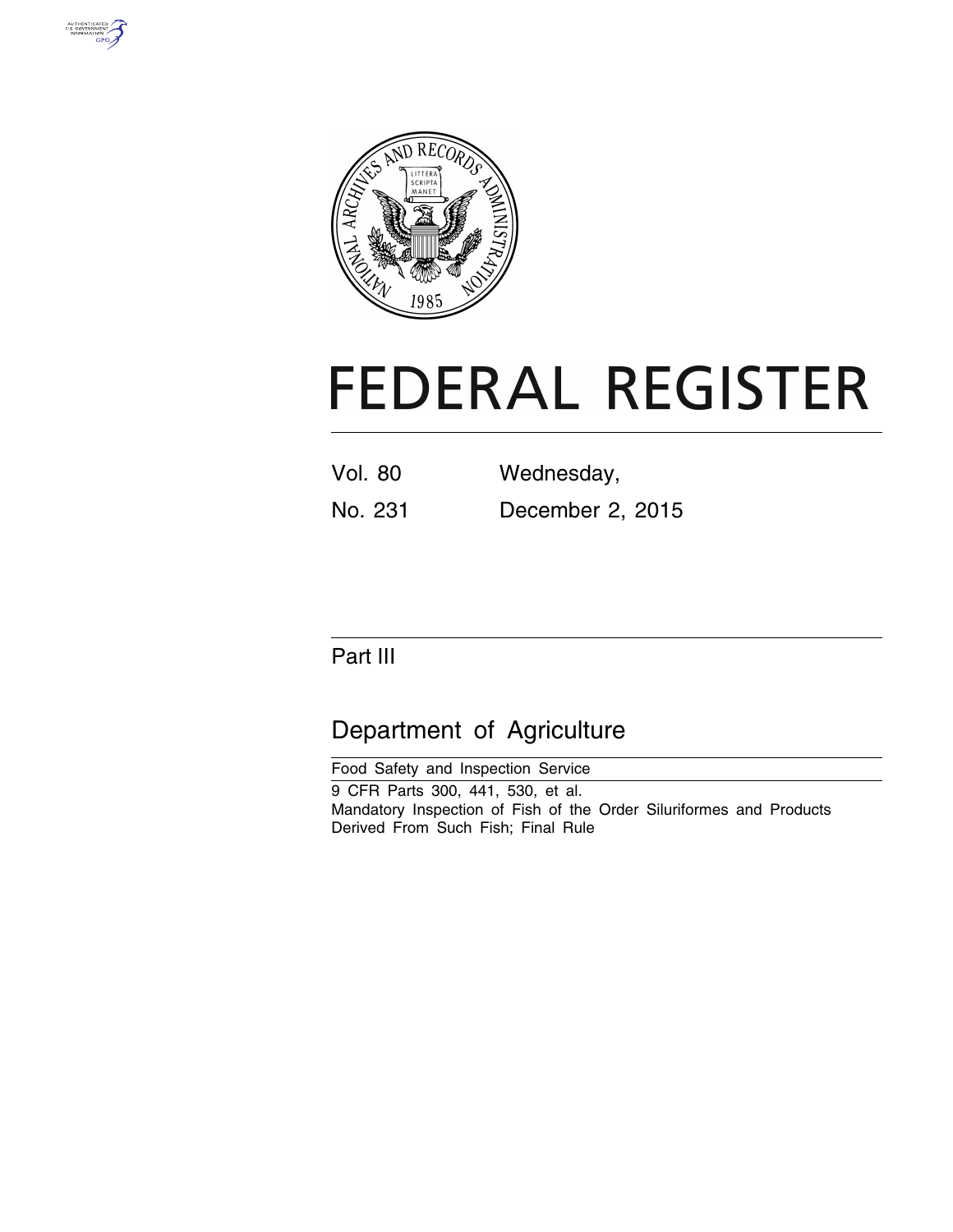# **DEPARTMENT OF AGRICULTURE**

#### **Food Safety and Inspection Service**

**9 CFR Parts 300, 441, 530, 531, 532, 533, 534, 537, 539, 540, 541, 544, 548, 550, 552, 555, 557, 559, 560, and 561** 

**[Docket No. FSIS–2008–0031]** 

#### **RIN 0583–AD36**

# **Mandatory Inspection of Fish of the Order Siluriformes and Products Derived From Such Fish**

**AGENCY:** Food Safety and Inspection Service.

# **ACTION:** Final rule.

**SUMMARY:** The Food Safety and Inspection Service (FSIS) is amending its regulations to establish a mandatory inspection program for fish of the order Siluriformes and products derived from these fish. These final regulations implement the provisions of the 2008 and 2014 Farm Bills, which amended the Federal Meat Inspection Act, mandating FSIS inspection of Siluriformes.

**DATES:** *Effective Date:* March 1, 2016.

On the effective date (March 1, 2016), Siluriformes fish and fish products are under FSIS jurisdiction. By March 1, 2016, foreign countries seeking to continue exporting Siluriformes fish and fish products to the United States during the transitional period are required to submit lists of establishments (with the establishment name and number) that currently export and will continue to export Siluriformes fish and fish products to the United States. Foreign countries are also required to submit documentation showing that they currently have laws or other legal measures in place that provide authority to regulate the growing and processing of fish for human food and to assure compliance with the Food and Drug Administration's (FDA) regulatory requirements in 21 CFR part 123, Fish and Fishery Products.

*Transitional Period (transition to complete implementation):* Beginning on March 1, 2016 and continuing until September 1, 2017, FSIS will conduct inspection and exercise broad enforcement discretion in domestic establishments that slaughter or slaughter and process and distribute Siluriformes fish and fish products. Foreign countries seeking to continue to export Siluriformes fish and fish products to the United States after the transitional period has expired are required to submit to FSIS by September 1, 2017 adequate documentation

showing the equivalence of their Siluriformes inspection systems with that of the United States. Foreign countries submitting such documentation by the deadline are permitted to continue exporting Siluriformes fish and fish products to the United States while FSIS undertakes an evaluation as to equivalency.

*Date of Full Enforcement* (September 1, 2017): FSIS will fully enforce these regulations in domestic Siluriformes fish products and fish processing establishments. Foreign countries seeking to continue exporting Siluriformes fish and fish products to the United States upon full enforcement are required to submit their documentation showing equivalence by this date.

# **FOR FURTHER INFORMATION CONTACT:**

Daniel Engeljohn, Assistant Administrator, Office of Policy and Program Development, FSIS, U.S. Department of Agriculture, 1400 Independence Avenue SW., Washington, DC 20250–3700, (202) 205– 0495.

#### **SUPPLEMENTARY INFORMATION:**

### **Executive Summary**

The 2008 Farm Bill amended the Federal Meat Inspection Act (FMIA), to make ''catfish'' a species amenable to the FMIA and, therefore, subject to FSIS inspection. In addition, the 2008 Farm Bill gave FSIS the authority to define the term ''catfish.''

On February 24, 2011, FSIS published a proposed rule that outlined a mandatory catfish inspection program and presented two options for defining ''catfish'': One option was to define catfish narrowly as those fish belonging to the family Ictaluridae. The other option was a broader definition, all fish of the order Siluriformes (76 FR 10434). FSIS sought public comments on the scope of the definition in the proposed rule. The Agency proposed regulatory requirements for mandatory catfish inspection that were adapted from the meat inspection regulations.

The 2014 Farm Bill, enacted on February 7, 2014, amended the FMIA to remove the term ''catfish'' and to make ''all fish of the order Siluriformes'' subject to FSIS jurisdiction and inspection. As a result, FSIS inspection of Siluriformes is mandated by law. This final rule adopts all the regulatory requirements outlined in the February 2011 proposal, with the following changes:

• The term ''catfish'' defined in proposed 9 CFR part 531 and used throughout the proposed regulatory text, is replaced in this final rule by the term

''fish of the order Siluriformes,'' ''Siluriformes fish,'' or simply ''fish,'' understood to mean, for purposes of the final regulations, any fish of the order Siluriformes.

• The retail store exemption includes, as an exempt retail operation, the slaughter of fish at retail stores or restaurants for consumers who purchase the fish at those facilities, and in accordance with the consumers' request.

• Fish with unusual gross deformities caused by disease or chemical contamination (rather than merely with gross deformities) are not to be used for human food (9 CFR 539.1(d)).

• The labeling regulations (9 CFR 541.7) permit the use of the term ''catfish'' only on labels of fish classified within the family Ictaluridae, consistent with provisions of the Federal Food, Drug, and Cosmetic (FD&C) Act (21 U.S.C. 321d (a) and 343(t)). Fish of the order Siluriformes, from families other than Ictaluridae, must be labeled with an appropriate common or usual name.

• The labeling regulations (9 CFR 541.7) require packages of Siluriformes fish and fish products that are not ready-to-eat to bear safe-handling instructions to include ''fish'' in the rationale statement, *i.e.,* ''This product was prepared from inspected and passed fish, ''and in the labeling statements, *i.e.*, "Keep raw fish from other foods. Wash working surfaces (including cutting boards), utensils, and hands after touching raw fish.''

• The labeling regulations (9 CFR 541.7) to clarify that the labeling of fish covered commodities sold by a retailer bear country of origin and method of production information, in compliance with the requirements in 7 CFR part 60, subpart A, Country of Origin Labeling for Fish and Shellfish.

• The import inspection regulations for Siluriformes fish and fish products (9 CFR part 557) to make them consistent with the September 19, 2014, rule amending the FSIS regulations for imported meat, poultry, and egg products (79 FR 56220).

• The regulations include provisions for State-Federal, Federal-State Cooperate Agreements; State Designations (9 CFR part 560) and authorize coordination with States that have fish inspection programs to select certain establishments to participate in an interstate shipment program. These changes reference regulations that took effect after the proposed rule on catfish inspection was published. The regulations incorporate requirements for establishments to maintain written recall plans (9 CFR 532.2) and to notify the FSIS District Office of any adulterated or misbranded product that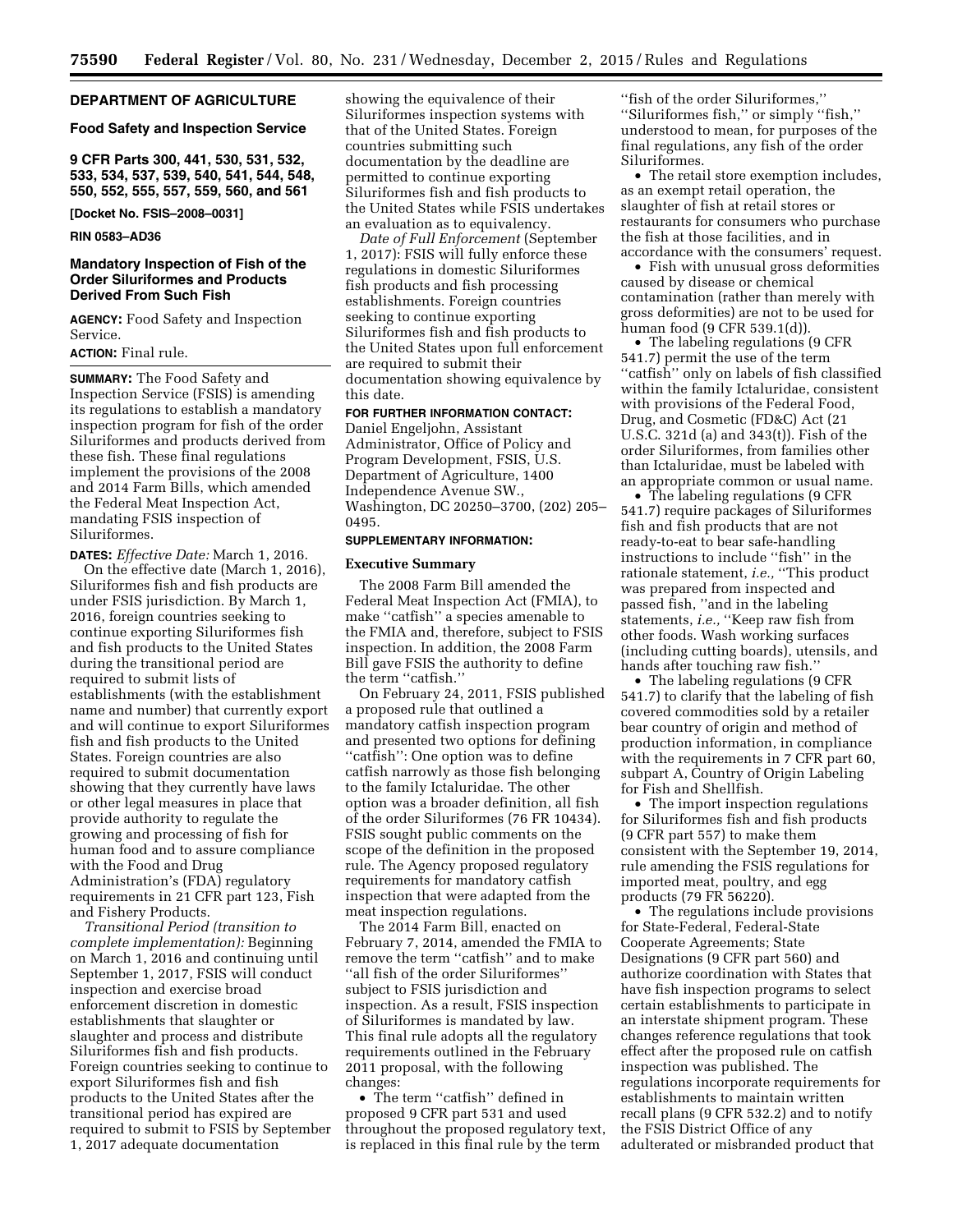the establishment has received or shipped in commerce (9 CFR 537.3). These changes reference regulations that took effect after the proposed rule on catfish inspection was published.

• The regulations on official marks and devices for identifying inspectedand-passed fish and fish products (9 CFR 541.2(d)) require whole, gutted fish carcasses to bear the official inspection legend or to be properly packaged in an immediate container marked with the official inspection legend, as well as all other required labeling features.

• The preamble discussion explains that the net weight for ice-glazed fish is determined on a rigid-state basis, as provided in the National Institute of Standards and Technology (NIST) Handbook 133, ''Checking the Net Contents of Packaged Goods.''

• The regulatory requirements in this final rule will be effective 90 days after its publication. FSIS will implement the regulatory requirements during an 18 month timeframe.

• In addition, during the 18-month transitional period, foreign countries are to begin submitting to FSIS documentation demonstrating the equivalency of their inspection systems for Siluriformes fish and fish products.

The annualized cost to the Siluriformes fish domestic industry is \$326.55 thousand.1 This would be an additional annualized average net direct cost to this domestic fish industry of about \$0.0008 per pound of processed Siluriformes fish and Siluriformes products. For comparison, the average price received by domestic processors for domestic catfish (of the order Siluriformes) products was considerably greater at \$3.04 per pound, in 2013. Furthermore, the additional annualized average direct cost to FSIS is \$2,604.4 thousand. On the other hand, the decreased annualized average direct cost to FDA and to the U.S. Department of Commerce's (USDC) National Oceanic and Atmospheric Administration (NOAA)/National Marine Fisheries Service (NMFS) is \$1,490 thousand because of this final rule. The net difference of these annualized average direct costs to these three Federal government agencies is \$1,114.40 thousand. Therefore, the annualized (at 7 percent) average net direct cost to the Siluriformes fish domestic industry and to the three affected Federal government agencies is \$1,440.95 thousand.

TABLE 1—PROJECTED SUMMARY ADDI-TIONAL ANNUALIZED AVERAGE NET DIRECT COSTS (DOMESTIC) OF THE FINAL RULE

| Affected sectors of<br>the domestic econ-                    | Additional annualized<br>cost, over 10 years,<br>discounted<br><b><i>Sthousands</i></b> |          |  |  |
|--------------------------------------------------------------|-----------------------------------------------------------------------------------------|----------|--|--|
| omv                                                          | percent                                                                                 | percent  |  |  |
| Siluriformes Fish In-<br>dustry<br><b>Federal Government</b> | \$326.55                                                                                | \$317.78 |  |  |
| Agencies                                                     | 1.114.40                                                                                | 1.097.22 |  |  |
| Total                                                        | 1.440.95                                                                                | 1.414.99 |  |  |

# **Table of Contents**

- Background
- I. 2008 Farm Bill
- II. 2011 Proposed Rule
- III. 2014 Farm Bill
- IV. Use of the Terms ''Catfish'' and ''Fish'' in Preamble Discussion
- V. Scientific Classification (Taxonomy) of the Catfishes
- VI. Current Inspection of Domestic and Imported Catfish
- VII. Public Health Considerations: Potential Chemical and Microbiological Contaminants
- VIII. Summary of Proposed and Final Regulatory Requirements
	- A. Organization of Inspection Operations
	- B. Definitions
	- C. Establishments Requiring Inspection; Grant and Approval of Inspection
	- D. Facility Requirements for Inspection
	- E. Pre-harvest and Transfer to Processing Establishment
	- F. Sanitation and Hazard Analysis Critical Control Point (HACCP) System Requirements for Processing Facilities
	- G. Mandatory Dispositions; Performance Standards Respecting Physical, Chemical, or Biological Contaminants
	- H. Handling and Disposal of Condemned and Inedible Materials
- I. Marks, Marking, and Labeling of Products and Containers
- 1. Official Marks and Devices
- 2. Labeling Requirements; Prior Approval of Labeling
- 3. Prevention of False or Misleading Labeling Practices
- 4. Net Weight and Retained Water
- 5. Nutrition Labeling Regulations
- J. Food Ingredients Permitted
- K. Ready-to-eat and Canned Fish Products: Control of *Listeria monocytogenes*
- L. Canned Products
- M. Accredited Laboratories
- N. Standards of Identity and Composition
- O. Exports
- P. Transportation in Commerce
- Q. Imported Products
- R. Demonstrating Equivalence of Foreign Systems
- 1. Program Administration
- 2. Legal Authority and Requirements Governing Catfish and Catfish Products Inspection
- 3. Document Evaluation and System Review
- 4. Maintenance of Standards
- S. Marking and Labeling of Imported **Products**
- IX. Proposed Regulations Under Other FMIA Subchapters
- A. Rules of Practice; Reference to Rules of Practice
- B. Detention, and Seizure and Condemnation
- 1. Detention
- 
- 2. Seizure and Condemnation X. Records Required To Be Kept
- XI. Comments and Responses
- A. General Opposition
	- B. The Definition of Catfish
	- C. Risk Assessment
	- D. Cost and Benefits Analysis
	-
	- E. Trade Barriers and Agreements F. Equivalency and Implementation
	- G. Facilities Requirements and Schedule of **Operations**
	- H. Definitions
	- 1. ''Adulterated''
	- 2. ''Slaughter'' and ''Slaughterhouse''
	- 3. ''Farm-raised'' and ''Wild-Caught''
	- I. Labeling
	- 1. Mark of Inspection
	- 2. Species Identification and Prevention of False or Misleading Labeling Practices
	- 3. Standards of Identity
	-
	- 4. Percent Approved Substances
	- 5. Net Weight and Retained Water 6. Safe Handling Instructions
	-
	- 7. Country of Origin Labeling
	- J. Pre-harvest and Transport Conditions
	- K. Pathogen Reduction and Tolerances for Animal Drugs
	- L. Limits for Retail Quantities
	- M. Hard Copy Information
	- N. Other Comments
	- 1. Exemptions and Periodic Auditing
	- 2. Use of Program Seals
	- O. Cooperation With States
	- P. Outreach and Training
- XII. FSIS Implementation
- XIII. Executive Orders 12866 and 13563 and
	- Regulatory Flexibility Act
	- A. Need for the Rule
	- B. Baseline
	- C. Catfish Consumption and Prices
- D. Alternative Regulatory Approaches
	- Considered
	- E. Expected Costs of the Final Rule
	- F. Costs to Foreign Entities

Products From the Market J. Regulatory Flexibility Act Assessment

XIV. Paperwork Reduction Act XV. E-Government Act

Reform

Government

- 1. Foreign Governments
- 2. Foreign Establishments
- G. Associated Costs to U.S. Consumers
- H. Expected Budgetary Impacts on FSIS and Other Government Agencies
- I. Break-Even Analysis
- 1. Possible Health Benefits Assessment Break-Even Analysis 2. Health Benefits—Removing Adulterated

XVI. Executive Order 12988, Civil Justice

XIX. USDA Non-Discrimination Statement XX. Additional Public Notification

XVII. Expected Environmental Impact XVIII. Executive Order 13175, Indian Tribal

<sup>1</sup>Annualized present value of average costs is at a 7 percent discount rate over 10 years.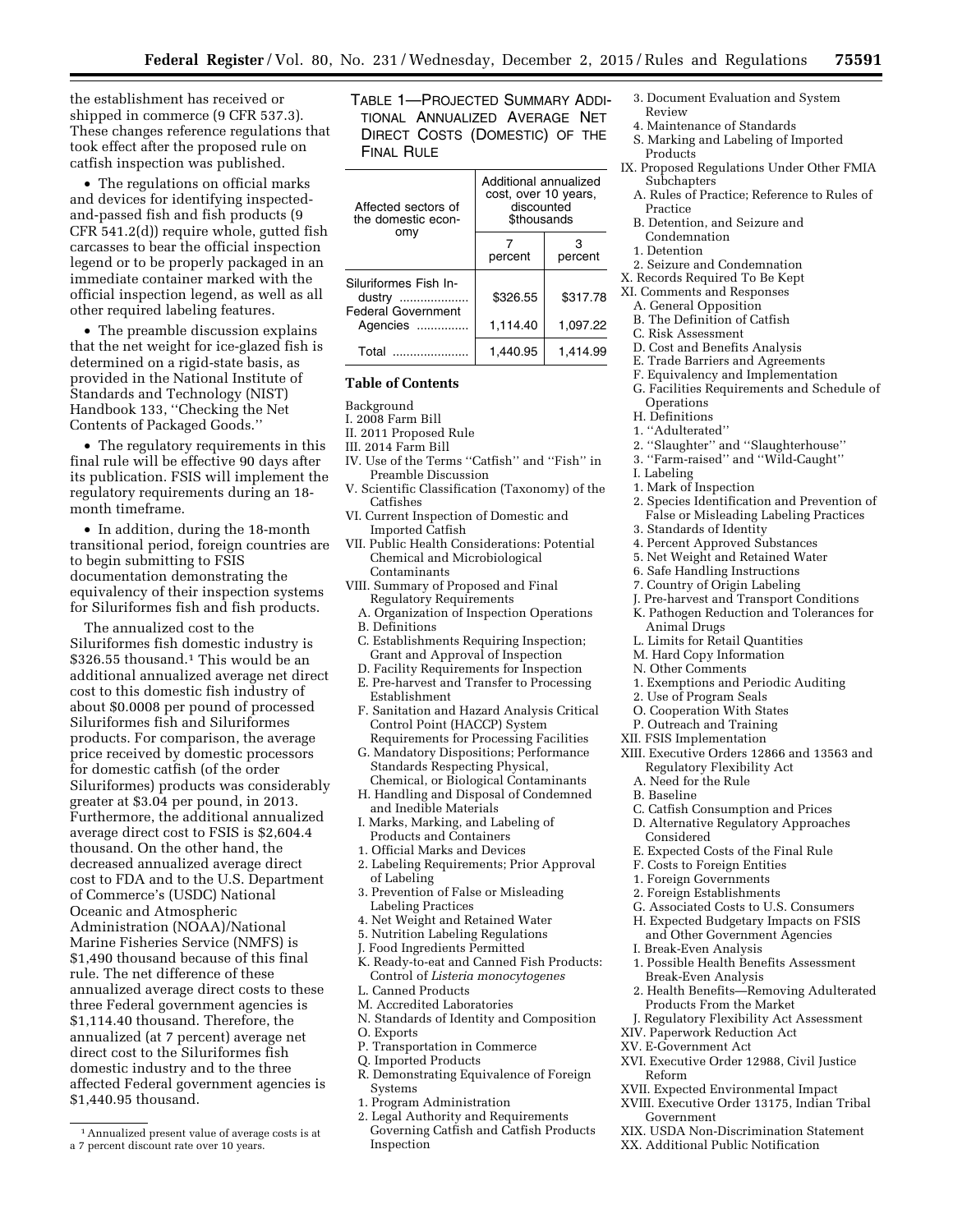# **Background**

# **I. 2008 Farm Bill**

The Food, Conservation, and Energy Act of 2008 (Pub. L. 110–246, Section 10016(b)), known as the 2008 Farm Bill, amended the Federal Meat Inspection Act (FMIA) to provide that ''catfish, as defined by the Secretary,'' is an amenable species (21 U.S.C. 601 (w)(2)). Therefore, the 2008 Farm Bill placed catfish and catfish products under FSIS jurisdiction and inspection. The 2008 Farm Bill also added 21 U.S.C. 625, which provides that the sections of the FMIA dealing with ante-mortem and post-mortem inspection and humane slaughter (21 U.S.C. 603 and 604), inspection of carcasses and parts before their entry into establishments or further-processing departments (21 U.S.C. 605), and exemptions from inspection for custom and farm slaughter and processing and other exemptions (21 U.S.C. 623) do not apply to catfish. In addition, the 2008 Farm Bill revised 21 U.S.C. 606, which requires the appointment of inspectors to examine and inspect all meat food products prepared for commerce and provided that the examination and inspection of meat food products derived from catfish are to take into account the conditions under which catfish are raised and transported to processing establishments (21 U.S.C. 606(a) and (b)).

# **II. 2011 Proposed Rule**

On February 24, 2011, FSIS published the proposed rule, ''*Mandatory Inspection of Catfish and Catfish Products,''* (76 FR 10434). The regulations proposed to implement the provisions of the 2008 Farm Bill. The proposed rule's comment period closed on June 24, 2011, 90 days after its publication.

In May 2011, FSIS held two public meetings, in Washington, DC, and Stoneville, MS, to discuss the proposed rule. At those meetings, FSIS provided an overview of the proposed rule and provided the public with an opportunity to comment on the proposed regulation. Transcripts of the public meeting are available on the FSIS Web site at *[http://](http://www.fsis.usda.gov/wps/wcm/connect/eefd3e0d-ea69-4c75-b1ac-ea4df9d133e4/Transcripts_05242011_Catfish_meeting.pdf?MOD=AJPERES) [www.fsis.usda.gov/wps/wcm/connect/](http://www.fsis.usda.gov/wps/wcm/connect/eefd3e0d-ea69-4c75-b1ac-ea4df9d133e4/Transcripts_05242011_Catfish_meeting.pdf?MOD=AJPERES) [eefd3e0d-ea69-4c75-b1ac](http://www.fsis.usda.gov/wps/wcm/connect/eefd3e0d-ea69-4c75-b1ac-ea4df9d133e4/Transcripts_05242011_Catfish_meeting.pdf?MOD=AJPERES)[ea4df9d133e4/Transcripts](http://www.fsis.usda.gov/wps/wcm/connect/eefd3e0d-ea69-4c75-b1ac-ea4df9d133e4/Transcripts_05242011_Catfish_meeting.pdf?MOD=AJPERES)*\_*05242011*\_ *Catfish*\_*[meeting.pdf?MOD=AJPERES](http://www.fsis.usda.gov/wps/wcm/connect/eefd3e0d-ea69-4c75-b1ac-ea4df9d133e4/Transcripts_05242011_Catfish_meeting.pdf?MOD=AJPERES)*  and *[http://www.fsis.usda.gov/wps/wcm/](http://www.fsis.usda.gov/wps/wcm/connect/ddb209ab-6aa3-4953-9514-70a8532d3348/Transcripts_05262011_Catfish_meeting.pdf?MOD=AJPERES)  [connect/ddb209ab-6aa3-4953-9514-](http://www.fsis.usda.gov/wps/wcm/connect/ddb209ab-6aa3-4953-9514-70a8532d3348/Transcripts_05262011_Catfish_meeting.pdf?MOD=AJPERES) [70a8532d3348/Transcripts](http://www.fsis.usda.gov/wps/wcm/connect/ddb209ab-6aa3-4953-9514-70a8532d3348/Transcripts_05262011_Catfish_meeting.pdf?MOD=AJPERES)*\_*05262011*\_ *Catfish*\_*[meeting.pdf?MOD=AJPERES](http://www.fsis.usda.gov/wps/wcm/connect/ddb209ab-6aa3-4953-9514-70a8532d3348/Transcripts_05262011_Catfish_meeting.pdf?MOD=AJPERES)*.

# **III. 2014 Farm Bill**

On February 7, 2014, the Agricultural Act of 2014 (Pub. L. 113–79, Sec.

12106), known as the 2014 Farm Bill, amended Section 1(w) of the FMIA to remove the phrase ''catfish, as defined by the Secretary,'' and replace it with ''all fish of the order Siluriformes,'' thus including these fish among the amenable species under FSIS jurisdiction and inspection (21 U.S.C. 601(w)(2)). The 2014 Farm Bill also amended the 2008 Farm Bill instructing FSIS, in consultation with the Food and Drug Administration (FDA), to issue final regulations to carry out the amendments in a manner that ensures no duplication in inspection activities. In addition, the 2014 Farm Bill instructed FSIS to execute a Memorandum of Understanding (MOU) with FDA to improve interagency cooperation and to maximize the effectiveness of personnel and resources by ensuring that inspections are not duplicative, and that any information from the examination, testing, and inspections is considered in making risk-based determinations, including the establishment of inspection priorities. The MOU between FSIS and FDA was signed on April 30, 2014, and can be found on the FSIS Web site at *[http://](http://www.fsis.usda.gov/wps/portal/informational/aboutfsis/food-safety-agencies/mou) [www.fsis.usda.gov/wps/portal/](http://www.fsis.usda.gov/wps/portal/informational/aboutfsis/food-safety-agencies/mou) [informational/aboutfsis/food-safety](http://www.fsis.usda.gov/wps/portal/informational/aboutfsis/food-safety-agencies/mou)[agencies/mou](http://www.fsis.usda.gov/wps/portal/informational/aboutfsis/food-safety-agencies/mou)*.

This final rule issues regulations in response to the 2014 Farm Bill mandate. In addition, this final rule includes a summary of the major issues raised by comments to the 2011 proposed rule and FSIS's responses to the comments, including changes made to the proposed regulations in response to comments.

# **IV. Use of the Terms ''Catfish'' and ''Fish'' in Preamble Discussion**

For purposes of convenience, the preamble discussion in this final rule will use the terms ''catfish'' and ''catfish products'' where appropriate when discussing and referencing the 2011 Proposed Rule, since those terms were used in the proposal. The preamble discussion of the final rule amendments will use the terms ''fish of the order Siluriformes'', ''Siluriformes fish,'' or ''fish.''

# **V. Scientific Classification (Taxonomy) of the Catfishes**

As discussed in the proposed rule (76 FR 10435), in the taxonomy of the fishes, fish of the order Siluriformes include the Ictaluridae, the North American catfish, to which family belong the fork-tailed channel catfish (*Ictalurus punctatus*) and blue catfish (*I. furcatus*), the principal United States farm-raised species, and the flathead catfish (*Pylodictis olivaris*). Other species in the United States that are in

the Ictaluridae family are the white catfish (*Ameiurus catus,* synonym *I. catus*), and the black, brown, and yellow bullhead (*A. melas,* syn. *I. melas, A. nebulosus,* syn. *I. nebulosus,* and *A. natalis,* syn.*I. natalis*). Also among the Siluriformes are the air-breathing catfishes of the Clariidae family, to which belongs *Clarias fuscus,* a species raised in the United States on a small scale in Hawaii.

Another family of Siluriformes, the Pangasiidae, the so-called ''giant catfishes,''2 includes the aquaculture species basa (*Pangasius bocourti*) and tra or swai (*Pangasius hypophthalmus;*  syn., *Pangasius sutchi*), raised principally in Southeast Asia for domestic consumption and export. Other Siluriformes fish species raised in Asia include the hybrid *Clarias macrocephalus* and North American channel catfish (*I. punctatus*) that are raised for export to the United States.

# **VI. Current Inspection of Domestic and Imported Fish**

As discussed in the proposed rule, U.S. catfish processors, exporters, and importers have been subject to the U.S. Food and Drug Administration's (FDA) seafood Hazard Analysis Critical Control Point (HACCP) regulations (21 CFR 123) and to other requirements under the Food, Drug, and Cosmetic (FD&C) Act (76 FR 10437). FDA's regulations on current good manufacturing practices (cGMPs, at 21 CFR 110) and on recordkeeping and registration requirements (21 CFR part 1, subparts H and J) also apply to those establishments.

For imported fish and fishery products, FDA requires the importer to either: (1) Obtain fish or fish products from a country that has an active memorandum of understanding with FDA that covers the product and documents the equivalence or compliance of the foreign inspection system with that of the United States, or (2) have and implement written verification procedures for ensuring fish and fish products offered for import into the United States were processed in accordance with FDA regulations in 21 CFR part 123 (21 CFR 123.12).

In addition to the FDA regulations, some United States catfish processing establishments contract for voluntary, fee-for-service inspection and certification programs administered by the Department of Commerce's National Marine Fisheries Service (NMFS) under the Agricultural Marketing Act (7 U.S.C. 1622, 1624) and implementing

<sup>2</sup> Integrated Taxonomic Information System (ITIS) report on ''Siluriformes.'' At *<http://www.itis.gov>*.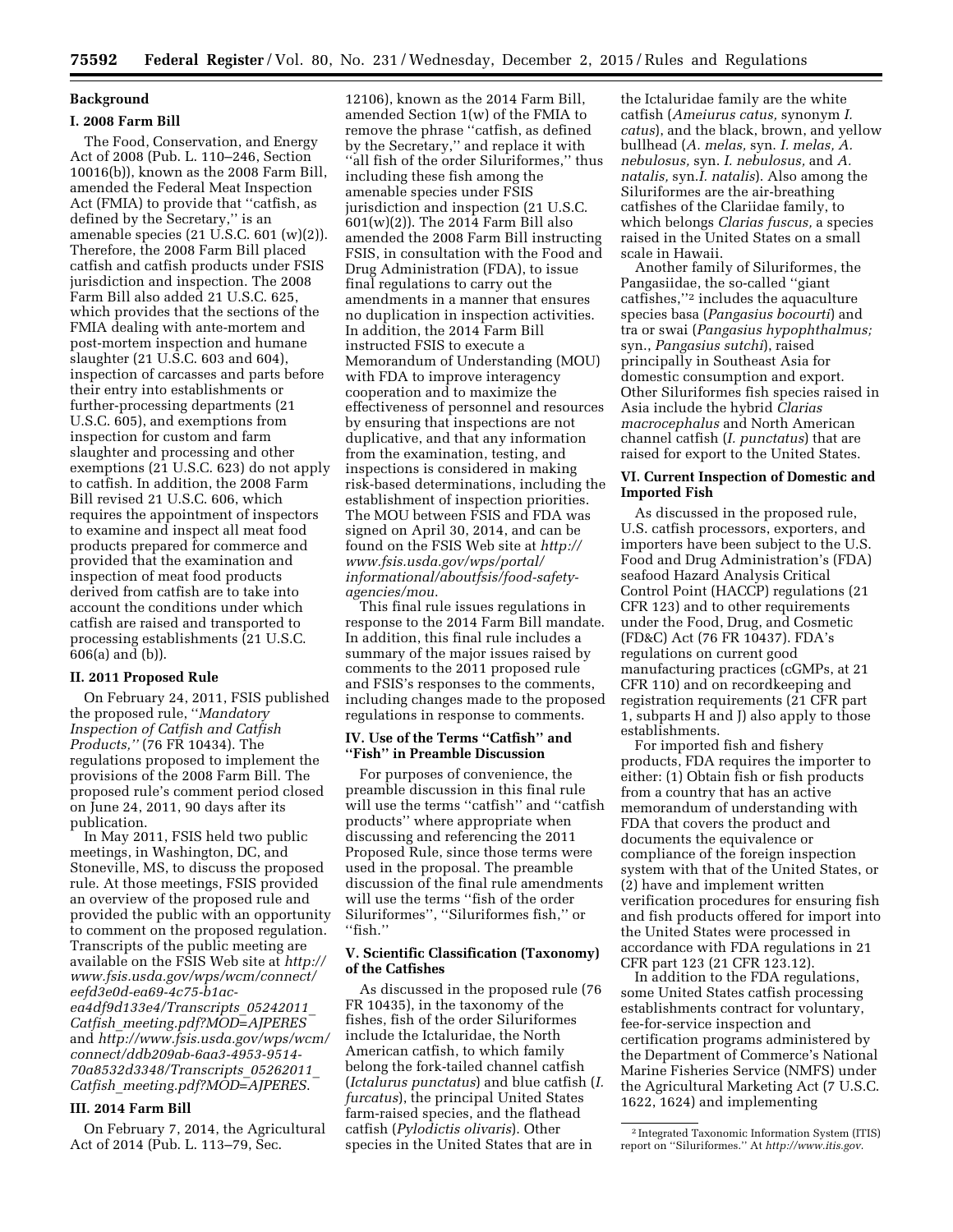regulations (50 CFR part 260). NMFS administers three levels of seafood inspection programs under authority of the Agricultural Marketing Act (7 U.S.C. 1622, 1624) and regulations implementing that act (50 CFR part 260). The three levels are: (1) A resident inspection program, which provides inspection to qualifying establishments; (2) an integrated quality assurance program, under which an establishment operates an NMFS-approved quality assurance system and assists NMFS personnel in carrying out U.S. grading or specification regulations; and (3) a HACCP-Quality Management Program (QMP), under which the establishment's quality assurance program is enhanced to meet the ISO 9001 quality management standards.

# **VII. Public Health Considerations: Potential Chemical and Microbiological Contaminants**

As discussed in the proposed rule, because catfish of domestic or foreign origin may be exposed to chemical and microbiological contaminants, FSIS considered the food safety issues that might be presented by catfish in planning its regulatory approach (76 FR 10438).

In the Hazard Identification section of its risk assessment, *Assessment of the Potential Change in Human Health Risk Associated with Applying Inspection to Fish of the Order Siluriformes,* the Agency discussed the three main classes of chemical residues identified in some domestic and foreign catfish—heavy metals, pesticides, and antimicrobials and the adverse health effects that have been associated with those chemicals. The assessment also summarized the results of FSIS, Agriculture Marketing Service (AMS) and FDA testing of the fish for these residues (76 FR 10438). The test results showed that, while catfish may not frequently harbor residues of illegal drugs or violative concentrations of other chemicals, the potential exists for such contamination. For example, 9% and 2% of imported catfish tested for malachite green and gentian violet, respectively, tested positive for those banned chemicals. Because some shipments of imported catfish have been found with residues of drugs that FDA has banned and that are unsafe, FSIS proposed to conduct regular residue sampling, as it does for imported meat products, to ensure the safety of imported catfish products (9 CFR 557.6(a)(3)).

For microbial pathogens in catfish, the hazard identification component of

the FSIS catfish risk assessment 3 identified certain microorganisms as higher-priority. The prioritization was based on association with catfish-related outbreaks and on the severity of resultant illness. The microorganisms identified included *Salmonella, Listeria monocytogenes,* and Enterotoxigenic *E. coli* (76 FR 10439).

FSIS conducted an assessment of the potential risk to human health from consumption of fish of the order Siluriformes, using the example of *Salmonella* contamination. The Agency was particularly interested in *Salmonella* because the bacteria are the most frequently reported cause of foodborne illness in the United States. From a public health perspective, even a small decrease in the percentage of an illness that affects a large number of people can have a substantial effect of decreasing illness, and thus, improve public health. According to the Centers for Disease Control and Prevention (CDC), salmonellosis causes an estimated 1.4 million cases of foodborne illness and more than 400 deaths annually in the United States.4 In addition, CDC lists catfish as the vehicle in at least one outbreak of human salmonellosis may have been related to catfish consumption.5 *Salmonella* is a useful model because its presence provides an indication of the sanitary conditions under which food is produced and, if considering illnesses rather than raw product, the way it is prepared. In addition, an approach that produces a reduction in *Salmonella*  through improved process control can be effective in controlling for the presence of other microbial pathogens.6

FSIS invited all interested stakeholders to submit additional data and scientific evidence specific to catfish food safety. USDA also sought public comment on the evidence regarding the public health benefits and cost-effectiveness to be achieved with

5U.S. Department of Agriculture. Food Safety and Inspection Service. Office of Public Health Science. December 2010. Draft Risk Assessment of the Potential Human Health Effect of Applying Continuous Inspection to Catfish. Washington, DC (as referenced in the proposed rule).

6Food Safety and Inspection Service. 2006. Review of the Pathogen Reduction; Hazard Analysis and Critical Control Point (HACCP) Systems Final Rule pursuant to Section 610 of the Regulatory Flexibility Act, as Amended. Available at: *[http://](http://www.fsis.usda.gov/OPPDE/rdad/FRPubs/2007-0022P/610_Report_PR_HACCP.pdf) [www.fsis.usda.gov/OPPDE/rdad/FRPubs/2007-](http://www.fsis.usda.gov/OPPDE/rdad/FRPubs/2007-0022P/610_Report_PR_HACCP.pdf)  0022P/610*\_*Report*\_*PR*\_*[HACCP.pdf](http://www.fsis.usda.gov/OPPDE/rdad/FRPubs/2007-0022P/610_Report_PR_HACCP.pdf)*.

the proposed program (76 FR 10440). FSIS received comments on these issues and its responses are included in Comments and Responses (Section XI), below.

The FSIS risk assessment has been modified to move the hazard identification section to the body of the risk assessment document. In addition, an Addendum has been added to the risk assessment, which: (1) Summarizes potentially relevant research studies published since the draft risk assessment was conducted; (2) provides an update from CDC's outbreak database, stating that it does not indicate that any additional outbreaks have occurred recently; and (3) updates data on the results of analyses of pesticides from the Agricultural Marketing Service's Pesticide Data Program. The updated risk assessment (December 2014) is posted on the FSIS Web site at: *[http://www.fsis.usda.gov/](http://www.fsis.usda.gov/wps/wcm/connect/63387be5-ca8e-442d-b047-f031f29a8a47/Silurifomes-RA.pdf?MOD=AJPERES) [wps/wcm/connect/63387be5-ca8e-442d](http://www.fsis.usda.gov/wps/wcm/connect/63387be5-ca8e-442d-b047-f031f29a8a47/Silurifomes-RA.pdf?MOD=AJPERES)[b047-f031f29a8a47/Silurifomes-](http://www.fsis.usda.gov/wps/wcm/connect/63387be5-ca8e-442d-b047-f031f29a8a47/Silurifomes-RA.pdf?MOD=AJPERES)[RA.pdf?MOD=AJPERES](http://www.fsis.usda.gov/wps/wcm/connect/63387be5-ca8e-442d-b047-f031f29a8a47/Silurifomes-RA.pdf?MOD=AJPERES)* 

# **VIII. Summary of Proposed and Final Regulatory Requirements**

FSIS proposed regulatory requirements for the inspection of catfish and catfish products adapted from the appropriate meat inspection regulations that prevent the transportation, sale, offer for sale or transportation, or receipt for transportation, in commerce, of adulterated or misbranded products (21 U.S.C. 602, 610, 621). Because there are differences between fish and ''meat'' (cattle, sheep, swine, goats, horses, mules or other equines), FSIS proposed some separate regulations for catfish establishments and products. In many cases, FSIS proposed to reference the existing regulations for meat and meat food products as applying to catfish.

# *A. Organization of Inspection Operations*

In general, the proposed regulations paralleled the sequence of operations from the harvesting and delivery of the fish to the processing plant, through the in-plant operations, to transportation in commerce, specifying export and import requirements where appropriate.

After outlining the district-level supervision of the inspection in proposed 9 CFR 530.2, FSIS made it clear in proposed 9 CFR 530.3, that, as provided in 9 CFR 300.6, persons that are subject to the FMIA, as specifically the catfish inspection provisions, are to grant authorized Agency or Department personnel access to establishments that process catfish and to other establishments in industries related to

<sup>3</sup>U.S. Department of Agriculture. Food Safety and Inspection Service. Office of Public Health Science. December 2010. Draft Risk Assessment of the Potential Human Health Effect of Applying Continuous Inspection to Catfish. Washington, DC (as referenced in the proposed rule).

<sup>4</sup>Scallan, *et al.* Emerging Infectious Diseases, Vol. 17, No. 1. January 2011.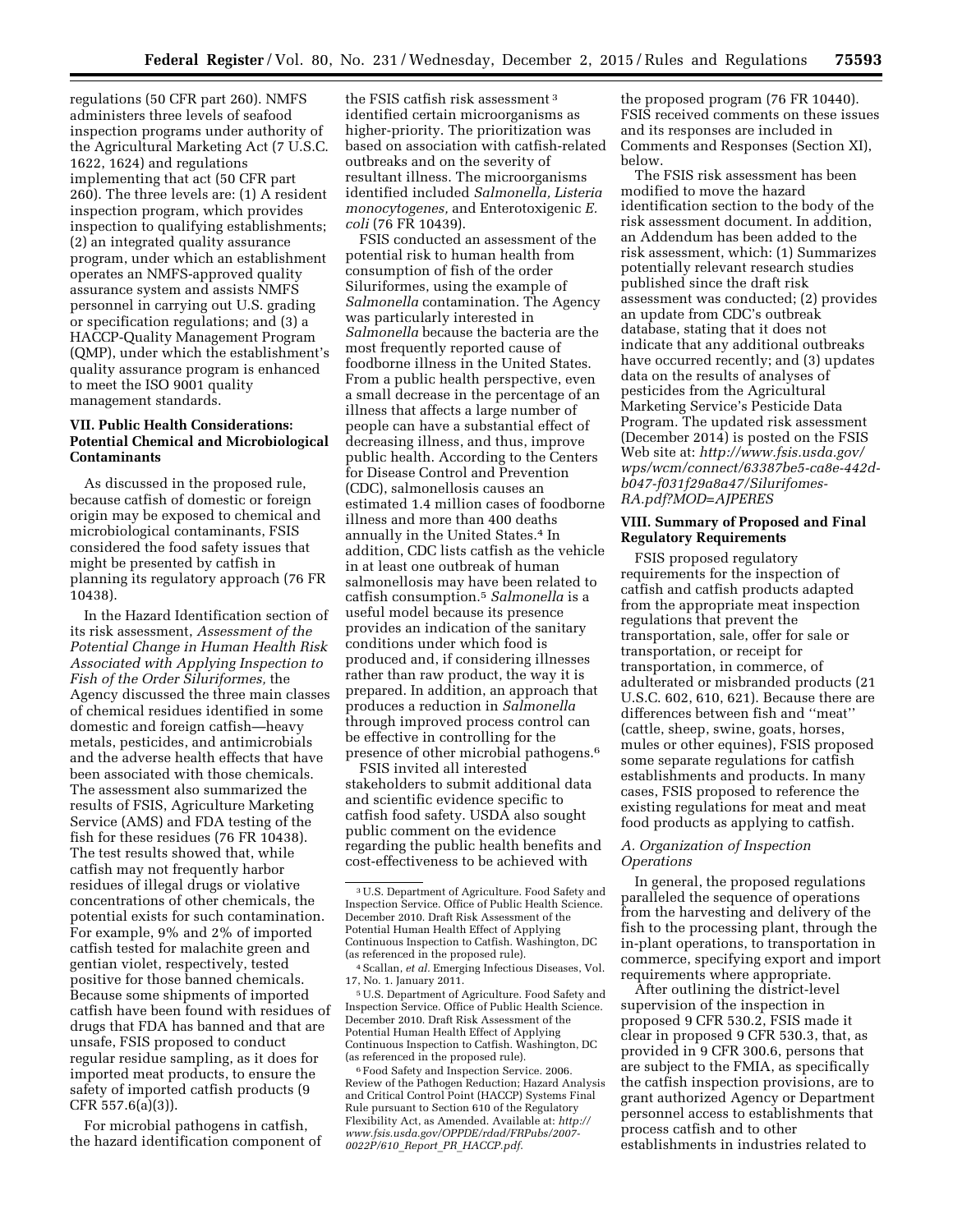the catfish processing industry (for example, fish farms, fish hatcheries, fish feed mills, live-fish catchers/loaders and haulers, distributors, and brokers) (76 FR 10440).

FSIS did not make any changes in the final regulations to the inspection operations provisions or to the access Agency or Department personnel have to establishments.

#### *B. Definitions*

In proposed 9 CFR part 531, FSIS used the same definitions for the catfish inspection regulations as the meat inspection regulations (9 CFR 301.2). The Agency proposed to add definitions for ''catfish,'' ''catfish byproduct,'' ''catfish food product,'' ''catfish product," "farm-raised," and some other terms (76 FR 10441). The ante-mortem inspection, post-mortem inspection, and humane slaughter provisions of the amended FMIA do not apply to catfish, therefore, the Agency did not propose definitions for slaughtering methods. FSIS specifically requested comment on whether the term ''slaughter'' should be defined.

The Agency received comments on some of the proposed regulatory definitions but, as explained in the Comments and Responses (Section XI) below, determined that it was not necessary to make changes to these definitions. The Agency received numerous comments on the ''catfish'' species definition. However, as provided by the 2014 Farm Bill, FSIS has jurisdiction over all fish of the order Siluriformes. In this final rule, 9 CFR part 531 has been amended to delete the term ''catfish,'' and its definition, and replace it with ''fish,'' defined as ''any fish of the order Siluriformes, whether live or dead.''

# *C. Establishments Requiring Inspection; Grant and Approval of Inspection*

In proposed 9 CFR part 532, FSIS identified the classes of catfish establishments that require inspection and outlined the requirements to qualify for a grant of inspection and the application procedures. FSIS also crossreferenced 9 CFR parts 305 and 306, on the assignment of establishment numbers and the assignment and authorities of FSIS personnel.

As discussed in the proposed rule, the amended FMIA did not provide an exemption from inspection for custom catfish slaughter and processing facilities. FSIS did however, propose to provide an exemption for retail stores and restaurants in proposed 9 CFR 532.3 (under 21 U.S.C.  $661(c)(2)$ , that parallels 9 CFR 303.1(d) and (e). FSIS also proposed exemptions for individual

household (single-sale) purchases and non-household consumers based on the poultry exemptions in 9 CFR 381.10. FSIS solicited comment on the limits on retail sales to household or nonhousehold consumers.

In proposed 9 CFR 532.4, the Agency asserted Federal pre-emption of State or local authority with respect to premises, facilities, and operations at an official establishment and with respect to labeling, packaging, and ingredient requirements in proposed 9 CFR 532.4.

In addition, the Agency proposed in 9 CFR 532.5 to exempt from inspection articles that do not contain a minimum amount of catfish (3 percent raw or 2 percent cooked catfish) or are historically not regarded by consumers as products of the catfish food products industry.

FSIS received a comment on the proposed limits on retail sales, discussed in Comments and Responses (Section XI) below. The Agency did not make any changes to the purchase quantity limits in the final regulations. However, in response to a comment on exemptions, the Agency has added language (in 9 CFR 532.3) defining as an exempt retail operation, the slaughter, by the operator of a retail store or restaurant, of live fish purchased by a consumer at the retail store or restaurant for the consumer and at the consumer's instructions.

# *D. Facility Requirements for Inspection*

In proposed 9 CFR part 533, FSIS set forth facility requirements for catfish processing establishments. The regulations proposed requirements for office space and furnishings for program employees, sufficient lighting for the proper conduct of inspection, facilities for performing inspection, receptacles for diseased carcasses and parts, and materials for cleansing and disinfecting hands, for sterilizing instruments used in handling diseased carcasses, and for cleaning and sanitizing floors and other articles or places contaminated by diseased carcasses. FSIS also proposed that establishments have to provide adequate facilities for the receipt and inspection of catfish and catfish products. The final regulations are consistent with those proposed.

Under this final rule, FSIS will approve operating schedules for fish establishments (9 CFR 533.5) just as it does for official meat establishments. FSIS received comments on schedule of operations and addressed the comments in the Comments and Responses (Section XI), below. The final regulations are consistent with those proposed.

# *E. Pre-Harvest and Transport To Processing Establishment*

In proposed 9 CFR part 534, FSIS outlined the pre-harvest standards to be applied to catfish to ensure that the environmental conditions and source waters in which the catfish are grown will not render them unfit for food. FSIS also proposed general standards for the transportation of catfish to the processing plant. As discussed below, FSIS received comments on pre-harvest and transport issues and is clarifying comments raised in the responses to comments section below. However, the final provisions are consistent with those proposed.

# *F. Sanitation and Hazard Analysis and Critical Control Point (HACCP) System Requirements for Processing Facilities*

In proposed 9 CFR part 537, FSIS proposed to require that any official establishment that prepares or processes catfish or catfish products for human food comply with all of the sanitation requirements in 9 CFR part 416 and the HACCP requirements in 9 CFR part 417. In this final rule, FSIS is adopting 9 CFR part 537, which requires Siluriformes fish establishments to comply with the HACCP and sanitation requirements.

# *G. Mandatory Dispositions; Performance Standards Respecting Physical, Chemical, or Biological Contaminants*

In proposed 9 CFR part 539, FSIS listed the diseases or other conditions that would lead to condemnation of catfish carcasses or parts affected upon inspection. FSIS requested comment on the extent to which infection should result in condemnation and on whether there are other conditions found in catfish that require such disposition. FSIS received general comments to the effect that diseases should not automatically render catfish adulterated as discussed in Comments and Responses (Section XI) below. FSIS has not changed the proposed regulations in response to these comments. However, in section 539, for greater precision than in the proposed rule, FSIS is stating that ''unusual gross deformities caused by disease or chemical contamination'' may not be used for human food.

# *H. Handling and Disposal of Condemned and Inedible Materials*

In 9 CFR part 540, FSIS proposed to require that a processor prevent catfish that have died otherwise than by slaughter from entering the official establishment. FSIS explained (in proposed 9 CFR 540.1(b)) that the establishment would have to maintain physical separation between slaughtered catfish and those that died otherwise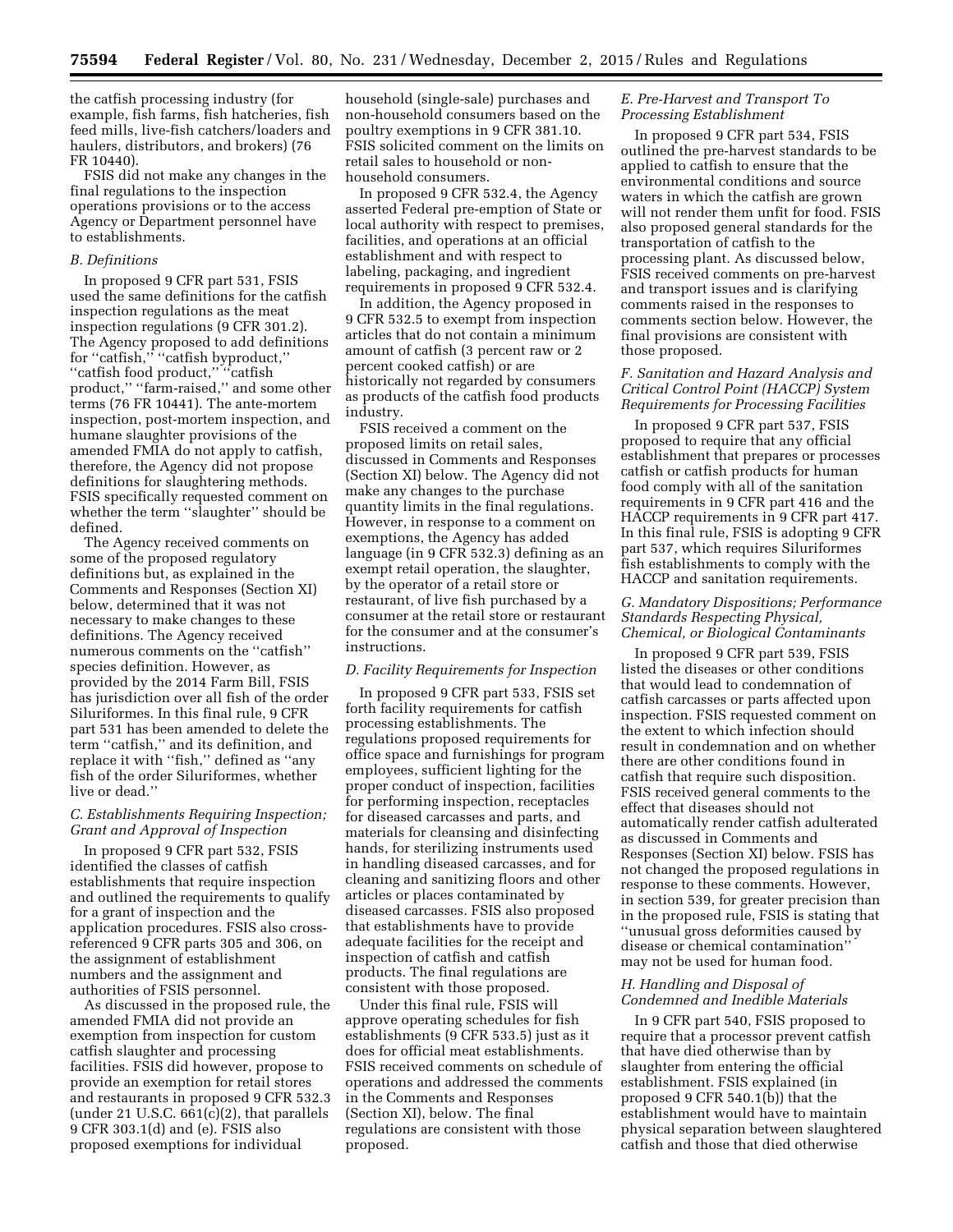than by slaughter to prevent commingling of edible and inedible product (76 FR 10444). In addition, FSIS explained that all condemned or otherwise inedible catfish parts would have to be conveyed from the official premises for further disposition at a rendering plant or other facility that handles inedible products. FSIS received some comments on these requirements, as discussed in Comments and Responses (Section XI) below; however, the Agency did not change the proposed provisions in response to the comments.

# *I. Marks, Marking, and Labeling of Products and Containers*

#### 1. Official Marks and Devices

FSIS proposed to use certain official marks, devices, and certificates for the purpose of identifying inspected and passed catfish and catfish products and their status (9 CFR 541.1 through 541.5).

The Agency proposed in 9 CFR 541.2(a) to provide for an official inspection legend containing the number of the official establishment, and that the form of the official inspection legend will be that for meat products (9 CFR 312.2(b)(1)), or another form that the Agency would prescribe. FSIS requested comments and suggestions on alternative forms. There were no comments on the form of the official inspection legend. Therefore, the Agency is requiring 9 CFR 541.1 that the official inspection legend for fish and fish products be in the form of the meat products inspection legend (9 CFR 312.12) or another form determined by the Administrator to provide flexibility for future innovations in marking of product.

FSIS proposed to require that whole, gutted catfish carcasses, inspected and passed at an official establishment and intended for sale as whole, gutted catfish, be marked or labeled with the official inspection legend containing the number of the establishment at the time of inspection (9 CFR 541.2(d)). The Agency requested comment on whether the marking is necessary, the form of the mark that would be satisfactory, and how the mark should be applied. FSIS received comments that applying the mark of inspection to all carcasses of whole, gutted fish may be impractical because of the size of the product. As discussed in the Comments and Responses (Section XI) below, the Agency recognizes that it may be impractical to physically apply the inspection legend to whole, gutted fish carcasses. Therefore, in this final rule, 9 CFR 541.2(d) provides that whole, gutted fish carcasses that have been

inspected and passed at an official establishment, and that are intended for sale as whole, gutted catfish, must be stamped with the official inspection legend or properly packaged in an immediate container labeled with the official inspection legend, as well as all other required labeling features.

All other official marks and devices labeling regulations (9 CFR 541.1 through 541.5) are finalized without change.

# 2. Labeling Requirements; Prior Approval of Labeling

The Agency proposed (9 CFR 541.7) to apply to catfish and catfish products many of the general meat labeling and label approval requirements in 9 CFR part 317, subpart A. The proposed labeling regulations govern labels and labeling, safe-handling labeling, abbreviations of official marks, labeling approval, generically approved labeling, the use of approved labels, the labeling of products for foreign commerce, prohibited practices, the reuse of official inspection marks, filling of containers, relabeling of products, the storage and distribution of labels, and the requirements for packaging materials. In the proposed rule, the Agency specifically noted that processors of catfish and catfish products will be able to use generically approved labeling if it meets the generic labeling requirements in 9 CFR 317.5 (76 FR 10445).

As discussed in the Comments and Responses (Section XI) below, the final provisions in 9 CFR 541.7 include a paragraph (c), which modifies the safe handling instructions to make the rationale statement read, ''This product was prepared from inspected and passed fish,'' and the labeling statements read, ''Keep raw fish from other foods. Wash working surfaces (including cutting boards), utensils, and hands after touching raw fish.''

In addition, on November 7, 2013, FSIS published the final rule, ''Prior Label Approval System: Generic Label Approval'' (78 FR 66826). In that final rule, the Agency consolidated the meat and poultry label approval regulations into a new part, 9 CFR part 412, Label Approval. Therefore, in this final rule, 9 CFR 541.7 includes a paragraph (g) that references 9 CFR 412 for label approval.

This rule adopts the other proposed labeling and label approval regulations in 9 CFR 541.7 without change.

3. Prevention of False or Misleading Labeling Practices

In the preamble of the proposed rule (76 FR 10445), FSIS explained that under its regulations, no product or any

of its wrappers, packaging, or other containers may bear any false or misleading marking, label, or other labeling, and no statement, work picture, design, or device that conveys any false impression or gives any false indication of origin or quality or that is otherwise false or misleading may appear in any marking or other labeling. In addition, no product may be enclosed wholly or partly in any wrapper, packaging, or other container that is made, formed, or filled in a manner that would make it misleading (9 CFR 317.8).

The Agency explained that to prevent the misuse of labeling, FSIS enforces regulations controlling the conditions under which product may be relabeled at a location other than an official establishment (9 CFR 317.12). The Agency also regulates the conditions under which labels, wrappers, or containers bearing official marks may be transported from one official establishment to another official establishment (9 CFR 317.13). FSIS proposed that all these requirements, which apply to meat and meat food products, would apply to catfish and catfish products under the proposed rule (9 CFR 541.7(a)).

In the preamble discussion on preventing false or misleading labeling practices, the Agency stated that, after a fish is processed, it is a major challenge for regulators and industry to visually identify the species of fish (76 FR 10445). Because of the interest of the catfish products industry and consumers in ensuring that product labeling correctly represents the actual species of fish in the product, FSIS was considering various technological means to verify catfish species. The Agency requested comment and suggestions on species verification methods that the Agency might use.

The Agency received several comments on the methods of speciation and country of origin labeling. The responses to these comments are discussed in the Comments and Responses (Section XI) below. This rule finalizes the prevention of false or misleading labeling regulations in 9 CFR 541.7(a) (consistent with 9 CFR 317.8, 317.12, and 317.13 specifically) and adds 9 CFR 541.7(b) to correct the reference to the AMS regulations for the country of origin labeling for fish (7 CFR, part 60, subpart A).

In addition, under the Federal Food, Drug, and Cosmetic (FD&C) Act (21 U.S.C. 321d (a)), the term ''catfish'' may only be considered to be a common or usual name (or part thereof) for fish classified within the family Ictaluridae; and only labeling or advertising for fish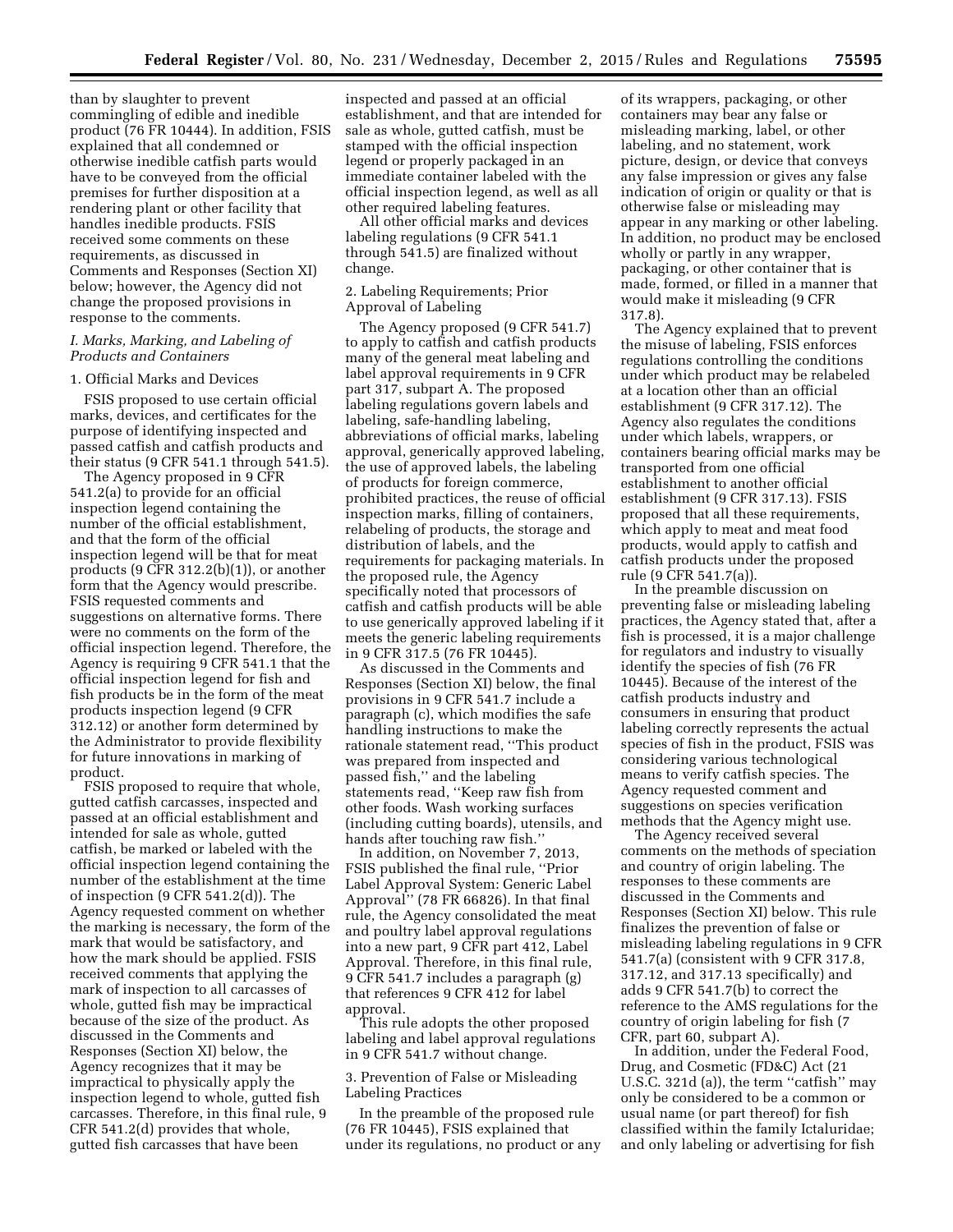classified within that family may include the term ''catfish.'' Also, a food is misbranded if it purports to be or is represented as catfish, unless it is fish classified within the family Ictaluridae (21 U.S.C. 343(t)). Therefore, in this final rule, FSIS has revised proposed 9 CFR 541.7 to require that the term ''catfish'' be used only on labels and in labeling of fish within the family Ictaluridae and the products of those fish.

The Agency is also requiring in 9 CFR 541.7 that fish and fish products in all other families in the order Siluriformes be labeled with appropriate common or usual names. Domestic and foreign fish establishments should consult FDA's ''Guidance for Industry: The Seafood List—FDA's Guide to Acceptable Market Names for Seafood Sold in Interstate Commerce,'' for appropriate common or usual names (*[http://www.fda.gov/food/](http://www.fda.gov/food/guidanceregulation/guidancedocumentsregulatoryinformation/seafood/ucm113260.htm) [guidanceregulation/guidancedocuments](http://www.fda.gov/food/guidanceregulation/guidancedocumentsregulatoryinformation/seafood/ucm113260.htm) [regulatoryinformation/seafood/](http://www.fda.gov/food/guidanceregulation/guidancedocumentsregulatoryinformation/seafood/ucm113260.htm) [ucm113260.htm](http://www.fda.gov/food/guidanceregulation/guidancedocumentsregulatoryinformation/seafood/ucm113260.htm)*.

# 4. Net Weight and Retained Water

As discussed in the preamble, FSIS's labeling regulations on net weight of meat products incorporates by reference the National Institute of Standards and Technology's (NIST) Handbook 133 (76 FR 10445). The Agency also explained that the net weight of catfish presents a specific challenge because of the frequent and varying use of ice-glazing to preserve the freshness of the product (76 FR 10445). The Agency proposed that packages of fresh or fresh-frozen catfish or parts must be labeled to reflect 100-percent net weight after thawing (9 CFR 541.7(b)(1)).

To regulate the net weight for raw catfish products, FSIS proposed in 9 CFR 541.7(b) to apply the requirements for control of retained water from processing in raw meat and poultry products through 9 CFR part 441. Retained water—water remaining in raw product after it undergoes immersion chilling or a similar process—would not be permitted unless the official establishment could show that the retained water is an unavoidable consequence of the process (9 CFR 441.10(a)). The establishment would have to label its product to state the maximum percentage of retained water.

In response to comment, discussed further in Comments and Responses (Section XI) below, the Agency is clarifying that, according to NIST Handbook 133 net weight test procedures for ice-glazed fish products are ''deglazed'' by placing the product under a gentle spray of cold water, and the product should remain rigid. However, as proposed, the NIST

Handbook 133, net weight test procedures for frozen or fresh-frozen fish are determined on a thawed basis. The proposed net weight and retained water labeling regulations in 9 CFR 541.7 are adopted without change.

### 5. Nutrition Labeling Requirements

In 9 CFR 541.7(c), the Agency proposed, under the FMIA (21 U.S.C.  $601(n)(1)$ , 621) to apply the nutrition labeling requirements to catfish and catfish products that are not raw, singleingredient products. The Agency received no comments on this provision, and it is adopted as proposed.

# *J. Food Ingredients Permitted*

FSIS proposed in 9 CFR part 544 to apply to catfish products the requirements in 9 CFR part 424 prohibiting a product from bearing or containing any food ingredient that would render it adulterated or misbranded.

As discussed in the proposed rule, FSIS will make determinations on the safety and suitability of uses of food ingredients for Siluriformes products in consultation with FDA, as it does for all food ingredients (76 FR 10446). FSIS compiles safe and suitable uses, including limits and conditions of use, of food ingredients in these products and makes the information available in an instruction to its inspection force in FSIS Directive 7120.1. This directive is regularly updated and published on the Agency's Web site at: *[http://](http://www.fsis.usda.gov/wps/portal/fsis/topics/regulations/directives/7000-series) [www.fsis.usda.gov/wps/portal/fsis/](http://www.fsis.usda.gov/wps/portal/fsis/topics/regulations/directives/7000-series) [topics/regulations/directives/7000](http://www.fsis.usda.gov/wps/portal/fsis/topics/regulations/directives/7000-series) [series](http://www.fsis.usda.gov/wps/portal/fsis/topics/regulations/directives/7000-series)*. This final rule adopts the requirement as proposed.

# *K. Ready-to-Eat and Canned Fish Products: Control of Listeria monocytogenes*

As discussed in the proposed rule (76 FR 10446), ready-to-eat (RTE) catfish products, such as smoked catfish, would have to comply with appropriate performance standards if they are not to be considered adulterated under the FMIA (21 U.S.C. 601(m)). FSIS proposed to make post-lethality-exposed catfish products subject to the requirements in 9 CFR part 430 (proposed 9 CFR 548.6). An RTE catfish product would be considered adulterated if it contains *L. monocytogenes,* or if it comes into direct contact with a food-contact surface that is contaminated with *L. monocytogenes*  because it is likely to be consumed without further processing, such as cooking. The Agency is adopting this provision as proposed.

#### *L. Canned Products*

As discussed in the proposed rule, FSIS is not aware of any canned catfish products processed in the U.S., but canned catfish soups are imported into this country (76 FR 10446). FSIS proposed (9 CFR 548.6) that any domestic canned catfish products that an official establishment manufactures will be subject to requirements similar to those for canning and canned meat products (9 CFR 318.300–318.311). As explained in the proposed rule, imported canned catfish products would have to be prepared under requirements that are equivalent to those applying to domestic products. FSIS is adopting this provision as proposed.

#### *M. Accredited Laboratories*

FSIS proposed that catfish processing establishments, like other official establishments, may use a non-Federal analytical laboratory that meets the accreditation requirements in 9 CFR 439 instead of an FSIS laboratory to analyze official regulatory samples (proposed 9 CFR 548.9). The Agency is adopting proposed 9 CFR 548.9 as final, without changes.

# *N. Standards of Identity and Composition*

In the preamble to the proposed rule, FSIS requested comment on whether the Agency should promulgate any standards of identity or composition for catfish products (76 FR 10446). The Agency received comments on catfish standards of identity, as discussed in Comments and Responses (Section XI) below, but is not promulgating standards of identity or composition in this final rule.

#### *O. Exports*

The Agency proposed (9 CFR part 552) to adopt requirements for exported catfish and catfish products that are similar to those that apply to meat articles by cross-referencing the provision of 9 CFR part 322. There are no changes to the proposed regulations in this final rule.

#### *P. Transportation in Commerce*

FSIS proposed in 9 CFR 555.1 to require that any catfish product capable of use as human food that is to be transported in commerce be properly handled and maintained to ensure that it is not adulterated and is properly marked and labeled. As discussed in the proposed rule, a transport conveyance intended to carry catfish products would be subject to FSIS inspection to determine its sanitary condition (76 FR 10447). FSIS also explained that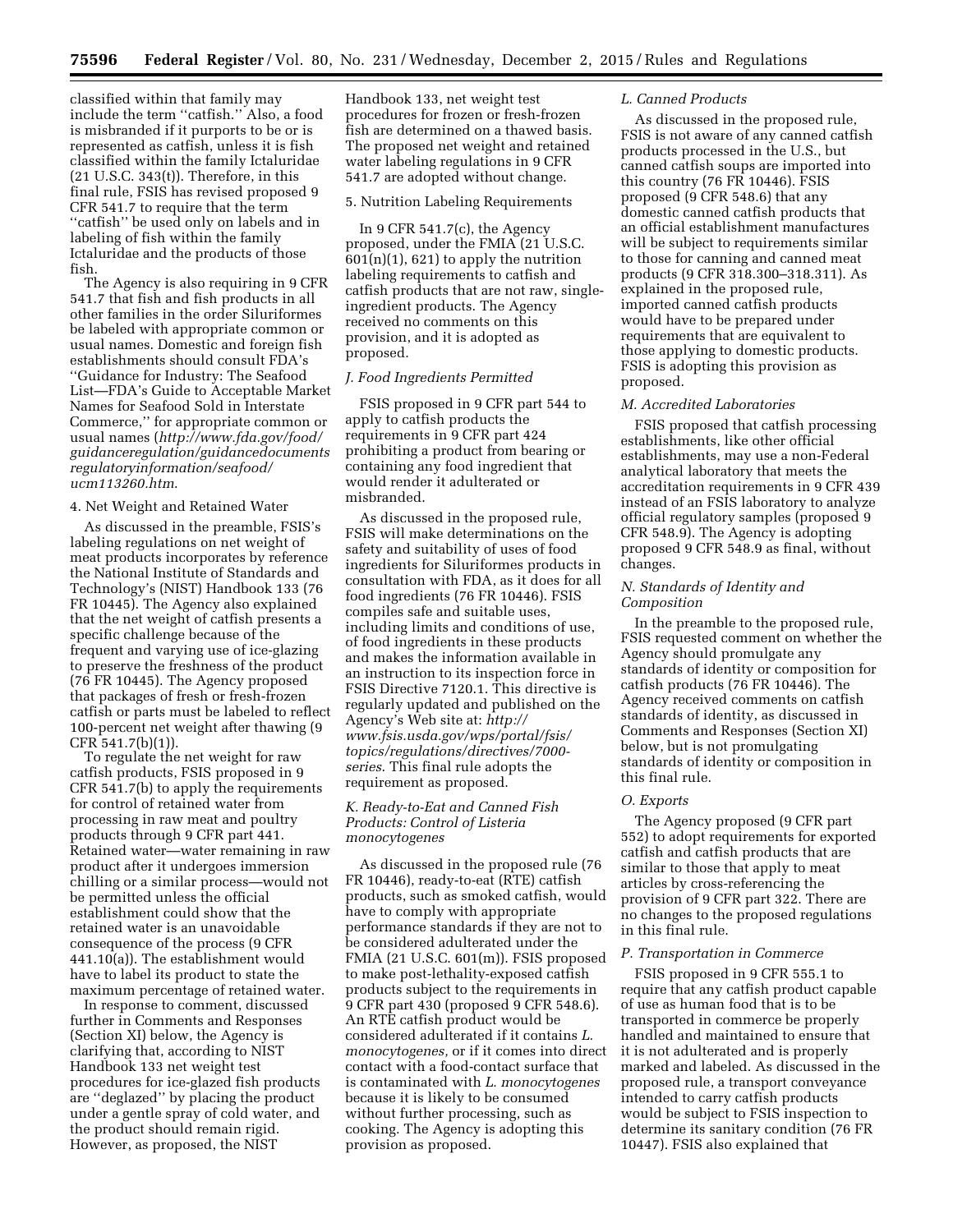products on an insanitary vehicle would have to be removed and either handled in accordance with the regulations on mandatory dispositions or on the handling of condemned and inedible materials (9 CFR part 539 or part 540).

The Agency also discussed that it had tentatively determined that other regulations on the transportation of meat and meat food products (in 9 CFR part 325) are appropriate for the transportation of catfish products (9 CFR 555.3–555.8). The proposed regulations addressed the transportation of unmarked inspected product under FSIS affixed-seal; product that may have become adulterated in transit or storage; inedible products; the filing of original certificates for unmarked inspected products; and the unloading of any catfish product from an officially sealed conveyance or loading after the conveyance has left the official establishment. The Agency is adopting these proposed regulations as final.

#### *Q. Imported Products*

As FSIS discussed in the proposed rule, under the FMIA, the provisions of the act governing imports apply to catfish and catfish products (76 FR 10447). FSIS proposed to apply the requirements for the inspection of imported meat products to imported catfish products (9 CFR part 557, referencing 9 CFR part 327). Under the proposed rule and final rule, FSIS would have to find that the system of fish inspection maintained by any foreign country, with respect to establishments preparing products in such country for export to the United States, insures compliance of the establishments and their products with requirements equivalent to the inspection and other requirements of the FMIA and the regulations that implement it in the United States. When the Agency determines that a foreign country's inspection system for fish is equivalent to that operated by FSIS, the Agency would publish a proposed rule to list the country in the regulations as eligible to export Siluriformes fish and fish products to the U.S., and would provide an opportunity for public comment. Should the Agency decide to list the country's system as equivalent, FSIS would respond to comments in the final rule and list the name of the country in the regulations (9 CFR 557.2(b)). FSIS is adopting these proposed requirements as final, except for terminology changes to reflect that they apply to fish in the order Siluriformes.

On September 19, 2014, FSIS published a final rule (79 FR 56220) amending its regulations for imported meat, poultry, and egg products to provide, among other things, for use of the Agency's electronic Public Health Information System (PHIS) import component. In addition to providing for the PHIS import component, the final rule deleted overly prescriptive formatting and narrative requirements for foreign establishments and inspection certificates, required additional information on the certificates, and made the requirements the same for imported meat, poultry, and egg products. The regulations in 9 CFR part 557 adopted by this final rule on Siluriformes inspection reflect the amendments to accommodate the use of PHIS.

# *R. Demonstrating Equivalence of Foreign Systems*

FSIS proposed that countries will need to demonstrate that their inspection systems are equivalent to the U.S. system in the following respects:

(1) *Program administration.* Under proposed 9 CFR 557.2 (referencing 9 CFR 327.2) the foreign program for catfish would have to be staffed in a way that will ensure uniform enforcement of the laws and regulations. Ultimate control and supervision must rest with the national government (9 CFR 327.2(a)(2)(i)(B)). Qualified, competent inspection personnel must be employed in the food safety system (9 CFR  $327.2(a)(2)(i)(C)$ ). National inspection officials would have to have the authority to enforce requisite laws and regulations and certify or refuse to certify products intended for export (9 CFR  $327.2(a)(2)(i)(D)$ . There would have to be adequate administrative and technical support and inspection, sanitation, quality, species verification, residue standards, and other regulatory requirements that are equivalent to those of the United States (9 CFR  $327.2(a)(2)(i)(E)$ –(G)). FSIS is adopting these requirements as proposed.

(2) *Legal authority and requirements governing catfish and catfish products inspection.* Under proposed 9 CFR 557.3, to be considered eligible to export catfish products to the United States, foreign countries would have to enforce laws and regulations that address the conditions under which catfish are raised and transported to the processing establishment (9 CFR 327.2(a)(2)(ii)(I)). In countries where catfish producers use floating cages on rivers and ''raceway ponds'' that are filled and emptied by the continuous flow of water from nearby rivers, under the proposed rule, the water quality, residue, and other standards would have to be equivalent to those applying to catfish raised in the United States.

Also, under the proposed rule, eligible foreign countries would have to establish standards for, and maintain official supervision of, preparation and processing of product to ensure that adulterated or misbranded product is not prepared for export to the United States (9 CFR 327.2(a)(ii)(D)). A single standard of inspection and sanitation would need to be maintained throughout all certified establishments  $(9$  CFR 327.2(a)(ii)(E)). The country's requirements would need to address sanitary handling of product and provide for official controls over condemned material; a HACCP system equivalent to that set forth in 9 CFR part 417; and other applicable controls under the FMIA or implementing regulations (9 CFR 327.2(a)(ii)(F)–(I)).

(3) *Document evaluation and system review.* Under the proposed rule, foreign countries seeking eligibility to export catfish and catfish products into the United States (9 CFR 557.2(a)) would also have to present to FSIS copies of laws, regulations, and other information pertaining to their system of catfish product inspection, just as countries now do when they seek eligibility to export products of other species amenable to the FMIA. FSIS estimates that it would take approximately 3 months per submission to evaluate this documentation. FSIS would determine eligibility on the basis of a study of these documents and an on-site visit to the country of the system in operation by FSIS. FSIS would also conduct periodic reviews of foreign catfish products inspection systems to determine their continued eligibility (9 CFR 327.2(a)(3)).

(4) *Maintenance of standards.* In addition, countries that FSIS eventually determines to be eligible to export catfish and catfish products into the United States would have to provide for periodic visits to certified establishments to ensure that U.S. requirements are being met and for written reports on the supervisory visits (proposed 9 CFR 557.2, under 21 U.S.C. 620). The reports would have to be available to FSIS. The foreign program would have to conduct random sampling of catfish tissues and the testing of the tissues for residues identified by FSIS or by the foreign inspection authority as potential contaminants, in accordance with sampling and analytical techniques approved by FSIS (9 CFR 327.2(a)(2)(iv)(C)). The residue testing would have to be conducted on samples from catfish intended for export to the United States.

Once FSIS has determined that countries maintain equivalent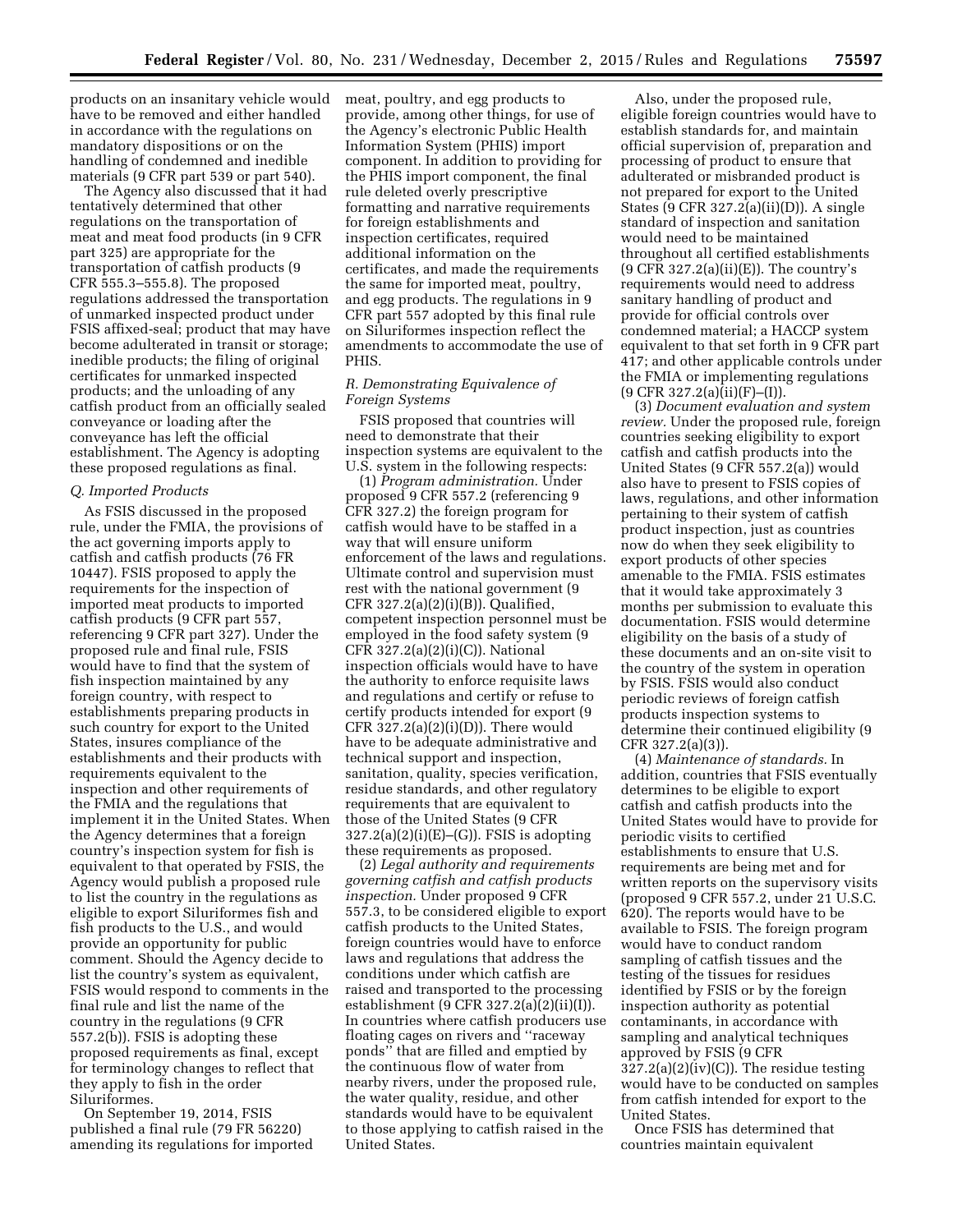inspection systems, only certified foreign catfish establishments, that is, establishments that foreign program officials have certified as complying with the requirements equivalent to United States requirements, would be eligible to export their catfish products to the United States. If FSIS found that a foreign establishment is not in compliance with United States requirements for imported products, FSIS would terminate the eligibility of the establishment. FSIS would provide reasonable notice to the foreign government of the proposed termination of eligibility, unless delay in notification could result in the importation of adulterated or misbranded product (9 CFR 327.2(a)(3)).

This final rule adopts these proposed regulations without change. However, to provide foreign countries with adequate time to transition to the final regulations, on the date that the rule becomes effective, March 1, 2016, foreign countries seeking to continue exporting Siluriformes fish and fish products to the United States during the 18-month transitional period are permitted to do so, provided they submit (1) the list of establishments (with the establishment name and number) currently exporting Siluriformes fish and fish products to the United States and (2) adequate documentation demonstrating that the foreign country currently has laws or other legal measures in place that provide authority to regulate the growing and processing of fish for human food and to assure compliance with the Food and Drug Administration's (FDA) regulatory requirements in 21 CFR part 123, Fish and Fishery Products, which include requirements for good manufacturing practices, Hazard analysis and Hazard Analysis Critical Control Point (HACCP) plans, and sanitation control procedures. This initial documentation will not be used to establish equivalency.

By the end of the 18-month transitional period, foreign countries seeking equivalency must submit documentation showing that they have systems for inspection of Siluriformes fish and fish products equivalent to FSIS's system. A country can continue to export fish products to the United States after the 18-month transitional period, if the country has submitted its documentation on equivalency by the start of full enforcement of this rule, September 1, 2017. See Section XII., ''FSIS Implemention,'' for more details.

# *S. Marking and Labeling of Imported Products*

The proposed regulations (9 CFR 557.14 and 557.15) reference the meat regulations (9 CFR 327.14 and 327.15) requiring the marking and labeling of immediate and outside containers of imported catfish and catfish products. There are no changes to these proposed regulations in this final rule.

# **IX. Proposed Regulations Under Other FMIA Subchapters**

# *A. Rules of Practice; Reference to Rules of Practice*

FSIS proposed to apply its rules of practice (9 CFR part 500) in enforcing the proposed catfish inspection regulations (proposed 9 CFR 561.1). Also, FSIS proposed to provide establishments with an opportunity for presentation of views (proposed 9 CFR 561.2, referencing 9 CFR part 335) before reporting violations to the Department of Justice for criminal prosecution. The procedure to be followed in a case relating to catfish and catfish products inspection would be the same as that followed in a case relating to meat and meat food products inspection. FSIS uses its rules of practice for enforcement processes that may lead to such actions as withholding (refusing to allow the mark of inspection to be applied to product) or suspension (withdrawing inspection program employees from a facility) of inspection. There are no changes to the proposed regulations in this final rule.

# *B. Detention, and Seizure and Condemnation*

# 1. Detention

FSIS proposed to exercise its detention authority under the FMIA upon finding that catfish or catfish products in commerce are adulterated, misbranded, or otherwise in violation of the Act or regulatory requirements (proposed 9 CFR 559.1, referencing 9 CFR 329.1–329.6). This final rule adopts these proposed regulations without change.

# 2. Seizure and Condemnation

FSIS proposed to apply the provisions for seizure and condemnation in the meat regulations (9 CFR 329.7–329.9) to catfish (proposed 9 CFR 559.2). The regulations also address criminal offenses addressed in Sections 22 and 405 of the FMIA (21 U.S.C. 622, 675), such as bribery of Program employees, receipt of gifts by Program employees, and assaults on, or other interference with, Program employees while engaged in, or on account of, the performance of their official duties under the Act. There are no changes to the proposed regulations in this final rule.

#### **X. Records Required To Be Kept**

In proposed 9 CFR part 550, FSIS proposed to require persons and firms involved in processing, buying and selling, or rendering catfish or catfish products to keep records on their activities respecting catfish sold, transported, or offered for sale or transport, in commerce. The records they would be required to keep include sales records or invoices, shippers' certificates and required permits, records of seal numbers used in the sealed transport of inedible products, guaranties provided by suppliers of packaging materials, canning records as required by 9 CFR part 318, subpart G, nutrition labeling records, and records of all labeling, along with the formulation and processing procedures. In addition, the Agency proposed that persons and firms covered by the recordkeeping requirements would have to register with the FSIS Administrator, and asked for comment on a proposed time frame for completing this registration (76 FR 10449).

FSIS also stated that it would require each official establishment to provide accurate information to FSIS employees so that they could report on the amount of products prepared or handled in the establishment, and on sanitation, microbiological testing, and other aspects of the establishment's operations (76 FR 10449). The Agency proposed that the operator of each establishment report quarterly on the number of pounds of catfish processed. The report has to be filed within 15 days after the end of each quarter. The establishment operator would also have to file other reports as FSIS might require from time to time under the FMIA (9 CFR 550.6).

In addition, FSIS proposed to require that a consignee who refuses to accept delivery of a product bearing the mark of inspection because it is adulterated or misbranded notify the Inspector-in-Charge of the kind, quantity, source, and present location of the product (9 CFR 550.7).

There are no changes to the proposed regulations in this final rule.

# **XI. Comments and Responses**

FSIS received approximately 4,335 comments on the proposed rule. About 4,000 of the comments were form letters submitted as part of a write-in campaign initiated by a consumer advocacy organization. FSIS also received a separate petition signed by 41 private citizens, and a joint submission from 16 food and agricultural organizations and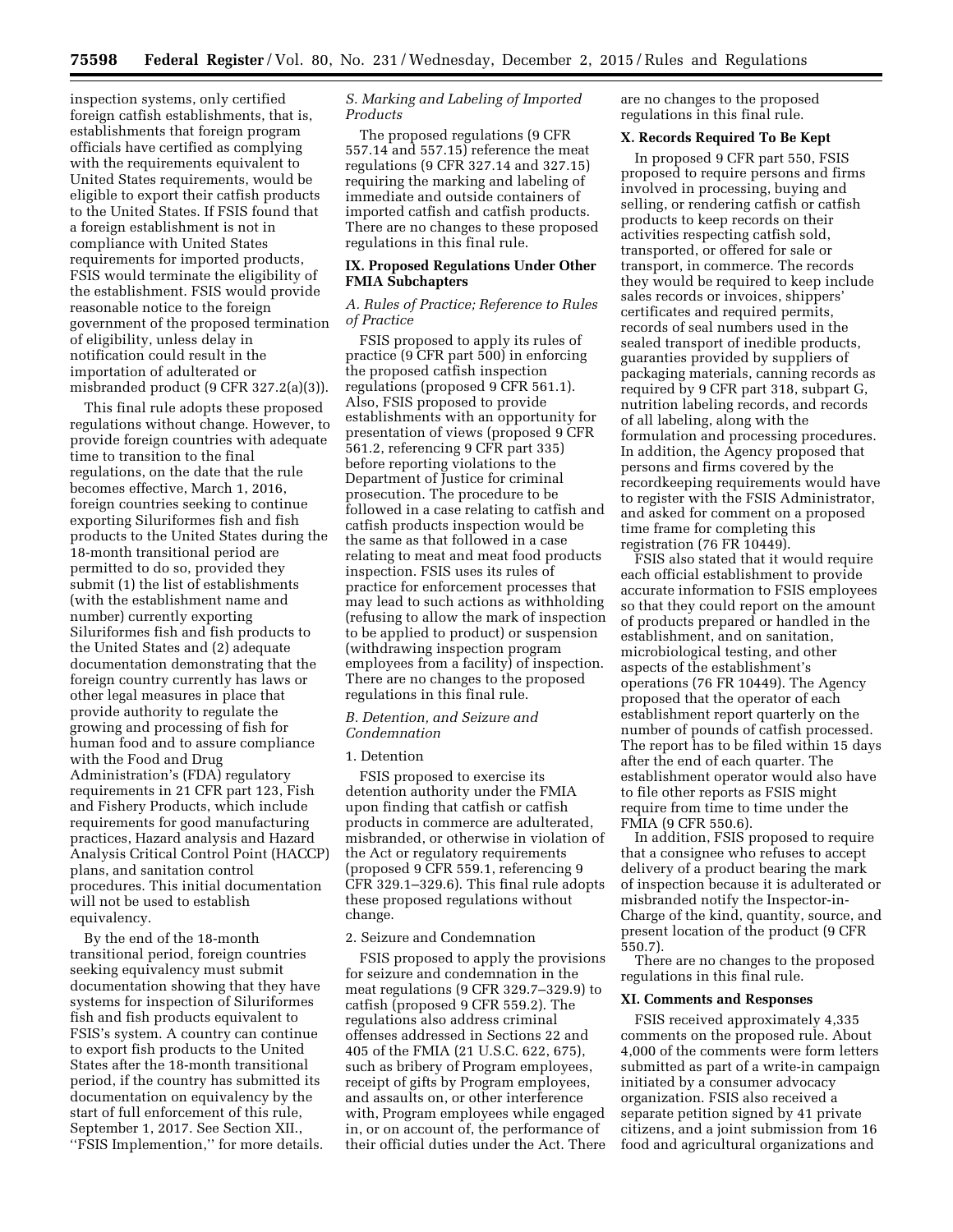companies. Almost all of the remaining comments were from private citizens; domestic and foreign catfish farmers; trade groups and associations representing the catfish and seafood industry (processing, manufacturing, storage, and distribution); the catfish processing industry; consumer advocacy groups; members of U.S. Congress; foreign government ministries of agriculture and rural development; foreign chambers of commerce; trade associations representing retail and restaurant industries; aquaculture industry advocacy associations; public policy organizations; U.S. State and county officials; aquaculture scientists; members of academia; restaurant consortiums; a foreign government; an organization of U.S. regulatory officials; and a small business advocacy association. The Agency's responses to comments on major issues concerning the proposed rule are discussed below.

# *A. General Opposition*

*Comment:* Some comments opposed the transfer of jurisdiction over catfish and catfish products to FSIS for a variety of reasons. The comments generally expressed the concern that the proposal was unnecessary, wasteful, unjustified, or redundant. Several commenters stated that both FDA and FSIS will regulate the same product. Many commenters also stated that FDA's current regulatory approach ensures the safety of domestically produced and imported seafood products, and that the catfish industry has a demonstrated track record of food safety.

*Response:* Under the 2008 Farm Bill, FSIS was required to develop regulations, in consultation with FDA, to implement FSIS inspection of ''catfish,'' as defined by its regulations. Under the 2014 Farm Bill, which amended the 2008 Farm Bill, all fish of the order Siluriformes are amenable species under the jurisdiction of FSIS. The 2014 Farm Bill requires FSIS to develop final regulations in consultation with FDA. FSIS consulted FDA during development of these final regulations. The legislation also requires FSIS and FDA to execute a Memorandum of Understanding (MOU) to improve interagency cooperation on food safety and fraud prevention and to maximize the effectiveness of limited personnel and resources. FDA and FSIS have agreed on this MOU. It is posted at *[http://www.fsis.usda.gov/wps/portal/](http://www.fsis.usda.gov/wps/portal/informational/aboutfsis/food-safety-agencies/mou) [informational/aboutfsis/food-safety](http://www.fsis.usda.gov/wps/portal/informational/aboutfsis/food-safety-agencies/mou)[agencies/mou](http://www.fsis.usda.gov/wps/portal/informational/aboutfsis/food-safety-agencies/mou)*.

# *B. The Definition of Catfish*

*Comments:* Many comments representing domestic groups, individuals, and numerous comments from members of the U.S. Congress, urged FSIS to define catfish as all species in the order Siluriformes, the broader definition. The commenters stated that the broader definition affords the greatest food safety protection for the entire ''catfish'' category of seafood; it is consistent with the science of taxonomy; and it would include all imported catfish.

Foreign governments, foreign ministries of agriculture, foreign catfish farmers, and foreign industries supported defining catfish as only fish of the Ictaluridae family, stating that this definition is the current FDA regulatory definition, adopted by Congress in the 2002 Farm Bill (21 U.S.C. 321d (a)), and that it would provide consistency and eliminate confusion among seafood exporters.

*Response:* The 2014 Farm Bill settled this issue. It amended the FMIA to give FSIS jurisdiction over all establishments that slaughter or process ''all fish of the order Siluriformes.'' Many Siluriformes fish species are produced in foreign countries and are exported to the United States. To be eligible to be imported into the U.S., these products will have to be produced under inspection systems equivalent to the U.S. system and will be subject to reinspection in the U.S.

For labeling or advertising purposes, the FD&C Act provides that the term ''catfish'' can only be used in labeling of fish classified within the family Ictaluridae. By removing the term ''catfish'' from the FMIA and using the term ''certain fish'' in its stead, Congress left FSIS free to use the FD&C Act's definition of ''catfish.'' Therefore, in this final rule, FSIS is modifying the labeling regulations that it proposed to permit the use of the term ''catfish'' only on labels of fish from the Ictaluridae family. Siluriformes fish, which includes families in addition to Ictaluridae, will need to be labeled with the appropriate common or usual name.

#### *C. Risk Assessment*

*Comments:* Many comments asked for additional evidence to support the shift in jurisdiction for catfish and catfish products from FDA to FSIS. The comments also stated that the products of aquaculture are rarely involved in outbreaks of salmonellosis. Comments from a foreign government, a foreign country's chamber of commerce, members of the seafood industry, and trade policy organizations asked FSIS to explain how the proposed rule was

consistent with its World Trade Organization's (WTO) Sanitary and Phytosanitary Measures (the ''SPS Agreement'') obligations. A domestic catfish processor expressed the need for a risk assessment associated with chemical contamination of catfish aquaculture based on the constantly changing quality of river water.

*Response:* It is important to note that the risk assessment was not conducted ''to support the shift in jurisdiction for catfish and catfish products from FDA to FSIS.'' FSIS conducted a quantitative food safety risk assessment, in accordance with national and international guidelines, that included all four components of a standard risk assessment: (1) Hazard Identification, (2) Exposure Assessment, (3) Hazard Characterization, and (4) Risk Characterization. FSIS thoroughly reviewed the scientific literature and garnered input from scientists from other Federal agencies and academia in performing the Hazard Identification portion of the risk assessment. The risk assessment was also independently peer-reviewed in accordance with the Office of Management and Budget's Peer Review Guidelines, as required under the Information Quality Act (Pub. L. 106–554). The purpose of the risk assessment was to provide predictions of the public health benefits (*e.g.,*  reduction in foodborne illnesses) that might accompany the implementation of a mandatory inspection system. The risk assessment identified *Salmonella* as a hazard of primary concern because: (1) It is the foodborne pathogen associated with catfish (McCoy et. al., *Journal of Food Protection* 74(3):500–16, 2011); (2) there was more available data for assessing the risk of human illnesses associated with *Salmonella* and assessing the effectiveness of an FSIS regulatory strategy for this hazard; (3) its occurrence in domestic catfish processing facilities and retail catfish is documented; (4) its presence in catfish imported to the United States is documented; and (5) CDC identifies catfish as the vehicle associated with a 1991 outbreak of *Salmonella hadar.* 

The estimates for human salmonellosis cases associated with catfish consumed in the United States (under current inspection programs) were supported by an FSIS Risk Assessment and Analytics Staff independent analysis (''attribution analysis'') on the basis of epidemiological data.7 8 The Centers for

<sup>7</sup>U.S. Centers for Disease Control and Prevention (CDC). (June 2009) Foodborne Disease Outbreak Continued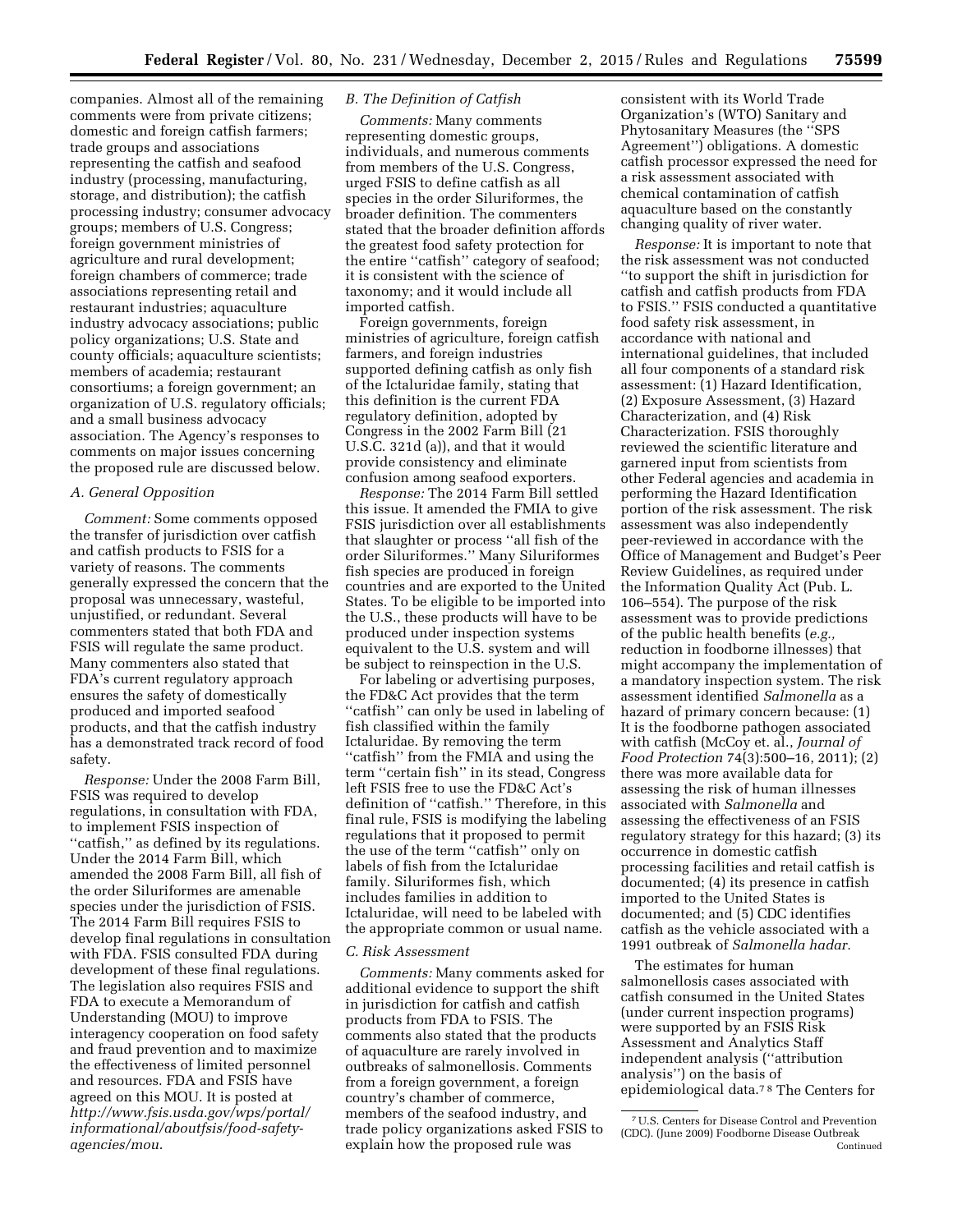Disease Control and Prevention (CDC) concurred with FSIS' findings and stated that FSIS may even have underestimated the number of human salmonellosis cases attributed to catfish by not considering outbreaks attributed to ''finfish,'' that may have been ''catfish.''

FSIS requirements are consistent with the WTO SPS Agreement on the Application of Sanitary and Phytosanitary Measures. Under the articles of the SPS Agreement, a measure can be taken when it is necessary to protect against a public health hazard and there is scientific support for the measure.

Chemical contamination hazards are important to catfish food safety and FSIS anticipates generating chemical contamination data once it begins its inspection program. Any risks identified through FSIS's surveillance will be addressed to ensure food safety.

# *D. Cost and Benefits Analysis*

*Comments:* Several comments questioned FSIS's ''break-even'' analysis in light of the fact that, historically, so few salmonellosis illnesses have been associated with the consumption of contaminated catfish. A member of academia, however, stated that the benefits of implementing this rule would be far greater than those estimated because the calculations did not include the long-term public health benefits of preventing imported product contaminated with chemical residues, such as malachite green, from entering the United States. Other comments stated that the incremental cost increases associated with the rule would negatively affect the marketability of catfish and catfish products.

*Response:* By focusing solely on *Salmonella* in the risk assessment and the subsequent break-even analysis, FSIS took a conservative approach to estimating the number of illnesses prevented needed to offset costs of implementing this rule. It is possible that the process steps needed to reduce *Salmonella* on fish will also result in the reduction of other pathogenic microorganisms, such as *E. coli*  (enterohemorrhagic, Shigatoxigenic, enterotoxigenic, and enteropathogenic strains), *Listeria monocytogenes,* and *Clostridium botulinum* on raw and ready-to-eat (RTE) fish.

*Comment:* Several comments questioned FSIS's relatively high Agency cost to implement and maintain the proposed mandatory catfish inspection program.

*Response:* In the final rule costs analysis, FSIS lowered its estimated additional net direct costs to implement and continue the mandatory inspection of fish and fish products. These costs are lower than preliminary Regulatory Impact Analysis (RIA) estimates because the domestic fish industry is now more consolidated, contracted, and concentrated and will require fewer additional FSIS resources for inspection. Furthermore, the FSIS Office of Field Operations was recently consolidated and now we will use more of the existing OFO staff (with minimal new hires and relocations) in patrol assignments for the processing-only establishments. This recent consolidation transitioned the Office of Catfish Inspection Programs (OCIP) to OFO. Thus, this transition would eliminate permanent staff positions (such as for managers, supervisors, inspection program personnel, and technical staff) that would have been dedicated to the OCIP, as discussed in the PRIA (scenario 1) of the published Proposed Rule. The Agency cost estimate is in the full RIA of the final rule, in the Appendix material (FRIA Appendix A).

*Comment:* A domestic catfish processor claimed that transferring catfish inspection to FSIS would give processors of all other non-FSIS inspected seafood an unfair cost advantage.

*Response:* FSIS projects in its regulatory impact analysis that the final rule would increase domestic product average net direct cost of aggregate processed fish and fish food products by \$0.0008 per pound. According to the USDA, National Agricultural Statistics Service (NASS), the average price received by domestic processors for domestic catfish products was \$3.04 per pound in 2013. Thus, FSIS's projected additional net direct cost to the domestic fish processing industry is relatively small when compared to the average domestic price received.

*Comment:* A domestic catfish processor claimed that transferring catfish inspection to FSIS would increase catfish processor's costs. The processor stated that the initial cost to house inspectors and for the industry to conduct laboratory analysis sufficiently rigorous to ensure compliance with FSIS requirements may be significant. In addition, the processor stated that the testing for drugs with sufficient rigor

would likely cost several thousand dollars per year.

*Response:* FSIS projected an additional average net direct cost of \$0.0008 per pound of aggregated processed fish and fish products to the domestic processors. This additional average net direct cost includes expected capital costs including additional office space for inspectors. Furthermore, the Agency projected additional establishment testing costs for required validation and verification of HACCP processing plans at official establishments. FSIS found on site visits that many domestic processors already have available office space for inspectors. Furthermore, many of these domestic processors already test their fish and fish products for microorganisms and drugs, according to the FDA 2011 Report. Thus, some domestic processors would have little to no additional costs for inspector office space or for microbe and drug testing. The aggregate direct cost FSIS projects for the domestic activities is an annualized \$326.55 thousand.9

*Comment:* A domestic seafood distributor stated that the proposed rule regulatory impact analysis underestimated the number of catfish processors in the U.S. A public policy organization stated that the data presented in the regulatory impact analysis were not properly attributed to a source, that no specific market failure or major health problem was identified, and that the theory behind the assertions was not articulated. The commenter further added that the regulatory impact analysis calculates a salmonellosis illness baseline without considering whether poultry processors used voluntary (fee-for-service) inspection services at the time, and that the numbers cannot be compared to the catfish industry.

*Response:* The commenter provided no estimate of the number of affected catfish processors in the United States. In the proposed rule, FSIS used data from its research and site visits to project the number of affected domestic processors and distributors. The proposed rule regulatory impact analysis (RIA) data sources are in footnotes, tables, a list of references, and exhibits. In the final rule analysis, FSIS used the best available data from the Food and Drug Administration (FDA); National Oceanic and Atmospheric Administration (NOAA)/National Marine Fisheries Service (NMFS); import records of the U.S. Department of Homeland Security (DHS/CBP); and

Surveillance Data. Atlanta, GA. Retrieved from *[http://www.cdc.gov/foodsafety/fdoss/index.html.](http://www.cdc.gov/foodsafety/fdoss/index.html)* 

<sup>8</sup>Mead, P.S., Slutsker, L., Dietz, V., McCaig, L.F., Bresee, J.S., Shapiro, C., Griffin, P.M., & Tauxe, R.V. (1999). Food-Related Illness and Death in the United States. Emerging Infectious Diseases, 5,607– 625.

<sup>9</sup>Annualized present value of average costs is at a 7 percent discount rate over 10 years.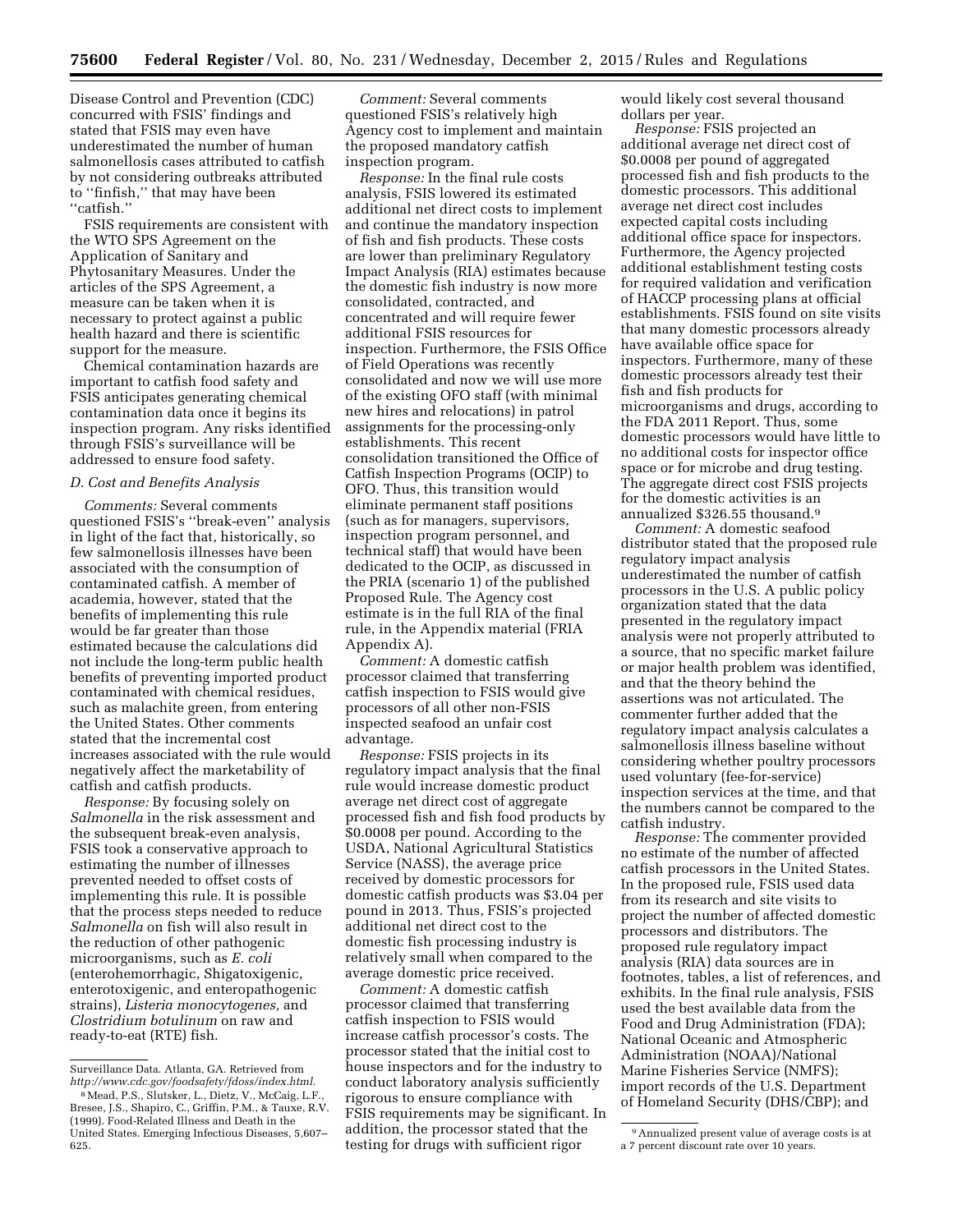Dun and Bradstreet, and updated the presentation of summary data and its sources.

As for the market failure, FSIS finds foodborne illness to be potentially consistent with an informational market failure; specifically, the market for food may be characterized by an asymmetry in which producers know more than consumers about the microbiologic status and chemical residue status of the foods they prepare and consume.

While the proposed rule employed a risk assessment in its PRIA, the final rule employs a break-even analysis in its RIA. The break-even analysis was calculated using catfish data and did not incorporate findings from the risk assessment.

*Comment:* A trade association stated that the proposed rule would deprive seafood processors of imported products that they need and would subject them to duplicative and costly regulation.

*Response:* The 2014 Farm Bill amendments of the FMIA give FSIS jurisdiction over all Siluriformes fish and fish products, including Siluriformes fish and fish products imported from other countries. Through its planned outreach to affected entities, FSIS will address the continued importation of those fish species and will conduct records reviews and audits to verify that all countries that import those fish species to the U.S. maintain inspections systems and requirements that are equivalent to those of FSIS. See sections Q. *Imported Products* and R. *Demonstrating Equivalence of Foreign Systems* for additional discussion of how FSIS will evaluate the equivalence of these countries and conduct rulemaking to list these countries in the regulations.

To prevent duplicative and costly regulation, the 2014 Farm Bill also instructed FSIS to execute a MOU with FDA to maximize the effectiveness of limited personnel and by ensuring that inspections of shipments and processing facilities are not duplicative, and that any information resulting from examination, testing, and inspections is considered in making risk-based determinations, including the establishment of inspection priorities.

### *E. Trade Barriers and Agreements*

*Comments:* A comment stated that the proposed rule violated the World Trade Organization (WTO) National Treatment Principle, which states that imported and locally-produced goods should be treated equally once they enter the market. Another comment stated that the proposal violated the WTO agreement on Technical Barriers to Trade because it may be considered a

disguised restriction on international trade. Some comments stated that the United States could be subjected to WTO-sanctioned tariffs if the rule is found by the WTO dispute settlement body to be noncompliant with its WTO obligations. A comment from a foreign government stated that it had been exporting catfish to the U.S. for many years under a food and feed safety agreement protocol with FDA, and that it hoped that the protocol would continue.

*Response:* As with all other products FSIS regulates under the FMIA, this final rule would ensure that equivalent regulatory standards are applied to imported and domestic fish of the order Siluriformes. Therefore, this rule is not a violation of WTO National Treatment Principles. Imported products must be produced under an inspection system equivalent to the domestic system.

# *F. Equivalency and Implementation*

*Comment:* Many domestic catfish farmers and processors and private citizens endorsed the concept of an exporting country's food safety system being held to equivalent standards that are applied to domestic production. A trade association strongly opposed phasing in the requirements because the phase-in jeopardizes the health and safety of consumers and is unnecessary because there has been ample time to comply. An aquaculture industry advocacy association stated that no catfish imports should enter the United States until the foreign system overseeing them is determined to be equivalent. The same association and a member of academia stated that requirements for domestic and foreign entities should have the same effective date. A foreign agricultural ministry requested that FSIS commit to a timeframe for equivalence determinations. Some commenters recommended possible timeframes for implementation.

*Response:* The Agency has given the implementation of this final rule careful consideration and has outlined the Agency's implementation strategy in Section XII. Under this implementation plan, FSIS will begin implementing inspection of domestic Siluriformes producers and inspection of imported Siluriformes product at the same time, 90 days after the publication of this final rule. Siluriformes fish and fish products exported to the U.S. will be subject to species and residue testing. Also, at the start of implementation, 90 days after the publication of this final rule, foreign countries will have to submit written documentation identifying a list of establishments (with the establishment

name and number) that currently export and will continue to export Siluriformes fish and Siluriformes fish products to the U.S., and demonstrating that they have laws or other legal measures in place that provide authority to regulate the growing and processing of fish for human food and to assure compliance with FDA's regulatory requirements. In addition, during the 18-month transitional period, foreign countries seeking to continue importing into the United States Siluriformes and products derived from these fish after the expiration of the transitional period are encouraged to start submitting their documentation demonstrating the equivalency of their Siluriformes fish and fish products inspection systems. In any event, such documentation must be submitted by the end of the transitional period.

# *G. Facilities Requirements and Schedule of Operations*

*Comment:* A domestic seafood processor stated that the proposed requirement (9 CFR 533.1) for separation of inspected and noninspected facilities would make it impossible for them to operate because of a lack of space, resulting in huge hardship.

*Response:* Consistent with meat regulations in 9 CFR 305.2(a), FSIS generally considers a separation in time or space between inspected and noninspected facilities to be sufficient, under certain conditions, to meet the requirement for separation of facilities. Therefore, common areas for inspected and uninspected operations may be used if the inspected product is acceptably maintained and protected to prevent product adulteration.

*Comment:* A trade association suggested that the proposed phrase ''docks and receiving room'' (9 CFR 533.4(f)) be replaced with ''existing plant receiving area'' because it would be cost prohibitive to retrofit existing fish processing plant designs to meet the meat and poultry plant models.

*Response:* Consistent with the meat regulations in 9 CFR 307.2, 9 CFR 533.4 requires the official Siluriformes establishment to provide docks and receiving rooms, designated by the operator of the official establishment, in consultation with the FSIS frontline supervisor, for the receipt and inspection of Siluriformes, Siluriformes products, and other products. These spaces are necessary to facilitate unloading and staging of products and to minimize the potential for crosscontamination that may occur through these activities. FSIS does not believe there is a meaningful distinction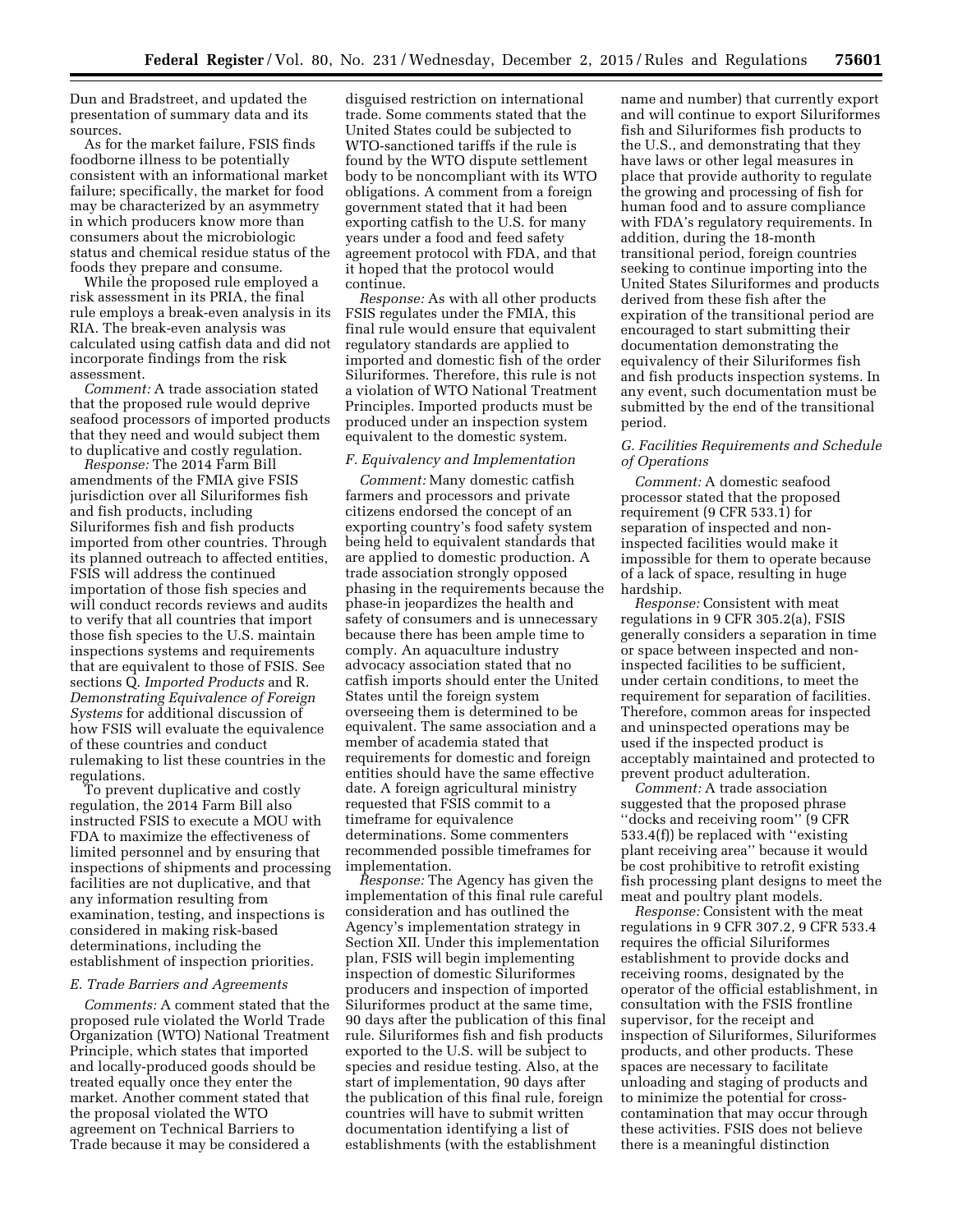between ''docks and receiving rooms'' and ''plant receiving area'' and is not modifying the regulatory language in this final rule. The Agency does not anticipate that catfish plant designs will need to be significantly modified to comply with the regulations that contain this language.

*Comment:* A trade association and a domestic processor asserted that the consistent work schedules and two weeks advance notice for schedule changes requirements, as proposed, will pose undue hardship on the catfish industry. The comments explained that operational hours necessarily fluctuate according to seasonal peaks, availability of fish, size of fish harvested, and other factors.

*Response:* As proposed, the final regulations for a fish establishment's schedule of operations (9 CFR 533.5) cross-reference the meat regulations (9 CFR 307.4) that define a shift and the basic workweek and require each official establishment to submit a work schedule to their District Manager for approval. In addition, each official establishment will be required to maintain a consistent work schedule. Deviations from the work schedule must be submitted to the District Manager at least two weeks in advance. Establishments may also request overtime inspection, if needed; however, seasonal demands can only be met as resources allow. Consistent work schedules and prior notification for schedule changes are necessary to ensure that the Agency can maintain an inspector presence during establishment operations. However, the Agency does not want to pose undue hardships on establishments, and District Managers will take into consideration any work schedule change request.

# *H. Definitions*

# 1. ''Adulterated''

*Comment:* A domestic processor specifically requested that FSIS delete the phrase '' . . . an animal which has died otherwise than by slaughter,'' paragraph (5) under the proposed ''adulterated'' definition (9 CFR 531.1). In addition, a trade association suggested FSIS use the definition of ''adulterated'' to mean any food safety hazard as defined in 21 CFR part 123.

*Response:* As discussed in the proposed rule (76 FR 10441), the FMIA defines as adulterated a food product that is, in whole or in part, the product of an animal that has died otherwise than by slaughter (21 U.S.C.601(m)(5)), and the proposed ''adulterated'' definition in 9 CFR 531.1 is the same as the definition in the meat regulations (9

CFR 301.2). FSIS continues to view fish that died under circumstances other than the controlled circumstances of commercial fish harvesting and processing as adulterated under this provision of the FMIA and unacceptable for food. In cases where dead, dying, diseased, or otherwise unfit fish are in commerce, it may be necessary for the Agency to apply the detention, seizure, and condemnation provisions of the Act (21 U.S.C. 672, 673).

# 2. ''Slaughter'' and ''Slaughterhouse''

*Comments:* Several comments suggested various definitions of the term ''slaughter.'' A consumer advocacy group urged FSIS to provide a clear definition of slaughter that listed various acceptable methods of slaughter. A domestic processor suggested that ''slaughter'' be defined as ''when the head is removed for processing.'' A trade association stated that the catfish industry recognizes that slaughter, under controlled conditions, occurs at the de-header machine within the processing facility.

An organization of regulatory officials recommended that FSIS define ''slaughterhouse'' to include locations where catfish may have died under conditions other than the controlled circumstances of commercial processing. This comment further added that a definition for ''slaughterhouse'' should also include locations where ''wild-caught'' catfish are processed.

*Response:* After considering the comments, FSIS has concluded that the definition of ''slaughter'' as intentional killing under controlled conditions (9 CFR 531.1) is applicable to various slaughter methods, and it is not necessary to list all of the various methods in the regulations. In addition, the Agency does not see value in defining the term ''slaughterhouse,'' as the definition includes the phrase ''under controlled conditions.'' FSIS would consider fish that died under circumstances other than the controlled circumstances of commercial fish harvesting and processing to be adulterated under the FMIA and unacceptable for food, *e.g.,* a fish that fell onto the pavement in the delivery area of a processing plant and lay there until it died would not be acceptable for human food.

#### 3. ''Farm-Raised'' and ''Wild-Caught''

*Comment:* A trade association suggested that the proposed definition for ''farm-raised'' (9 CFR 531.1) be amended to require the control of enclosed bodies of water to prevent contamination. A domestic processor asked that the proposed definition be

amended to include ''raised in an enclosed environment of a clean, private, controlled water source.''

A comment from a foreign government described the proposed definition for ''farm-raised'' as unreasonable because it does not consider the diversity of raising methods (*e.g.,* breeding in pools and floating cages) and is inconsistent with ''the actual growth situation of catfish'' in their country. The foreign country stated that the floating cage method is the general method used in their country, as well as other foreign countries.

A member of academia stated that ''wild-caught'' catfish should be subjected to the same provisions of the rule as ''farm-raised'' catfish, including the testing requirements of the fish and water. A consumer advocacy group urged FSIS to require catfish establishments to segregate ''wildcaught'' fish from ''farm-raised'' fish during slaughter and processing. In addition, an aquaculture scientist stated that freshwater aquaculture needs an inspection and food safety system that differs from marine ''wild-caught'' seafood because hazards, their sources, and interventions differ significantly.

*Response:* Proposed 9 CFR part 534 outlines the pre-harvest standards that FSIS will require to ensure that the environmental conditions and source waters in which the fish are grown will not render the fish unfit for food. These regulations require that fish harvested for human food, whether wild-caught or farm-raised, must not have lived under conditions that would render them unsound, unwholesome, unhealthful, or otherwise unfit for human food (9 CFR 534.1) so the fish would not be ''adulterated'' as the term is defined in 21 U.S.C. 601(m)(3) in the FMIA. The definition of ''farm-raised'' in 9 CFR 531.1 of the regulations is intended to cover a variety of fish-raising methods, including methods that involve raising the fish in pools and floating cages.

Although the domestic fish growing process primarily utilizes fish-raising ponds, FSIS recognizes that wild-caught fish may be commercially processed. 9 CFR 534.2 states that farmers of fish should monitor the water in which the fish are raised for the presence of suspended solids, organic matter, nutrients, heavy metals, pesticides, fertilizers, and chemicals that may contaminate fish. FSIS will inspect wild-caught and farm-raised fish processed in official establishments and test them for metals, dyes, pesticides, and animal drug residues. The Agency does not see the need for requiring the segregation of ''farm-raised'' and ''wild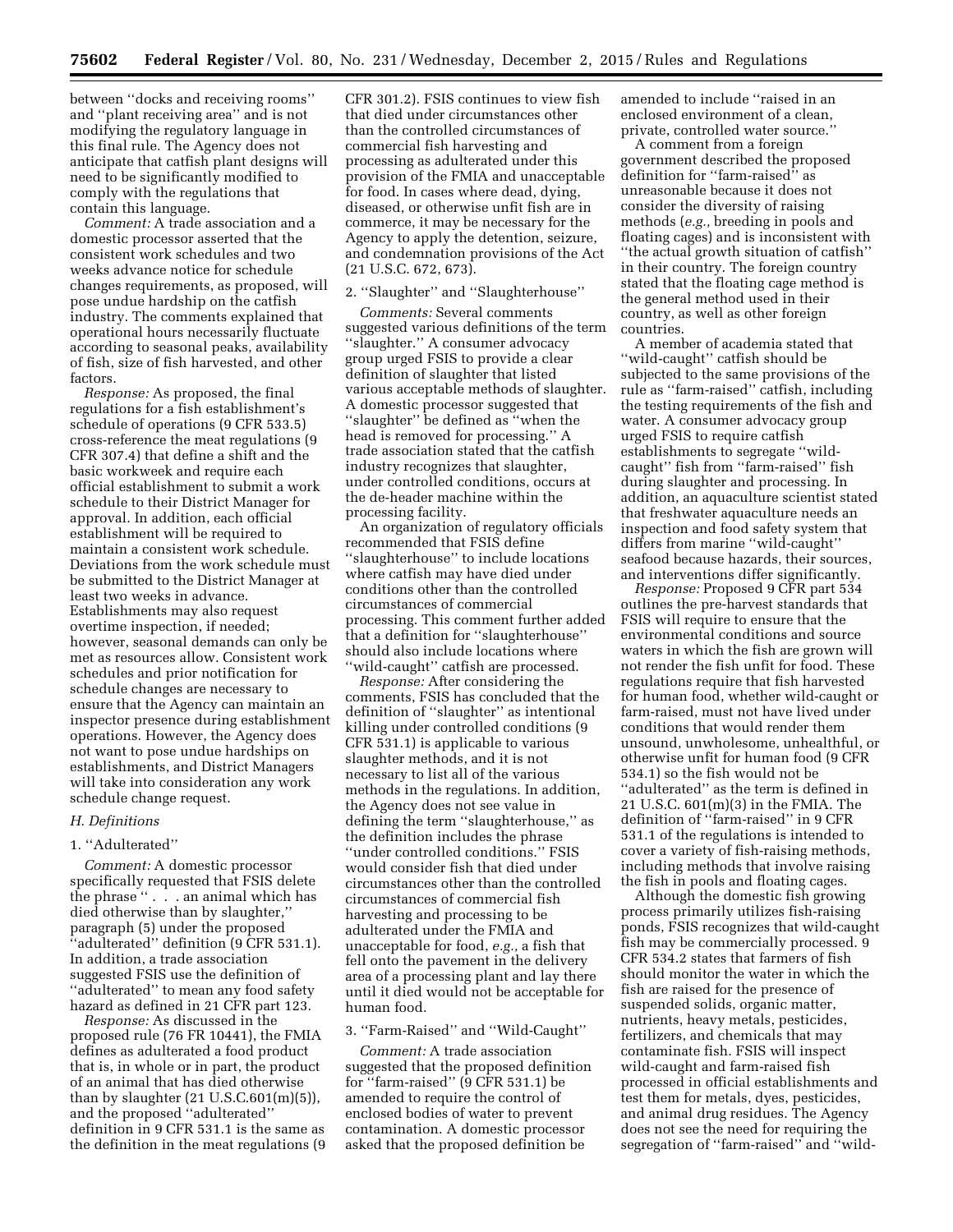caught'' fish as they are processed in an official establishment.

*Comment:* A consumer advocacy group requested that the manner by which the animal was raised, ''farmraised'' or ''wild-caught,'' be required on the label. A similar comment requested that ''wild-caught'' fish be labeled as such to distinguish them from "farmraised'' fish.

*Response:* FSIS is authorized under the FMIA to regulate the marking, labeling, and packaging of all Siluriformes products in commerce (21 U.S.C. 607). However, there is no statutory obligation to label fish with the raising claims ''farm-raised,'' or ''wild-caught.'' Establishments may choose to voluntarily label their finished product with such raising claims, if the claims are not false or misleading. Such claims for fish would not require FSIS approval as required by 9 CFR 412.1(c)(3) and 541.7(g).

As discussed below, the final rule (9 CFR 541.7(b)) requires that country of origin statements on the label of any covered commodity (fish, including fillets, steaks, nuggets, and any other flesh) sold by a retailer must comply with the AMS regulations (7 CFR 60.200 and 60.300). For these products, the AMS regulations require method of production information (wild or farmraised).

# *I. Labeling*

# 1. Mark of Inspection

*Comment:* Several domestic processors, a consumer advocacy group, and an organization of regulatory officials recommended that the Federal mark of inspection be similar to the current brand for meat, poultry, and egg products. Another comment requested that the official inspection legend for catfish be unique in design and applied only to all finished packaging and inprocess transfer containers. One comment favored assigning a number to each catfish establishment. Several comments noted that it may be impractical to stamp all carcasses of whole, gutted fish due to the size of the product and suggested alternative measures be considered, such as branding shipping containers, affixing inspection tags to lots, or marking invoices that accompany any shipments.

*Response:* Because all fish of the order Siluriformes are amenable species under the FMIA, FSIS will require the same inspection legend for those products as it does meat products (9 CFR 312.2, reproduced in 9 CFR 541.2, respectively). This inspection legend includes the number of the establishment. FSIS recognizes that it

may be impractical to physically apply the inspection legend to whole, gutted, fish carcasses. Therefore, whole, gutted fish carcasses that have been inspected and passed at an official establishment, and that are intended for sale as whole, gutted fish may be stamped with the official inspection legend *or* properly packaged in an immediate container and then labeled with the official inspection legend, as well as with all other required labeling features (9 CFR 317.2). For all other Siluriformes fish products, the inspection legend will be required on the immediate container.

2. Species Identification and Prevention of False or Misleading Labeling Practices

*Comment:* One comment stated that FSIS should choose a rapid, accurate, and inexpensive method for catfish species identification. Another comment stated that FSIS should choose a method that provides accuracy at the species level. One comment stated that catfish products should be identified according to the species of fish throughout processing regardless of the final packing step location.

*Response:* FSIS will determine fish speciation by appropriately validated methods which are published in the Chemistry Laboratory Guidebook on the FSIS Web site at *[http://](http://www.fsis.usda.gov/Science/Chemistry_Lab_Guidebook/index.asp) [www.fsis.usda.gov/Science/Chemistry](http://www.fsis.usda.gov/Science/Chemistry_Lab_Guidebook/index.asp)*\_ *Lab*\_*[Guidebook/index.asp](http://www.fsis.usda.gov/Science/Chemistry_Lab_Guidebook/index.asp)*. The methods chosen by FSIS are state-of-the-art and appropriate for their purpose in determining fish species identification.

The fish labeling regulations (9 CFR 541.7, cross-referencing part 317, subpart A) require the name of the product on the label (9 CFR 317.2(c)(1)). Product leaving an official Federal establishment for distribution in commerce for further processing would have to be properly identified with all applicable mandatory labeling features, including a product name. It would typically bear a statement of limited use, *e.g.,* ''for further processing'' to limit distribution to another official Federal establishment. Because the product is intended for further processing, and not for retail sale, some labeling features would not be required because they would meet an existing exemption, *e.g.,*  nutrition labeling (317.400 (a)(3)), safe handling instructions (9 CFR 317.2(l)(4), and net weight (317.2(h)(1).

Under the FD&C Act (21 U.S.C. 321d (a)), the term ''catfish'' is considered to be a common or usual name (or part thereof) only for fish classified within the family Ictaluridae; and labeling or advertising only for fish classified within that family may include the term ''catfish.'' Species of Ictaluridae include,

among others, *Ictalurus punctatus, I. furcatus,* and *Pylodictis olivaris,* which may be identified as ''channel catfish,'' ''blue catfish,'' and ''flat-head catfish,'' on the labeling, if it is not false or misleading (9 CFR 541.7, crossreferencing part 317, subpart A, 9 CFR 317.8). Through fish speciation sampling and testing, FSIS will routinely verify that product is accurately labeled and not misbranded at official establishments and at import reinspection facilities.

### 3. Standards of Identity

*Comment:* A domestic processor requested that all catfish products (as examples, formed nuggets, patties, cakes, gumbo) should contain at least 51 percent or more catfish.

*Response:* Product standards are intended to ensure that products sold under particular names have the characteristics expected by consumers. FSIS will, if necessary and appropriate, apply any of the existing meat regulatory standards in 9 CFR part 319 that may be applicable, *e.g.,* ''meat stew'' (9 CFR 319.304) to fish products. A mixture of Ictaluridae and other Siluriformes could be labeled with an accurate and truthful descriptive name identifying the Ictaluridae (catfish) and other species of the Siluriformes, *e.g.,*  ''Catfish and Basa.''

As stated in the preamble of the proposed rule, there are few furtherprocessed fish products produced domestically (76 FR 10446), and FSIS is not aware of any fish standard-ofidentity issues that require rulemaking. However, as provided in 9 CFR part 392, any person can petition the Agency to issue a regulation for a standard of identity.

#### 4. Percent Approved Substances

*Comment:* A trade association asked that the percentage of sodium tripolyphosphate, where allowed in catfish products (generally 0.5 percent by weight of the finished product), be explicitly addressed in the regulations to ensure that there is a uniform standard for domestic and foreign products.

*Response:* 9 CFR 544 states that no fish product may bear or contain any food ingredient that would render it adulterated or misbranded or that is not approved in 9 CFR part 424 of subchapter E. 9 CFR 424.21 lists food ingredients that are approved for use in the preparation of meat products if they are used for the purposes indicated, within the limit of the amounts stated, and under other conditions specified. FSIS will apply the purpose and amount of any food ingredients to fish products,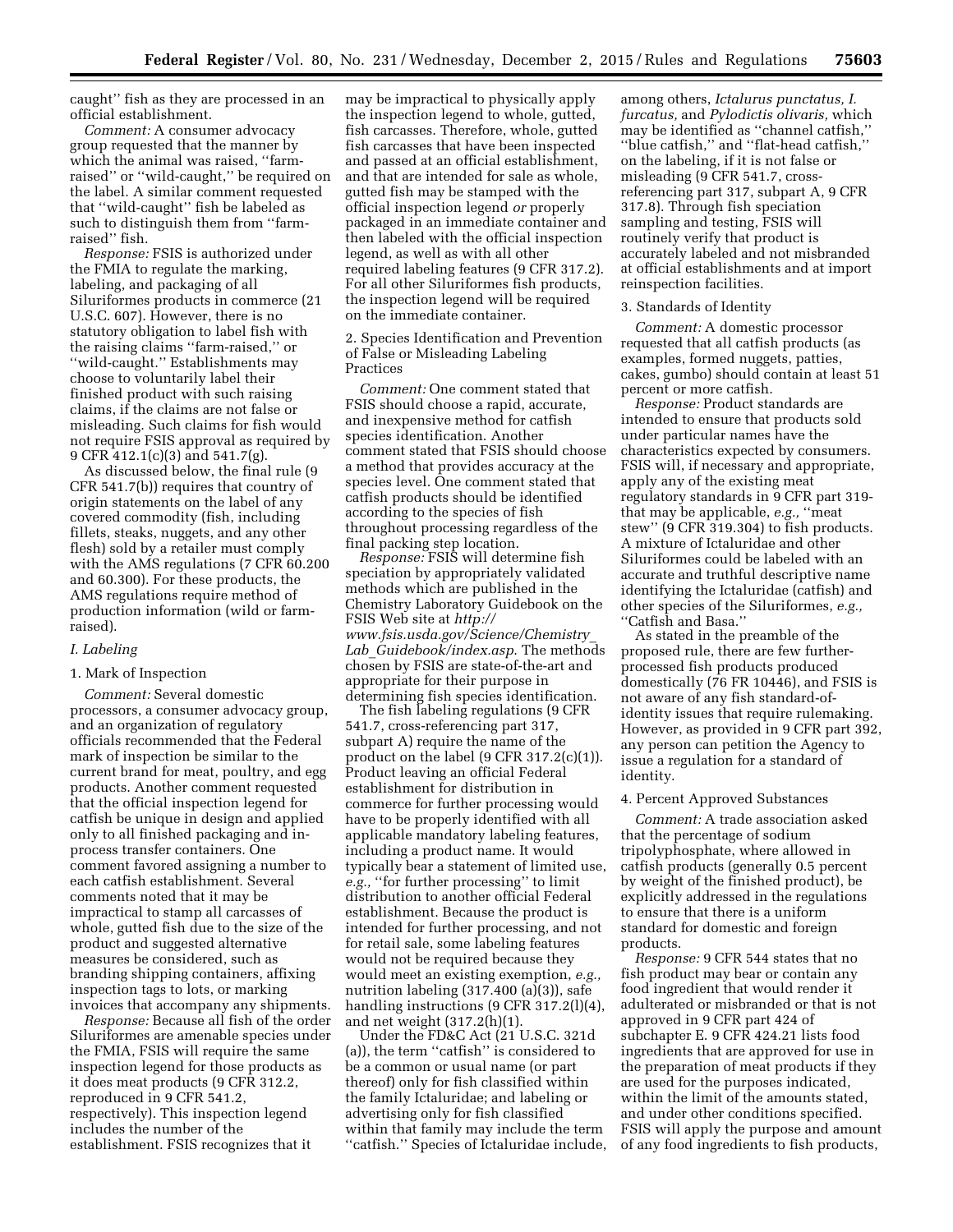if appropriate, and in consultation with FDA. The purpose and amount of sodium tripolyphosphate listed in the table for meat food products that would be applicable to fish products is 0.5 percent in the meat food product to decrease the amount of cooked out juices.

#### 5. Net Weight and Retained Water

*Comment:* An aquaculture industry advocacy group stated that the net weight of Individually Quick Frozen (IQF) fish is not determined on a ''thawed'' basis, as suggested in proposed 9 CFR 541.7(b)(1). The commenter stated that while it is correct that the deglazed net weight must be 100 percent of the stated net weight, the procedure to determine this weight, as found in the NIST Handbook 133, does not thaw the product but only requires the removal of the outer layer of ice, and that the product is maintained in a frozen state. Additionally, the commenter stated that the net weight for IQF seafood is determined on a frozen basis.

A domestic seafood distributor requested additional clarification on the section related to product moisture content and labeling because the proposed language is unclear on how to measure and label products that have undergone any kind of further processing. A foreign country's chamber of commerce stated that it would be impractical and serve no legitimate end to require catfish processors to calculate how much retained water is included in the production process.

*Response:* NIST Handbook 133 net weight test procedures for the ice-glazed catfish products state that the products are ''deglazed'' by placing the product under a gentle spray of cold water, and that the product should remain rigid (Section 2.6.2.2). FSIS will follow this procedure for determining net-weight compliance for ice-glazed fish. However, the NIST Handbook 133 test procedure for Encased-in-Ice Product Only (Section 2.6.1.2), which includes frozen catfish, including IQF catfish, is to thaw the product before weighing.

As explained in the proposed rule, the Agency proposed requirements for the control of retained water in catfish (76 FR 10445). FSIS will not permit retained water—water remaining in raw product after it undergoes immersion chilling or a similar process— in the packaged product unless the official establishment is able to show, with data collected under a written protocol, that the retained water is an unavoidable consequence of the process used to meet applicable food safety requirements (9 CFR 441.10(a)). To determine the

amount of water retained in the product retained from a chilling process, an establishment may use physical water pick-up tests, weighing the product before the chilling process, and again just prior to final packaging and labeling. This is necessary because the amount of water retained in the product in excess of naturally occurring moisture must be prominently declared on the label.

# 6. Safe Handling Instructions

*Comment:* A comment suggested that, to avoid confusion, one of the statements required within the safe handling instructions (9 CFR 541.7, cross-referencing part 317, subpart A), ''This product was prepared from inspected and passed meat and/or poultry,'' be modified to include the word ''catfish'' along with ''meat and/or poultry.''

*Response:* FSIS agrees that a safe handling statement referencing ''meat and/or poultry'' may potentially confuse consumers. Therefore, in this final rule, FSIS has modified the proposed codified language (9 CFR 541.7(a)) to require that the safe handling instructions rationale statement read, ''This product was prepared from inspected and passed fish,'' and the labeling statements read, ''Keep raw fish from other foods. Wash working surfaces (including cutting boards), utensils, and hands after touching raw fish.''

# 7. Country of Origin Labeling

*Comment:* Several private citizens, trade groups, and domestic processors requested that FSIS require that the country in which the catfish was hatched and raised, as well as processed, appear on the finished product label.

*Response:* All shipping containers and immediate containers, as defined in 9 CFR 301.2, containing meat, including fish, imported into the United States for human consumption, must bear the name of the country of origin (9 CFR 327.14, 327.15; 9 CFR 557.14, 557.15).

The proposed labeling regulations (9 CFR 541.7, cross-referencing 9 CFR, part 317, subpart A) require that catfish and catfish products be labeled in accordance with the Agricultural Marketing Service (AMS) country of origin notification labeling regulations in 7 CFR, part 65, subpart A (9 CFR 317.8(b)(40)). The AMS regulations require that covered commodities (as defined in 7 CFR 60.105) sold by a retailer, whether individually, in a bulk bin, display case, carton, crate, barrel, cluster, or consumer package contain country of origin and method of

production information (wild or farmraised) (7 CFR 60.200 and 60.300). The proposed rule cross-referenced AMS' Country of Origin Labeling (COOL) requirements for meat commodities. In this final rule, the Agency is correcting the regulatory text, by adding a paragraph to 9 CFR 541.7, to cite 7 CFR part 60, subpart A, ''Country of Origin Labeling for Fish and Shellfish.'' Establishments are not required to label their fish products with country of origin labeling. However, if an establishment chooses to place a label on a Siluriformes fish or fish product covered commodity with a country of origin statement, it must comply with the AMS regulations. Labels with country of origin claims can be generically approved, *i.e.,* the labels can be prior-approved by the Agency without submitting such labels to FSIS for sketch approval (9 CFR 412.2). Generic label approval requires that all mandatory label features be in conformance with FSIS regulations.

#### *J. Pre-Harvest and Transport Conditions*

*Comment:* FSIS received several comments requesting that the final rule include performance standards for preharvest environmental and water conditions and transportation. A trade association stated that an FSIS monitoring program for water quality is unnecessary, and that water quality should be tested on a periodic basis, perhaps annually. Another trade association requested that any performance standards that the Agency develops should be clearly spelled out with adequate explanation for regulated parties to fully understand the new requirements.

*Response:* The general pre-harvest requirements in 9 CFR part 534, require that fish harvested for use as human food must have grown and have lived under conditions that will not render them unsound, unwholesome, unhealthful, or otherwise unfit for human food. 9 CFR 534.2 requires that farmers of catfish monitor the water in which the fish are raised for suspended solids, organic matter, nutrients, heavy metals, antimicrobials, pesticides, fertilizers, and industrial chemicals that may contaminate the fish. FSIS will collect samples of feed, fish, and pond water on a case-by-case basis, for cause, i.e, if FSIS finds residues or diseases in tissue at slaughter. Establishments will be required address the hazards associated with ''wild-caught'' fish as part of their HACCP plans (9 CFR 417.2), and FSIS will verify that they carry out this monitoring.

In addition, 9 CFR 534.4 requires that vats or other containers transporting fish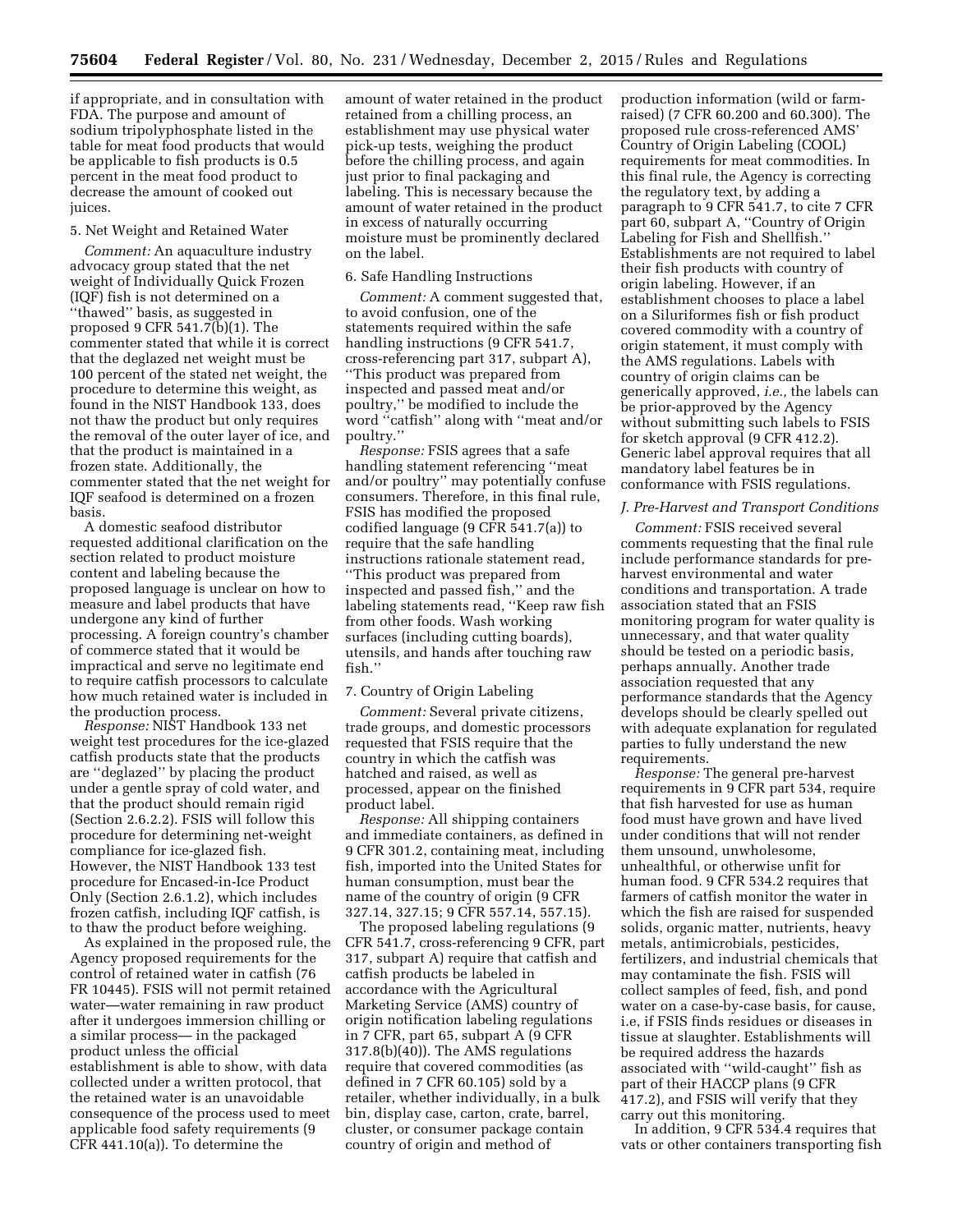must be maintained in a sanitary condition, and that sufficient water and sufficient oxygen must be provided to the vats that hold the fish to ensure that the fish are delivered to the processing establishment not adulterated.

*Comment:* Several commenters stated that the regulations must address the quality of water used in transport vehicles. One trade association stated that proposed 9 CFR 534.4 should be amended to include the phrase, ". .. sufficient unpolluted and uncontaminated water and sufficient oxygen or aeration must be provided to the vats. . . .''

*Response:* FSIS agrees with the comments but finds that no changes are necessary in response to the comments. In point of fact, the proposed regulations provided for the transport conditions the comments seek. Thus, the final regulation requires that sufficient water and oxygen be provided, and that vats or other containers be maintained in a sanitary condition, which includes the water in the vats (9 CFR 534.4). In addition, the regulations require that fish harvested for use as human food have been grown and have lived under conditions that will not render them or the products made from them unsound, unwholesome, unhealthful, or otherwise unfit for human food (9 CFR 534.1).

*Comment:* A trade association and several domestic processors stated that it is not uncommon for live fish to come in contact with dead, dying, or diseased catfish during transport.

*Response:* FSIS recognizes that live fish may, on occasion, come in contact with dead, dying, or diseased fish during transport. However, incidental contact during transport with dead, dying, or diseased fish would not automatically render an otherwise healthy fish adulterated. Under 9 CFR 548.2, adopted as proposed in this final rule, the establishment is required to prevent unsound, unhealthful, unwholesome, or otherwise unfit ingredients from being used in the preparation of products. 9 CFR 534.4 states that any fish that are dead, dying, diseased, or contaminated with substances that may adulterate catfish products are subject to condemnation at the official fish processing establishment. In cases where dead, dying, diseased, or otherwise unfit fish have entered commerce, it may be necessary for the Agency to apply the detention, seizure, and condemnation provisions of the Act (21 U.S.C. 672, 673).

# *K. Pathogen Reduction and Tolerances for Animal Drugs*

*Comment:* FSIS received several comments requesting that the final rule include performance standards for pathogen reduction.

*Response:* In the preamble of the proposed rule (76 FR 10444), FSIS stated that it planned to implement a pathogen reduction program for catfish that would be similar to that for other classes of raw product subject to the FMIA. After completing a study to determine the national baseline prevalence and levels of *Salmonella* on raw catfish, FSIS will conduct regular testing in processing establishments for the purpose of measuring industry performance against the baseline. If, after observing the industry's performance, the Agency determines the need for performance standards, it will publish the planned standards in the **Federal Register**, for public comment.

*Comment:* Several comments suggested that the Agency stipulate ''zero tolerance'' for malachite green, crystal violet, enrofloxacin, ciprofloxacin, and other antimicrobials prohibited for use in the U.S. One comment requested that FSIS add regulatory requirements for appropriate disposition of catfish and lots of catfish found positive for these substances. Another comment asked that FSIS specify that only antibiotics approved for use in U.S farm-raised catfish be permitted for use in all catfish products sold in the United States, foreign or domestic.

*Response:* The Environmental Protection Agency (EPA) and the Food and Drug Administration (FDA) have statutory authority for establishing antibiotic and other animal drug tolerances for meat, including fish. FSIS works with the EPA and the FDA to control drug, pesticide, and contaminant residues including antibiotics in meat products, including fish, by testing animal tissues to verify that tolerance levels are not violated. Fish or fish products and lots of fish containing violative residues of the drugs or other chemicals including those the commenters listed would be considered adulterated and subject to condemnation (9 CFR 539.2).

# *L. Limits for Retail Quantities*

*Comment:* A domestic processor stated that a retail purchase is generally less than 30 pounds, and non-household consumers would purchase 60 pounds or more. An organization of regulatory officials remarked that the retail purchase limits stated in the proposal

seemed reasonable, although difficult to verify.

*Response:* FSIS is providing an exemption for retail stores and restaurants (9 CFR 532.3, paralleling 9 CFR 303.1(d) and (e)), using the poultry exemption regulations set out in 9 CFR 381.10 as a model. The final regulations provide a limit of 75 lbs. (single-sale) for an individual household purchase of fish to be considered a retail purchase; the corresponding limit for a nonhousehold consumer would be 150 lb. Historically, these limits have been accepted as realistic, and, therefore, FSIS is not changing the limits in this final rule.

#### *M. Hard Copy Information*

*Comment:* A domestic food processor requested that FSIS simplify and minimize the collection and transfer of hard copy information.

*Response:* FSIS is taking steps to minimize the use of hard copy. Inspection assignments in the fish inspection program will be incorporated into FSIS's computerized PHIS, as appropriate. Establishments have access to PHIS. The Application for Federal Inspection (FSIS Form 5200–2) and the Application for Label Approval and Instructions (FSIS Form 7234.1) are available in fillable Portable Document Format (PDF) on the FSIS Web site. The electronic Label Submission and Approval System (LSAS) is also available to fish establishments that do not or cannot have their labels generically approved.

FSIS will provide for the electronic submission of information that it collects from entities that will come under its fish inspection regulations, where applicable. The Agency will continue to work to enhance its capacity for the electronic collection of information.

#### *N. Other Comments*

### 1. Exemptions and Periodic Auditing

*Comment:* A small domestic catfish processor requested that establishments that process less than 10,000 lb. of catfish products per week be exempted from the day-to-day FSIS mandatory inspection requirements. Additionally, the comment deemed a periodic audit system more appropriate for small scale operations than a mandatory inspection system. A similar comment suggested that the size of the catfish farm be taken into consideration when determining which farms are to be inspected.

*Response:* The FMIA does not provide an exemption for fish processors that produce less than a specified amount of product. In addition, the exemptions for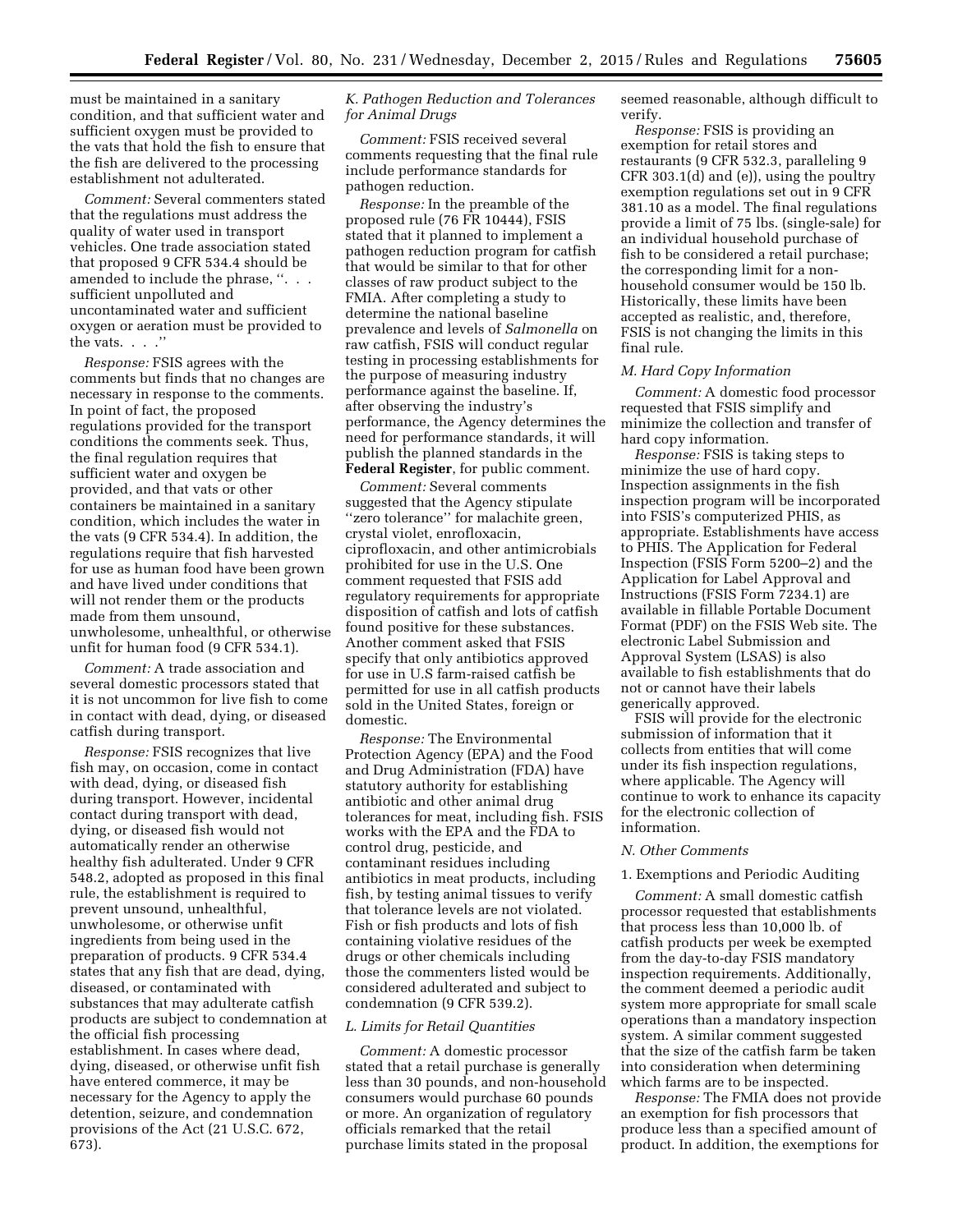custom and farm slaughter and processing or other exemptions do not apply to fish (21 U.S.C. 623). The FMIA provides for the examination and inspection of conditions under which fish are raised. This requirement applies to all farms that supply fish to Federal establishments, regardless of the size of the farm.

However, as discussed in Section XII, ''FSIS Implementation,'' through its 18 month transitional period, the Agency is providing establishments ample time to prepare and comply with the final regulations. In addition, during the 18 month transitional period, the Agency will exercise broad enforcement discretion, focusing particularly on preventing adulterated or misbranded Siluriformes fish and fish products from entering commerce. After the 18-month transitional period, FSIS will fully enforce all of the final regulations.

# 2. Use of Program Seals

*Comment:* Some domestic processors and a trade association claimed that requiring a program employee to affix a seal to any means of conveyance will cause processors undue hardship, especially if program employees are unavailable during shipping times. Commenters contend that it is unnecessary and impractical to require the sealing of trucks, since the boxes of product inside the truck are inspected and sealed and are delivered to multiple locations.

*Response:* A means of conveyance (*e.g.,* a truck) transporting inspected and passed fish products and bearing the official inspection legend (9 CFR 541.2; 9 CFR 325.5) is not required to be sealed by FSIS. The requirement for sealing railroad cars, motortrucks, or other means of conveyance applies when inspected and passed fish products are being transported from one official establishment to another, and the products are ''unmarked'', *i.e.,* they do not contain the official mark of inspection. Shipping inspected and passed, and properly marked, product does not require FSIS inspection and typically occurs outside the hours of inspection. FSIS did not change these provisions because establishments have flexibility in timing the application of seals to shipments.

### *O. Cooperation With States*

*Comment:* An organization of regulatory officials requested that FSIS develop cooperative agreements with States for the inspection of catfish and catfish products.

*Response:* Under 9 CFR 560.1, FSIS may cooperate with any State in developing and administering a fish

inspection program that has requirements that are ''at least equal to'' the requirements of the FSIS inspection program. When resources allow, FSIS will enter into new State-Federal Cooperative Agreements under which the Agency will cooperate with, and provide assistance to, States carrying out inspection programs for fish and fish products that are to be sold intra-State. In addition, selected fish establishments in States that have and continue to maintain an ''at least equal to'' State meat inspection program will be eligible to ship their fish products across State lines and export them to foreign countries. In this final rule, FSIS is amending 9 CFR part 560 to include a paragraph specifically referencing 9 CFR 321.3, for the Cooperation of States for the Interstate Shipment of Carcasses, Parts of Carcasses, Meat, and Meat Food Products.

# *P. Outreach and Training*

*Comment:* A trade association representing the storage industry asked that FSIS initiate substantial industry outreach to ensure regulated parties fully understand any new requirements and the phased-in implementation.

*Response:* FSIS intends to develop necessary outreach materials and hold sessions to inform and educate fish establishment owners and operators of the regulatory requirements contained in the final rule. The timing of the 18 month transitional period is based in part on the need to ensure that domestic as well as foreign regulated parties understand FSIS's requirements. The implementation strategy is discussed in Section XII, and implementation information will also be posted on the FSIS Web site.

#### **XII. FSIS Implementation**

FSIS proposed a four-phase approach to implementing the catfish inspection rule, but did not provide timeframes for implementation (76 FR 10452). The final rule provides an effective date, 90 days after its publication, and an 18 month transitional period until the regulations are fully enforced.

FSIS has given careful consideration in determining the nature of the inspection coverage that it will provide during the 18-month transitional period and once the rule is fully effective. In the proposed rule, FSIS used the term ''continuous inspection,'' but did not define what this would mean. The Egg Products Inspection Act uses the term ''continuous inspection'' (21 U.S.C. 1034(a)), and FSIS has interpreted it to mean that the Agency must have an inspector at an egg products plant whenever the plant is processing eggs.

FSIS does not believe that Congress intended FSIS to provide this level of inspection coverage in establishments that slaughter and slaughter and process fish. Congress provided for inspection of fish in Section 606 of the FMIA (21 U.S.C. 606(b)). FSIS's longstanding and well-known interpretation of Section 606 is that it only requires inspection once per shift. If Congress had intended something different, it is reasonable to presume that it would have put the provision for inspection of fish in a different section. Second, the 2014 Farm Bill Joint Explanatory Statement of the Committee Conference'' 10 states: ''There exists scientific evidence that demonstrates that the use of substances such as malachite green, nitrofurans, fluoroquinolones, and gentian violet during the stages of production can result in continued presence in edible Siluriformes products. The managers believe that continuous inspection of farm-raised species is a legitimate tool to address concerns.'' In this statement, it is pretty clear that Congress was using ''continuous'' in its ordinary meaning of uninterrupted. Congress was saying that the FSIS model of performing inspection on an ongoing basis of once per shift is more consistent with the type of inspection necessary than the FDA model of sporadic inspection (once per year or more). Thus, FSIS believes that it will be providing the coverage that Congress intended and that it is not necessary to use ''continuous'' in the regulations.

Following its interpretation of the language in the Farm Bills, the 2014 Farm Bill Joint Explanatory Statement of the Committee of Conference and the FMIA, FSIS will, at the start of implementation, assign inspection program personnel to be present during all hours of operation on a daily basis at domestic establishments that slaughter and slaughter and process Siluriformes fish and fish products. At the start of implementation, FSIS will assign inspection program personnel to conduct inspection at processing-only facilities at least quarterly.

At the end of the 18-month transitional period, inspection program personnel will continue to be assigned to conduct inspection during all hours of operation at slaughter and slaughter and processing establishments for some period of time. Based on FSIS's findings during and after the transitional period, it may adjust inspection frequency in slaughter and slaughter and processing establishments in the future. FSIS will establish criteria it will follow in

<sup>10</sup>*[http://docs.house.gov/billsthisweek/20140127/](http://docs.house.gov/billsthisweek/20140127/CRPT-113hrpt-HR2642-SOM.pdf)  [CRPT-113hrpt-HR2642-SOM.pdf.](http://docs.house.gov/billsthisweek/20140127/CRPT-113hrpt-HR2642-SOM.pdf)*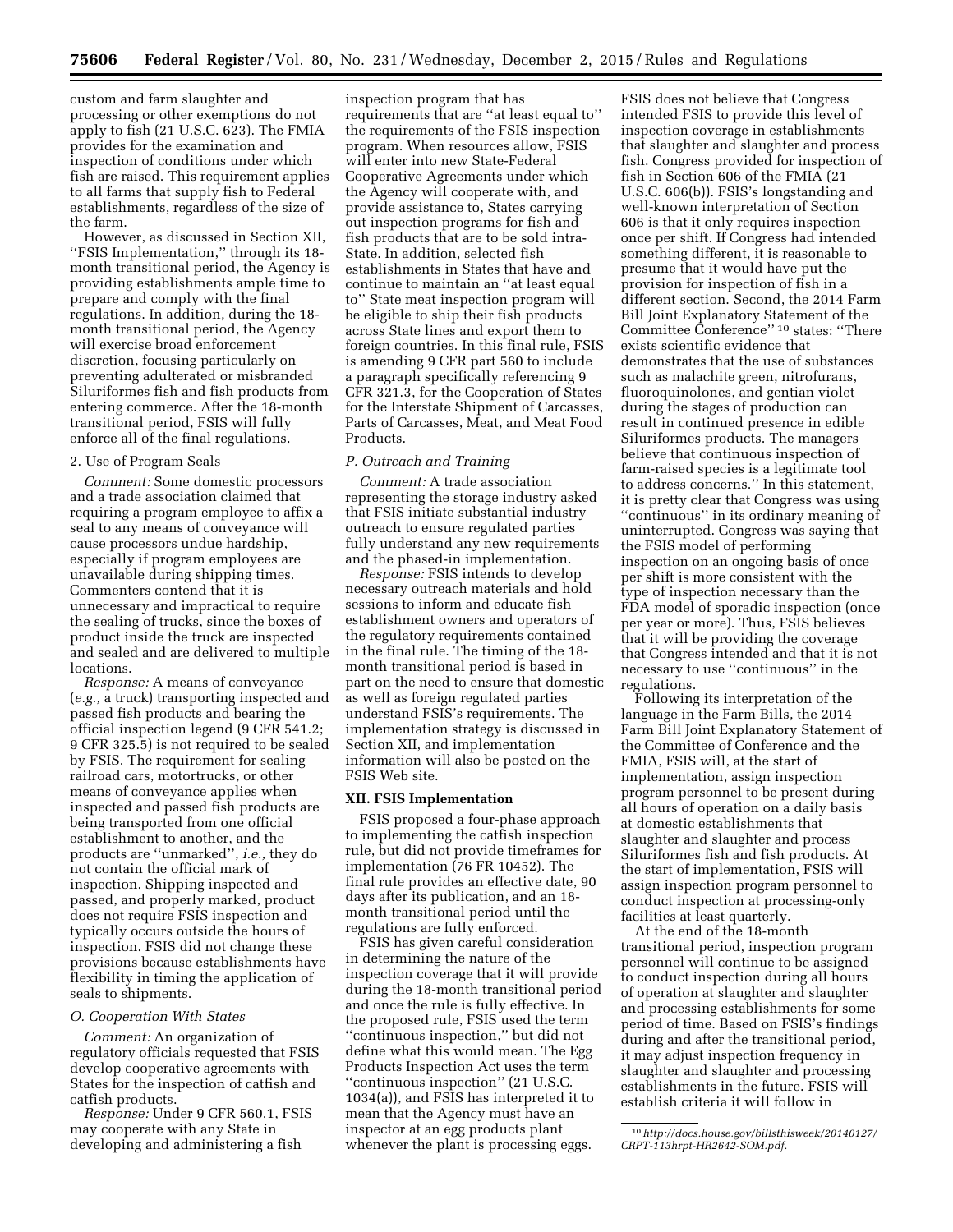determining how inspection will be adjusted at these establishments and will make these criteria available to the public. At the end of the 18-month transitional period, inspection program personnel will be assigned at least once per day per shift at processing only establishments.

During initial implementation, FSIS will provide domestic Siluriformes fish and fish products establishments with guidance to ensure that they understand the new requirements. During the 18 month transitional period, if FSIS finds that an establishment has produced adulterated product (*e.g.,* product that contains a violative residue or other

adulterant or has been produced under insanitary conditions that result in direct product contamination) or has misbranded product by labeling it ''Catfish'' when the product does not contain fish of the family Ictaluridae or intentionally over-declaring the net weight, FSIS will prevent the product from going into commerce or will take action to ensure that it is removed from commerce. If FSIS finds any other noncompliance with these regulations, FSIS will document its finding and work with the establishment to address the problem in a timely manner.

FSIS will conduct sampling and testing of Siluriformes fish and fish

#### TABLE 2—PROJECTED FSIS FISH SAMPLING PLAN

| Samples per year                                          | Type of<br>sample | Tests at eastern laboratory                                                                                                                                                                                                             | Tests at western laboratory  |
|-----------------------------------------------------------|-------------------|-----------------------------------------------------------------------------------------------------------------------------------------------------------------------------------------------------------------------------------------|------------------------------|
| 100 (at each labora-<br>tory).<br>50 (at each laboratory) | Domestic          | Salmonella, Speciation, Metals, Dyes, and Salmonella, Pesticides, Veterinary Drug Resi-<br>Veterinary Drug Residures (MRM).<br>Salmonella, Speciation, Metals, Dyes, and Pesticides and Nitrofurans.<br>Veterinary Drug Residues (MRM). | dues (MRM), and Nitrofurans. |

By the effective date of this final rule, March 1, 2016, foreign countries with establishments that are exporting Siluriformes fish and fish products to the United States, and that wish to continue to do so, are required to submit written documentation identifying a list of establishments (with the establishment name and number) that currently export and will continue to export Siluriformes fish and Siluriformes fish products. Foreign countries must also provide written documentation to demonstrate that they currently have laws or other legal measures in place that provide authority to regulate the growing and processing of fish for human food, and to assure compliance with FDA's good manufacturing practices, Hazard analysis and Hazard Analysis and Critical Control Point (HACCP) plans, sanitation control procedures, and other regulatory requirements in 21 CFR part 123, Fish and Fishery Products. This initial documentation will not be evaluated to determine the equivalency of the foreign country's inspection system to that of the United States, but to establish that the Siluriformes fish and fish products exported to the United States are produced under a foreign country's authority and meet FDA's regulatory requirements. A foreign country may provide FSIS with any of the following written documentation:

—pursuant to 21 CFR 123.12(a)(2)(ii)(B), copies of foreign inspection continuing or lot-by-lot certificates

that the imported fish products are or were processed in accordance with requirements in 21 CFR part 123; or —pursuant to 21 CFR 123.12(a)(1), an active memorandum of understanding (MOU) or similar agreement between the foreign country and FDA that covers Siluriformes fish or fish products and documents the equivalence or compliance of the inspection system of the foreign country with the U.S. system, accurately reflects the current situation between the signing parties, and is functioning and enforceable in its entirety; or

- —an active memorandum of understanding (MOU) or similar agreement between the foreign country and FDA that covers the food safety of its products; or
- —a checklist of the country's regulatory control system, procedures, to demonstrate the competent authority's control and ability to enforce a HACCP-based control program; or
- —a side-by-side comparison of the country's or each processor's HACCP program with 21 CFR part 123; or
- —a side-by-side comparison of the country's or each processor's sanitation program with FDA's GMP for sanitation at 21 CFR part 110; or —for canned fish, a comparison of the country's or each processor's low-acid canned food and acidified food program with FDA's (at 21 CFR parts 108, 113, and 114); or
- —a third-party certification of the
- country's or each processor's

compliance with FDA requirements; or

—data and information that foreign countries submitted in response to any FDA Import Alert.

products for species and residues to ensure that product is not adulterated or misbranded. FSIS has developed a testing program that currently includes the capacity to test for malachite green, nitrofurans, veterinary drug residues (including some floroquinolones), gentian violet, metals, and

pesticides(See Table 2, below). Also during the first 18 months, as noted in the Comment and Responses (Section XI), FSIS plans to commence collection of *Salmonella* data to determine the national baseline prevalence and levels of *Salmonella* on raw Siluriformes fish.

The initial documentation can be submitted to: Food Safety and Inspection Service, OPPD/International Equivalence Staff, 1400 Independence Avenue SW., Room 2145, South Building, Washington, DC 20250–3700.

After a foreign country submits its documentation, FSIS will evaluate its acceptability and notify the foreign country if any clarifications or additional documentation are necessary. For additional information and guidance on the initial documentation requirements, foreign countries are encouraged to contact FSIS's, Office of Policy and Program Development's International Equivalence Staff at the address above, by phone (202) 720– 0082, by Fax: (202) 720–7990, or Email: *[InternationalEquivalence@fsis.usda.gov](mailto:InternationalEquivalence@fsis.usda.gov)*.

Starting on the effective date of the rule, March 1, 2016, or within a reasonable amount of time thereafter, FSIS will maintain a list on its Web site of foreign countries that have provided the list of establishments and met the initial documentation requirement. During the 18-month transitional period, Siluriformes fish and fish products exported to the United States from foreign counties that have not met the initial documentation requirement will be refused entry. If, during the transitional period, a foreign country wants to add establishments to its list,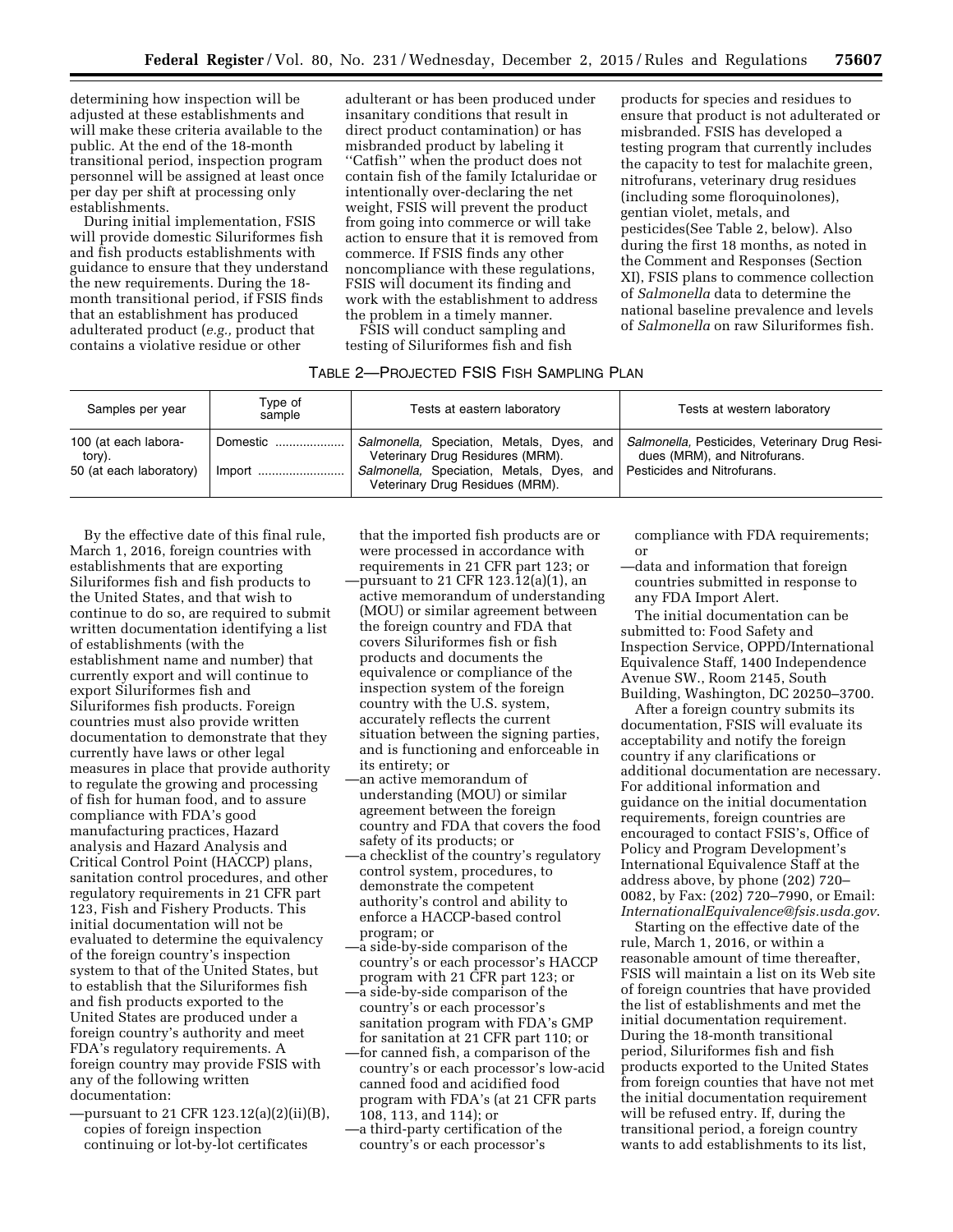it must notify FSIS using the contact information above. The foreign country should explain the circumstances behind adding the establishment and provide assurances that the facility conducts sanitary operations and produces wholesome product. FSIS will make determinations on adding establishments on a case-by-case basis, taking into account the information submitted.

FSIS will recognize the initial documentation foreign countries submit, until full enforcement of the rule, at the end of the 18-month transitional period, September 1, 2017, or FSIS determines whether the foreign inspection systems are equivalent to that of the United States, whichever occurs first. Foreign countries seeking to continue exporting Siluriformes fish and fish products to the United States after the 18-month transitional period, September 1, 2017, are advised to start submitting their documentation showing that they have an equivalent inspection system as soon as possible during the transitional period. The FSIS equivalency process is described fully on the FSIS Web site at: *[http://](http://www.fsis.usda.gov/wps/portal/fsis/topics/international-affairs/importing-products/equivalence) [www.fsis.usda.gov/wps/portal/fsis/](http://www.fsis.usda.gov/wps/portal/fsis/topics/international-affairs/importing-products/equivalence)  [topics/international-affairs/importing](http://www.fsis.usda.gov/wps/portal/fsis/topics/international-affairs/importing-products/equivalence)[products/equivalence](http://www.fsis.usda.gov/wps/portal/fsis/topics/international-affairs/importing-products/equivalence)*. In any event, foreign countries must submit this information no later than the date of full enforcement, at the end of the 18 month transitional period, September 1, 2017. If foreign countries have done so, they may continue to export until such time that FSIS makes a determination with respect to the equivalency documentation submitted by the foreign country, and FSIS's determination is negative (*i.e.,* FSIS determines that the foreign inspection systems are not equivalent to that of the United States). If FSIS determination is positive, trade can continue.

On the effective date, March 1, 2016, at each official import inspection establishment, imported Siluriformes fish and fish product shipments will be reinspected and subjected to species and residue testing on at least a quarterly basis. At the end of the 18 month transitional period, on the date of full enforcement (September 1, 2017), all imported Siluriformes fish and fish product shipments will be reinspected, just as all imported meat and poultry products from equivalent countries that export product to the United states are reinspected.

By the end of the 18-month transitional period, foreign countries must apply, under FSIS' regulations, for equivalency determinations. If a country does not initiate a request for equivalency and provide documentation

showing its system is equivalent by the end of the 18-month transitional period, *i.e.,* the date of full enforcement, September 1, 2017, FSIS will refuse entry to Siluriformes fish and fish products exported from that country. When a foreign country initiates a request for equivalency and provides documentation during the 18-month transitional period, if additional information is required, FSIS will request that the foreign country respond or resubmit complete equivalence documentation within 90 day of receiving FSIS's request. If, after the 18 month transitional period, the foreign country has failed to respond to FSIS's request within 90 days of receiving the request, FSIS will refuse entry to Siluriformes fish and fish products exported from that country. Based on its review of the information and documentation that the country submits, FSIS will tentatively decide whether the foreign country's inspection system and requirements are equivalent to FSIS', and if so, will plan an on-site audit of the country's Siluriformes fish and fish products inspection system. If FSIS also tentatively finds the foreign country's inspection system equivalent based on the audit, FSIS will publish a proposed rule in the **Federal Register**  announcing the results of the document review and on-site audit, proposing to add the country to its list of eligible exporting countries (9 CFR 557.2(b)). After analysis of public comments, FSIS will publish a final rule announcing its determination on the country's eligibility.

# **XIII. Executive Orders 12866 and 13563 and the Regulatory Flexibility Act**

Executive Orders 12866 and 13563 direct agencies to assess all costs and benefits of available regulatory alternatives and, if regulation is necessary, to select regulatory approaches that maximize net benefits (including potential economic, environmental, public health and safety effects, distributive impacts, and equity). Executive Order 13563 emphasizes the importance of quantifying both costs and benefits, of reducing costs, of harmonizing rules, and of promoting flexibility. This final rule has been designated an ''economically significant'' regulatory action under section 3(f) of Executive Order (E.O.) 12866. Accordingly, the rule has been reviewed by the Office of Management and Budget under E.O. 12866. The Regulatory Flexibility Act requires an assessment of the effects of the final rule on small entities. This assessment is in this Section XIII, part J., below.

FSIS is adopting, with changes, the preliminary regulatory impact analysis (PRIA) Scenario #1 alternative, published in the proposed rule, as the final regulatory impact analysis (FRIA) in this final rule. The changes to the PRIA are the result of the 2014 Agricultural Act amendments to the FMIA mandating that ''all fish of the order Siluriformes are amenable species,'' public comments, and updates that include more current costs, prices, fish consumption data, fish demand data, fish supply data, fish exports, fish imports, and the changing structure of the Siluriformes fish industry. These include:

• Updated baseline information to reflect changes in the industry.

• Updated costs and prices for the more current markets.

• Updated assessment of the potential public health benefits of the final rule, in the break-even analysis, to reflect a lower average direct cost of \$2,423 (in 2010 dollars) for a clinical case of salmonellosis.11

• Updated FSIS implementation schedule (see section XII, above).

# *A. Need for the Rule*

FSIS inspection of Siluriformes is mandated by law and non-discretionary.

#### *B. Baseline*

Mandatory inspection of Siluriformes fish and Siluriformes fish products is a new program for FSIS. Currently, FDA does require a Seafood HACCP plan 12 for establishments that process seafood, including Siluriformes fish and Siluriformes fish products. A Seafood HACCP plan requires covered establishments to have completed a hazard analysis, be able to take corrective actions, conduct on-going verification activities, review records, conduct training, and establish and implement sanitation control procedures. In the preamble of the proposed rule and the PRIA, Table 2, FSIS provided an overview comparison of the FSIS, FDA and USDC/NMFS/ NOAA inspection system requirements.

In establishments that request inspection services under the

12More additional information, see the FDA Seafood HACCP regulations and guidance at *[http://www.fda.gov/Food/GuidanceRegulation/](http://www.fda.gov/Food/GuidanceRegulation/HACCP/ucm2006764.htm) [HACCP/ucm2006764.htm.](http://www.fda.gov/Food/GuidanceRegulation/HACCP/ucm2006764.htm)* 

<sup>11</sup>The FSIS estimate for the average cost of salmonellosis illnesses (\$2,423 per case—2010 dollars) was developed using the USDA, ERS Foodborne Illness Costs Calculator: *Salmonella*  (June 2011). FSIS updated the ERS calculator to include Scallan case distribution for *Salmonella.*  Scallan, E., Hoekstra, R., Angulo, F., *et al.* (2011). Foodborne Illness Acquired in the United States— Major Pathogens. Emerging Infectious Diseases, 17 (1), pp.7–15.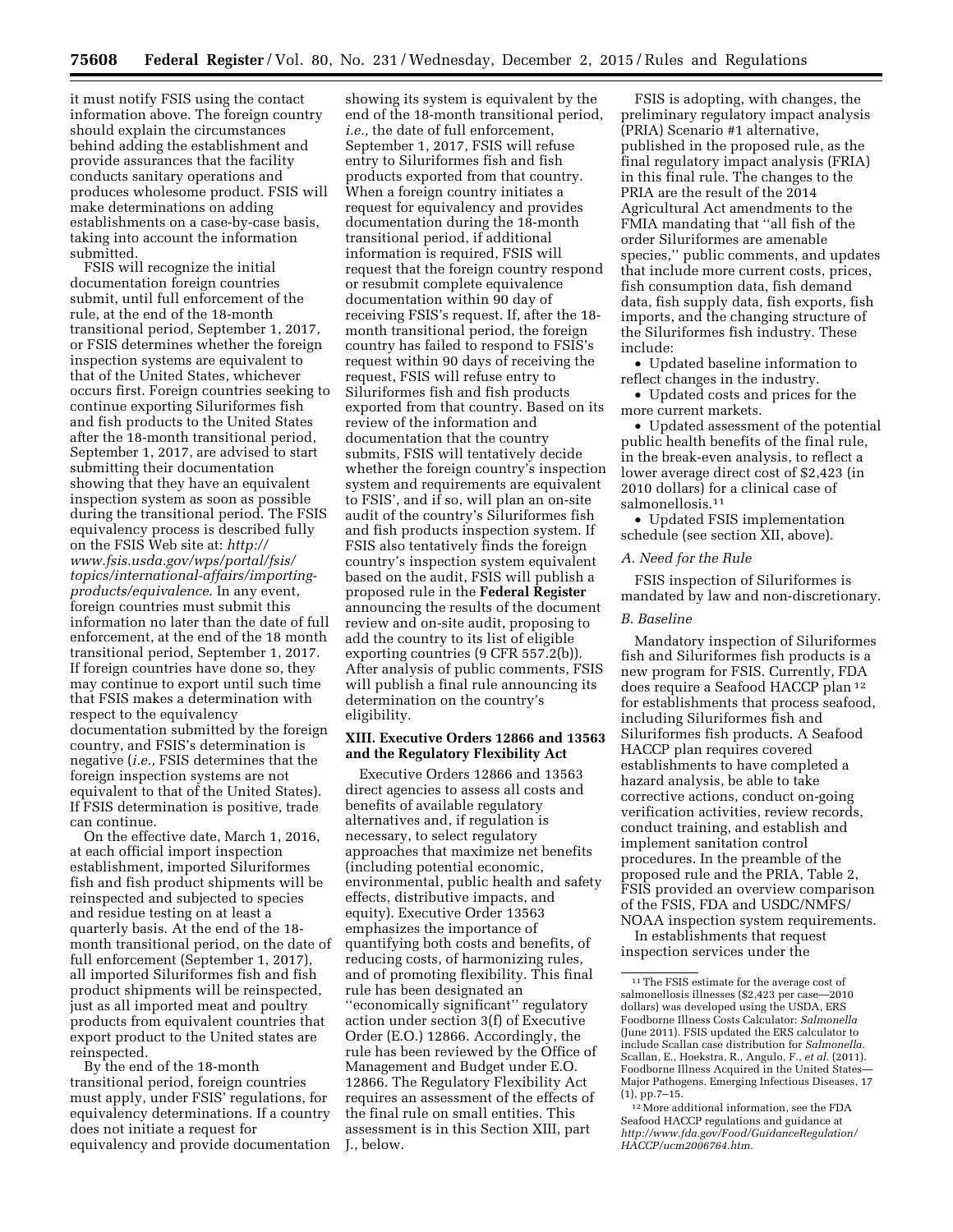Agricultural Marketing Act of 1946, USDC/NOAA/NMFS routinely inspects domestic seafood, including Siluriformes fish and Siluriformes fish products, on a fee-for-service basis. On average, domestic Siluriformes fish establishments' contract with NMFS for that service annually for an annual cost of \$1,340.00 thousand. See the NMFS.gov Web site for more information on that service. However, neither FDA nor USDC/NOAA/NMFS inspects Siluriformes fish production facilities (fish farms); or transporters of live Siluriformes fish. Also, the USDC/ NOAA/NMFS does not inspect commercial feed mills that manufacture fish feed products or rations for Siluriformes fish farms.

### *C. Catfish Consumption and Prices*

Data on Siluriformes supply and demand is limited. Recently, the U.S. Farm-Raised Catfish Industry 2013 Review and 2014 Outlook 13 provided industry statistics for the Siluriformes Industry:

• U.S. farm-raised catfish consumption of the order Siluriformes was 0.5 pounds per person in the 2012 ''Top 10'' fish and seafood consumption list for Americans, who consumed 14.6 pounds of fish and seafood per year in total. In 2004, catfish consumption was 1.1 pounds when total seafood consumption for Americans was 16.6 pounds. The U.S. catfish industry has been on a contracting course since a high mark in 2003 when 662 million pounds of round weight (*i.e.,* live weight) catfish were processed. In 2013, 334 million pounds were processed, up 33.4 million pounds (11 percent) from 300 million pounds processed in 2012; but a 50 percent decrease since the 2003 peak.

• In 2002 there were more than 2200 catfish operations with sales and distribution. By 2012, that number was down by nearly 50 percent to about 1200 operations (NASS). There were 624 domestic producers reported by NASS in January 2013 down from 718 in 2012 and down from more than 1800 in 1989. Low prices and prior years of reduced production and processing have led to hatchery operators reducing their number of fingerlings and broodstock in stock.

• Imports of frozen Siluriformes fish fillets increased by 44 million pounds (18 percent) to 281 million pounds in

2013; and imports now account for 75 percent of all U.S. sales of frozen Siluriformes fish fillet product.

• There were 71,725 acres of water in U.S. catfish production in January 2014, down 14 percent from 2013. Current production acreage for the top three catfish producing states, Alabama, Arkansas and Mississippi, was down 10,925 acres (15 percent) to 64,075 acres. There were 196,760 acres of water in U.S. catfish production in January 2002 (NASS).

• The average price received by domestic producers was \$0.974 per pound in 2013, down \$0.002 per pound from the 2012 average price of \$0.976 per pound. In 2013 there was a \$0.294 per pound difference between high (November, \$1.113 per pound) and low (January, \$0.819 per pound) pond bank prices received during the year.

• Domestic in-pond inventories of foodsize fish in January 2014 were down 10 percent from January 2013 levels. Stocker inventory was down 14 percent from January 2013 levels. Fingerling weight (and number) inventory was up 4 percent (and down 21 percent) from January 2013 levels. Broodfish pounds were up 5 percent.

• Domestic catfish feed prices (32 percent protein) in 2013 averaged \$483/ ton, up \$14/ton (3 percent) over the 2012 average feed price of \$469/ton. Of note, 2013 feed prices peaked in July (\$494/ton) while the lowest feed price in 2013 occurred in November (\$425/ ton).

• The average wholesale price received by domestic catfish processors was \$3.04 per pound in 2013, down \$0.04 per pound from the 2012 average price of \$3.08 per pound. In 2013 there was a \$0.60 per pound difference between high (October, \$3.36 per pound) and low (January, \$2.76 per pound) prices received during the year.

For the affected United States domestic industry, FSIS projects that there are 624 operating Siluriformes fish farms and fish hatcheries; 18 establishments that slaughter and conduct primary processing of Siluriformes fish and Siluriformes fish products; and 200 establishments that are (1) further or secondary processors of only Siluriformes fish and Siluriformes fish products, (2) live-fish loaders/haulers/wholesalers of Siluriformes fish, (3) wholesalers/ brokers/importers/exporters of Siluriformes fish and Siluriformes fish products, and (4) Siluriformes fish feed mills. In 2012 the number of catfish operations with sales and distribution numbered 1200. In 2013, the number of catfish operations with sales and

distribution numbered 842. See Table 5, below, for details.

The Agency based those projections on the USDA National Agricultural Statistics Service (NASS) (2013–2014 Catfish Production Report); Food and Drug Administration (FDA) (2014); 14 the Dun and Bradstreet (DNB) business database (2014); import records of the U.S. Department of Homeland Security (DHS) Customs and Border Protection (CBP) (2009–2013); 15 and the U.S. Census Bureau Economic Census (2012).

*D. Alternative Regulatory Approaches Considered* 

Initially, FSIS considered two basic regulatory approaches to Siluriformes fish and Siluriformes fish products inspection: (1) A more command-andcontrol approach, or (2) the Pathogen Reduction/Hazard Analysis and Critical Control Points Systems (PR/HACCP) approach the Agency adopted in 1996 (61 FR 38806; July 25, 1996). FSIS, however, rejected the command-andcontrol approach in 1996 with the adoption of the Pathogen Reduction/ Hazard Analysis and Critical Control Points (PR/HACCP) Systems final rule (61 FR 38806; Jul. 25, 1996). Moreover, command-and-control approaches are generally disfavored, while less burdensome, more flexible approaches are generally preferred, under Executive Order 12866 and OMB Circular A–4.

For the final rule, the Agency is adopting for Siluriformes fish and Siluriformes fish products, as it has for meat and poultry products, the PR/ HACCP approach to inspection which focuses on the verification of an establishment's food safety system, which consists of an establishment's HACCP plan, Sanitation SOPs, and prerequisite programs.

Further, FSIS considered two regulatory alternatives for the PR/ HACCP approach:

1. The first alternative considered is the same as the final rule except the Agency implements this alternative with additional assignments of inspection program personnel (IPP) at fish ponds, fish hatcheries, fish feed mills, processing-only establishments, and for live-fish capturing/loading/ transporting to the slaughter establishments. Under this alternative, FSIS would implement the regulation in a manner consistent with previous

<sup>13</sup>Hanson, T and D. Sites. ''2013 U.S. Catfish Database''. Fisheries and Allied Aquacultures Department Series No. 1. Alabama Agricultural Experiment Station. Auburn University. Auburn, Alabama. April 2014. Sources: USDA National Agricultural Statistics Service (NASS) and Mississippi Agricultural Statistics Service (MASS).

<sup>14</sup>Email correspondence between the U.S. Food and Drug Administration and the Food Safety and Inspection Service. February 26, 2014.

<sup>15</sup>U.S. Department of Homeland Security (DHS) Customs and Border Protection (CBP) import records of 2009 through 2013.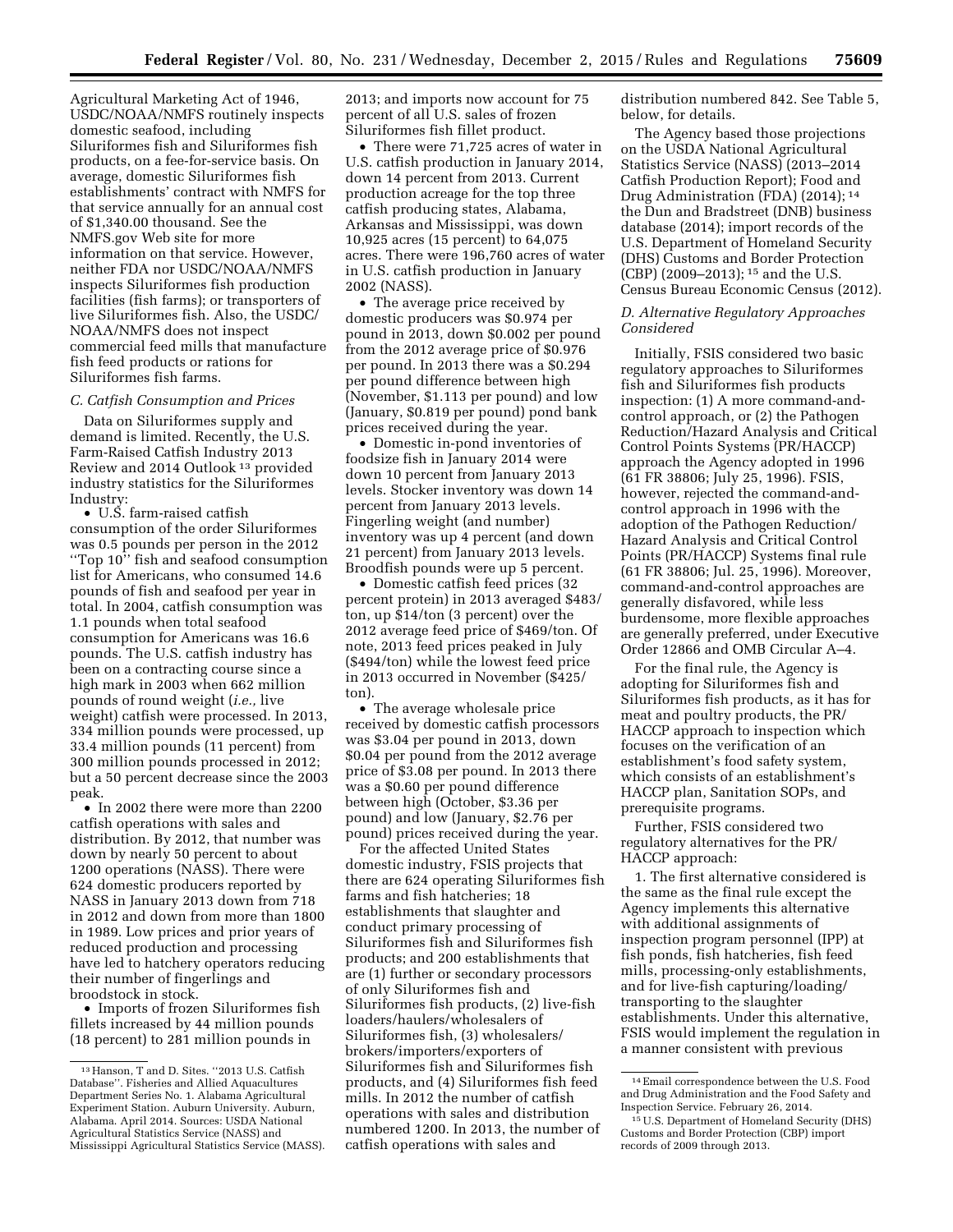rulemaking proposals.16 The additional cost of this alternative to the Agency would be as outlined in the published PRIA (scenario 1) of the Proposed Rule, and would add approximately \$13 million annualized cost (7 percent interest over 10 years)) to the final rule. We would not expect additional potential benefits of increased FSIS inspection on reducing illnesses, beyond those additional potential benefits from the implementation of the final rule.

2. The second alternative considered is the same as the final rule except the Agency implements the final rule in three phases of 18 months for each phase, over a total of 4.5 years. Under this alternative, FSIS would implement the regulation in a manner consistent with previous rulemaking proposals.17 Presumably that would limit the prevention of salmonellosis cases in the first three years relative to the first alternative.

That delay in implementation would have additional direct costs to the domestic industry of paying for contracted certification of fish and fish products for some of the affected facilities in order to meet stipulations in purchase contracts, such as with large grocery chains. The industry may be asked to initiate and maintain thirdparty inspection/auditing services (*e.g.,*  USDC/NOAA/NMFS) for a period of time until FSIS IPP are deployed, and, therefore, accruing additional costs (*i.e.,*  not accruing the projected cost-savings that would result from an earlier implementation of the final rule), such as for these third-party inspection/ auditing services. The additional cost of this alternative to the industry and the Agency would be as outlined in the proposed rule (scenario 1), and would add approximately \$0.03 million annualized cost (7 percent interest over 10 years) to the final rule. It may also delay the potential benefits of increased FSIS inspection and detection on reducing illnesses. An extended transitional period may reduce the expected minimal costs to foreign entities. Foreign producers do not need to gather and submit information to FSIS. Rather, at the beginning of the transitional period foreign governments that wish to continue exporting Siluriformes products to the United States will have to submit documentation showing that they are compliant with FDA requirements and a list of establishments that currently

export Siluriformes products to this country. By the end of the transitional period, they will need to submit information to FSIS showing that they maintain an equivalent inspection system for such product. This transitional period will provide FSIS more time to work with these governments to provide guidance on what they need to submit. In addition, FSIS will have time to follow up with the country, if FSIS has questions or needs additional information. FSIS's efforts should lessen the possibility of trade disruptions, thereby minimizing the costs to foreign producers and any effects on the availability of product.

# *E. Expected Cost of the Final Rule*

The final rule establishes all fish of the order Siluriformes as an amenable species. This is Scenario #1 in the proposed rule. The final rule, however, is to be implemented in 18 months, as outlined above in Section XII.

In the proposed rule, the Agency discussed that, since the domestic fish industry, including Siluriformes, must comply with the Food and Drug Administration's Seafood Hazard Analysis Critical Control Point (HACCP) and other regulatory requirements, and that some of the domestic establishments that slaughter fish of the order Siluriformes contract with the USDC/NOAA/NMFS for voluntary, feefor-service inspection and certification program, the Agency thinks, from observations during site visits, that many of the domestic Siluriformes fish and Siluriformes fish products industry would be compliant with many of the proposed requirements.

FSIS projects that all domestic Siluriformes fish and Siluriformes fish products establishments will be in compliance with the requirements for Sanitation SOPs and HACCP according to the implementation schedule of the final rule. From discussions with industry experts in the Cooperative Extension Services and USDC/NOAA/ NMFS, FSIS believes that a significant share of the domestic Siluriformes fish and Siluriformes fish products industry is compliant with many of the individual final rule measures.18 Even though compliance rates for some HACCP-related activities may be relatively high, the performance of HACCP systems depends on how well all the elements—hazard analysis, monitoring of critical control points and critical limits, recordkeeping, process control testing, and verification—are

being performed. In addition, the provisions of the final rule have additional costs to the domestic industry such as for meeting sanitation requirements (SSOP), new training, new labels 19 for Siluriformes fish and Siluriformes fish products, new government office space and equipment, new equipment and operating costs for live fish transportation/hauling, and for new reinspection at import establishments.

The details of projected additional direct costs to the domestic industry, including the annual cost-savings of reduced payments of inspection fees to USDC/NMFS because of the implementation of the final rule are available at: *[http://www.fsis.usda.gov/](http://www.fsis.usda.gov/wps/wcm/connect/63387be5-ca8e-442d-b047-f031f29a8a47/Silurifomes-RA.pdf?MOD=AJPERES)  [wps/wcm/connect/63387be5-ca8e-442d](http://www.fsis.usda.gov/wps/wcm/connect/63387be5-ca8e-442d-b047-f031f29a8a47/Silurifomes-RA.pdf?MOD=AJPERES)[b047-f031f29a8a47/Silurifomes-](http://www.fsis.usda.gov/wps/wcm/connect/63387be5-ca8e-442d-b047-f031f29a8a47/Silurifomes-RA.pdf?MOD=AJPERES)[RA.pdf?MOD=AJPERES](http://www.fsis.usda.gov/wps/wcm/connect/63387be5-ca8e-442d-b047-f031f29a8a47/Silurifomes-RA.pdf?MOD=AJPERES)*. A summary table of the costs is included in Table 3 (below). FSIS projects that the annualized cost to these domestic industries is \$326.55 thousand, at a 7 percent discount over 10 years. The projected additional annualized cost to these domestic industries is \$317.78 thousand, at a 3 percent discount over 10 years.

At a 7-percent discount rate over 10 years, the projected additional annualized average net direct cost of the final rule provisions to the Siluriformes fish and Siluriformes food products domestic supply-chain industries is \$0.0008 (\$326.55 thousand/388,000 thousand pounds) per pound of aggregate Siluriformes fish and Siluriformes fish food products processed, on average yearly, in 2011, 2012, and 2013 (the last 3-year average of domestic and imported Siluriformes fish products), according to the USDA National Agricultural Statistics Service (NASS),<sup>20 21</sup><sup>22</sup> and the import records of the U.S. Department of Homeland Security (DHS).23 The additional average net direct cost of the provisions to the Siluriformes fish food products domestic industry compares to the

21Hanson, T and D. Sites. ''2012 U.S. Catfish Database''. Fisheries and Allied Aquacultures Department Series No. 1. Alabama Agricultural Experiment Station. Auburn University. Auburn, Alabama. March 2013. Sources: USDA National Agricultural Statistics Service (NASS) and Mississippi Agricultural Statistics Service (MASS).

22Hanson, T and D. Sites. ''2013 U.S. Catfish Database''. Fisheries and Allied Aquacultures Department Series No. 1. Alabama Agricultural Experiment Station. Auburn University. Auburn, Alabama. April 2014. Sources: USDA National Agricultural Statistics Service (NASS) and Mississippi Agricultural Statistics Service (MASS).

23U.S. Department of Homeland Security (DHS) CBP import records of 2009 through 2013.

<sup>16</sup> ''Mandatory Inspection of Ratites and Squabs.'' May 7, 2001 (66 FR 22899).

<sup>17</sup> ''Mandatory Inspection of Ratites and Squabs.'' May 7, 2001 (66 FR 22899).

<sup>18</sup>For more information regarding the difference, see the Proposed Regulatory Impact Analysis, Table 2.

<sup>19</sup>FDA March 2011 Labeling Cost Model. 20Source: Catfish Processing Reports, NASS, USDA. 2011–2013.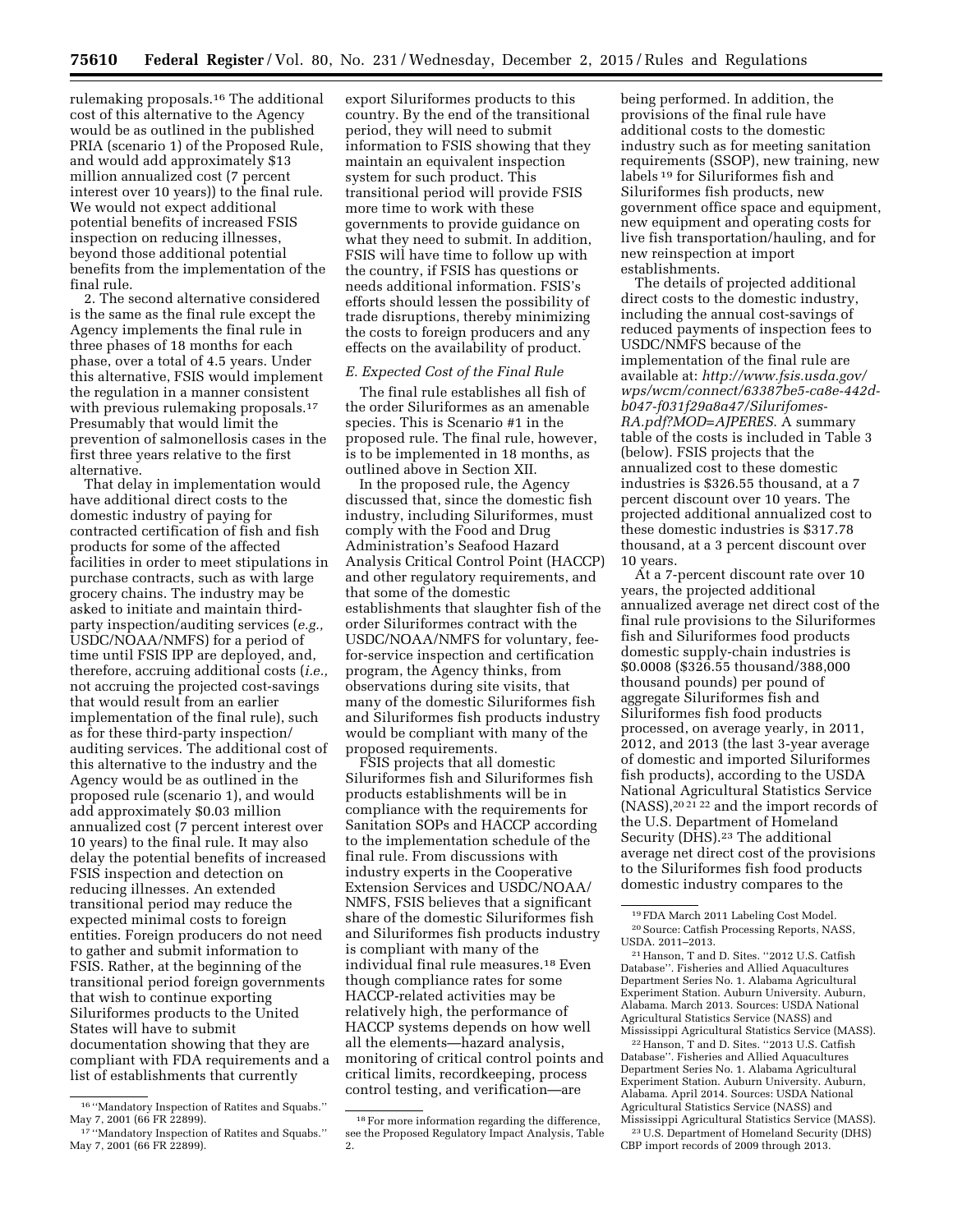average price received by domestic processors for domestic aggregate catfish (of the order Siluriformes) food products that was \$3.04 per pound, in 2013,

according to the NASS publication (2013).

These additional regulatory costs compare to an estimated direct cost of about \$0.01 per pound of meat and

poultry associated with the Pathogen Reduction/Hazard Analysis and Critical Control Points (PR/HACCP) rule of 1996.24

# TABLE 3—SUMMARY, PROJECTED ADDITIONAL AVERAGE DIRECT COSTS a b TO THE DOMESTIC INDUSTRY OF THE FINAL RULE MEASURES

| New measure            | One-time | Recurring<br>(savings) | Annualized total costs<br>(savings) |             |
|------------------------|----------|------------------------|-------------------------------------|-------------|
|                        |          |                        | 7 percent                           | 3 percent   |
| <b>Industry Costs:</b> |          |                        |                                     |             |
|                        |          |                        | \$42,283                            | \$42,122    |
|                        |          |                        | 160.435                             | 156,512     |
|                        | \$0      | \$60.971               | 60.971                              | 60.971      |
|                        | 86,400   | 18.355                 | 29,851                              | 28,189      |
|                        | 131.670  | 13.398                 | 30.918                              | 28,384      |
|                        | 16,500   | 7.200                  | 9,396                               | 9,078       |
|                        | 8,910    | 27,477                 | 28.663                              | 28,492      |
|                        |          | (35,970)               | (35,970)                            | (35,970)    |
| <b>Agency Costs:</b>   |          |                        | 326,548                             | 317.777     |
|                        |          |                        | 2.604.402                           | 2.587.217   |
|                        |          | 150,000                | (150,000)                           | (150,000)   |
|                        |          | (1,340,000)            | (1,340,000)                         | (1,340,000) |
|                        |          |                        | 1,114,402                           | 1,097,217   |
|                        |          |                        | 1.440.949                           | 1.414.995   |

a Numbers in the table are rounded. Therefore, a total may not equal the sum of its parts.

**BBecause the fish covered by this rulemaking present a new area of inspection for FSIS, there is a potential for the costs that the Agency is** projecting to change during implementation. While FSIS believes that it can absorb at least some of the work for processing plants within existing patrol assignments, FSIS will not be able to completely validate this judgment until inspectors begin performing the inspections, and the agency is able to evaluate the workload that results. The Agency will not be able to make this final assessment until completion of the implementation phase.

# *F. Costs to Foreign Entities*

# 1. Foreign Governments

In order for a foreign establishment to be eligible to export Siluriformes fish products to the United States, FSIS must first determine if the regulatory system under which the foreign establishment

operates is equivalent to the United States regulatory system. FSIS used U.S. Customs and Border Protection entry data from the period of January 1, 2009 to December 31, 2013<sup>25</sup> to assess the number of countries currently exporting Siluriformes products to the United States. During that time period, 35

countries exported Siluriformes products to the United States. Of those, 26 registered fewer than 15 entries into the United States during that same period. The remaining nine countries (Table AA) registered between 30 and 24,474 shipments.

# TABLE AA—TOTAL NUMBER OF SHIPMENTS TO THE UNITED STATES, SELECT TRADING PARTNERS, CY 2009—2013

| Country of origin            | 2009            | 2010         | 2011        | 2012        | 2013        | Total #<br>shipments |
|------------------------------|-----------------|--------------|-------------|-------------|-------------|----------------------|
| CAMBODIA<br>CANADA           | 125<br>265      | 53<br>232    | 33<br>232   | 205         | <br>151     | 214<br>.085          |
| <b>INDONESIA</b><br>MALAYSIA | 538<br>19<br>24 | 434          | 269         | 200<br>     | 353<br>     | .794<br>30<br>42     |
| <b>MEXICO</b><br>SPAIN       | 33<br>13        | 30           | 23          |             |             | 80<br>61             |
| THAII AND<br><b>VIFTNAM</b>  | 349<br>2.603    | 204<br>3.094 | 89<br>5.480 | 44<br>6.741 | 48<br>6.556 | 734<br>24.474        |

The cost to a country of maintaining an equivalent inspection system as a result of any incremental change to its

existing regulatory framework is likely to be minimal for several reasons. First, several of the governments currently

exporting to the United States maintain a meat or poultry inspection system equivalent to that of the United States

<sup>24</sup>M. Ollinger, V. Mueller. 2003. Managing for Safer Food: The Economics of Sanitation and Process Controls in Meat and Poultry

Establishments. Agricultural Economics Report 817. Economics Research Service, U.S. Department of Agriculture. Washington, D.C.

<sup>25</sup>Customs and Border Protection, Data pulled for OPPD by OFO/Recall Management and Technical Analysis Staff on February 18, 2014.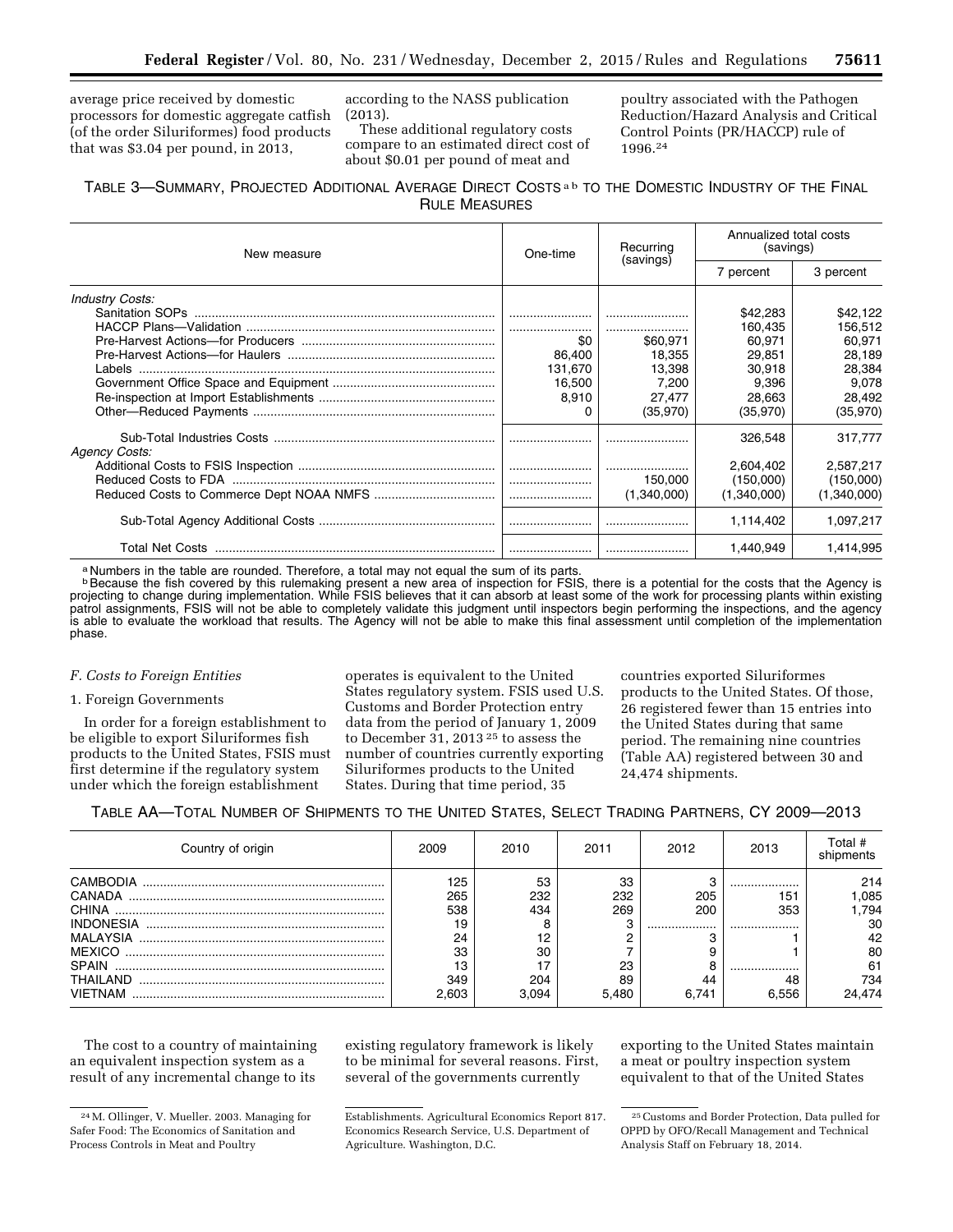and are therefore aware of FSIS requirements.26 Second, many foreign governments maintain inspection systems similar to that required by the FSIS in order to have access to other markets, *e.g.* European Union 27 and Canadian markets.28 Third, FSIS has outlined a plan for phased implementation to mitigate disruptions. Finally, FSIS and FDA have established a Memorandum of Understanding 29 to assist our trading partners with the transition.

# 2. Foreign Establishments

Due to limitations in the data, FSIS ability to estimate the number of manufacturers shipping Siluriformes products to the United States is limited. In order to assess the impact on foreign establishments, FSIS queried the U.S. Customs and Border Protection, FDA, and NOAA for data related to the number of manufacturers currently exporting Siluriformes products to the United States. Based on the previously cited U.S. Customs and Border Protection entry data, there are an estimated 314 manufactures from the nine countries mentioned above that export Siluriformes products to the United States.30 However, it is unclear from the data source mentioned above if these manufacturers exclusively ship Siluriformes products. Based on a FDA report to Congress,31 in 2008 there were approximately 14,900 foreign seafood firms registered to export product to the U.S. However, it is impossible to discern which of these firms deal with Siluriformes. While NOAA provided its December 2014 USDC Approved

<sup>28</sup> Canada Food Inspection Agency, Import Information By Jurisdiction, Retrieved from *[http://](http://www.inspection.gc.ca/food/fish-and-seafood/imports/by-jurisdiction/eng/1373433337535/1373433338754) [www.inspection.gc.ca/food/fish-and-seafood/](http://www.inspection.gc.ca/food/fish-and-seafood/imports/by-jurisdiction/eng/1373433337535/1373433338754) [imports/by-jurisdiction/eng/1373433337535/13734](http://www.inspection.gc.ca/food/fish-and-seafood/imports/by-jurisdiction/eng/1373433337535/1373433338754) [33338754.](http://www.inspection.gc.ca/food/fish-and-seafood/imports/by-jurisdiction/eng/1373433337535/1373433338754)* 

29Memorandum of Understanding Between The Food Safety and Inspection Service United States Department of Agriculture And The Food and Drug Administration United States Department of Health and Human Services. Retrieved from *[http://www.](http://www.fsis.usda.gov/wps/wcm/connect/8675a5cb-7bca-4a8f-a563-7788adceb583/MOU-FSIS-FDA-Fish-Products.pdf?MOD=AJPERES) [fsis.usda.gov/wps/wcm/connect/8675a5cb-7bca-](http://www.fsis.usda.gov/wps/wcm/connect/8675a5cb-7bca-4a8f-a563-7788adceb583/MOU-FSIS-FDA-Fish-Products.pdf?MOD=AJPERES)[4a8f-a563-7788adceb583/MOU-FSIS-FDA-Fish-](http://www.fsis.usda.gov/wps/wcm/connect/8675a5cb-7bca-4a8f-a563-7788adceb583/MOU-FSIS-FDA-Fish-Products.pdf?MOD=AJPERES)[Products.pdf?MOD=AJPERES.](http://www.fsis.usda.gov/wps/wcm/connect/8675a5cb-7bca-4a8f-a563-7788adceb583/MOU-FSIS-FDA-Fish-Products.pdf?MOD=AJPERES)* 

<sup>30</sup> Customs and Border Protection, Data pulled for OPPD by OFO/Recall Management and Technical Analysis Staff on February 18, 2014.

31FDA Report to Congress. 20 November 2008. The Secretary's Report to Congress on Enhanced Aquaculture and Seafood Inspection. *[http://www.](http://www.fda.gov/Food/GuidanceRegulation/GuidanceDocumentsRegulatoryInformation/Seafood/ucm150954.htm) [fda.gov/Food/GuidanceRegulation/Guidance](http://www.fda.gov/Food/GuidanceRegulation/GuidanceDocumentsRegulatoryInformation/Seafood/ucm150954.htm) [DocumentsRegulatoryInformation/Seafood/](http://www.fda.gov/Food/GuidanceRegulation/GuidanceDocumentsRegulatoryInformation/Seafood/ucm150954.htm) [ucm150954.htm.](http://www.fda.gov/Food/GuidanceRegulation/GuidanceDocumentsRegulatoryInformation/Seafood/ucm150954.htm)* 

Establishments publication,32 due to data limitations it is impossible to determine which, if any, of these facilities export Siluriformes products to the United States. Even so, because foreign producers are currently meeting FDA standards, FSIS assumes that all establishments will continue to export Siluriformes product to the United State through the recognition of their respective national inspection systems and that the incremental costs to these establishments associated with this rule will be minimal. In addition, FSIS considered potential costs associated with reinspection at import facilities and has determined that it is not expected to cause an increase in spoilage because of the time needed to conduct the reinspection. The product arrives and is kept frozen.

# *G. Associated Costs to U.S. Consumers*

FSIS has assumed that the transitional costs to foreign governments and producers are minimal. However, the Agency has also considered the possibility that any costs to these entities could be passed along to consumers. A review of the demand and supply literatures for Siluriformes yields ambiguous results. To start, given the numerous substitutes for Siluriformes filets, U.S. consumer demand for Siluriformes is expected to be elastic,<sup>33</sup> indicating downward pressure on price. On the supply side, the United States International Trade Commission (USITC) determined the domestic supply of frozen Siluriformes filets to be elastic.34 Thus, any increase in price would be outpaced by an increase in domestic supply. This relationship puts downward pressure on price. Both volume-sold and retail-price data for 2005–2010 indicate that tilapia, pollock, and whiting, are competitive substitutes for both domestic and foreign Siluriformes. Competition for market share between these substitutes is expected to put downward pressure on retail prices.35 Further, because foreign producers derive a competitive advantage through charging low prices, they are disincentivized from increasing

the price they seek.36 On the supply side, the United States International Trade Commission (USITC) determined the domestic supply of frozen Siluriformes filets, a substitute for imported Siluriformes filets, to be elastic, indicating that domestic processors have the flexibility to response to a change in demand brought about by a change in imports.37 As such, any increase in price of imported Siluriformes would be curtailed by an increase in domestic supply. All else held equal, higher elasticity of supply leads to a greater portion of regulatory costs being borne by consumers (in the form of price increases) than by producers (in the form of decreases in profit). However, the combination of elastic demand and elastic supply suggests that any regulatory cost burdens will be shared between consumers and producers. Elastic demand, the presence of many substitutes, and the fact that foreign suppliers depend on low market prices for competitive advantage indicate that domestic Siluriformes prices are not expected to increase, whereas elastic supply would offset this increase to an undetermined degree.

# *H. Expected Budgetary Impacts on FSIS and Other Government Agencies*

For the Government agencies, Table 3 shows the expected budgetary impacts that are the additional annualized average direct costs to FSIS and the reduced annualized average direct costs (*i.e.,* a direct cost savings benefit) to FDA and the United States Department of Commerce's National Oceanic and Atmospheric Administration/National Marine Fisheries Service (USDC/NOAA/ NMFS) with the implementation of the final rule.

The annualized cost to the Government Agencies is \$1,114.40 thousand, at a 7 percent discount over 10 years. The projected annualized cost to the government is \$1,097.22 thousand, at a 3 percent discount over 10 years.

# *I. Break-Even Analysis*

1. Possible Health Benefits—Assessment Break-Even Analysis

FSIS conducted an assessment of the potential risk to human health of Siluriformes fish consumption, using the example of *Salmonella* spp.

<sup>26</sup>At present Canada, China, Mexico, and Spain have equivalent status for at least one FSIS

regulated product.<br><sup>27</sup> The EU has approved importation of fish<br>products from Vietnam, China, Canada, Thailand, Mexico, Spain, Malaysia, and Indonesia. This approval was granted after each country and its competent authority were evaluated for meeting specific requirements including residue monitoring<br>and Salmonella spp. controls.

<sup>32</sup>NOAA USDC Approved Establishments. December 2014. *[http://www.seafood.nmfs.noaa.](http://www.seafood.nmfs.noaa.gov/pdfs/participants_list14.pdf) [gov/pdfs/participants](http://www.seafood.nmfs.noaa.gov/pdfs/participants_list14.pdf)*\_*list14.pdf.* 

<sup>33</sup>USITC. Certain Frozen Fish Fillets from Vietnam. Investigation No. 731–TA–1012ITC, 2009. Retrieved from *[http://www.usitc.gov/publications/](http://www.usitc.gov/publications/701_731/pub4083.pdf) 701*\_*[731/pub4083.pdf.](http://www.usitc.gov/publications/701_731/pub4083.pdf)*   $^{\rm 34}$  Ibid.

<sup>35</sup> Dey, M.M., A.G. Rabbani, K. Singh, and C.R. Engle. 2014. Determinants of Retail Price and Sales Volume of Catfish Products in the United States: An Application of Retail Scanner Data, Aquaculture Economics & Management, 18:2, 120–148.

<sup>36</sup>Singh, K and M.M. Dey. 2011. International competitiveness of catfish in the U.S. market: A constant market share analysis. Aquaculture Economics & Management. 15:3, 214–229.

<sup>37</sup>USITC. Certain Frozen Fish Fillets from Vietnam. Investigation No. 731–TA–1012ITC, 2009. Retrieved from *[http://www.usitc.gov/publications/](http://www.usitc.gov/publications/701_731/pub4083.pdf) 701*\_*[731/pub4083.pdf.](http://www.usitc.gov/publications/701_731/pub4083.pdf)*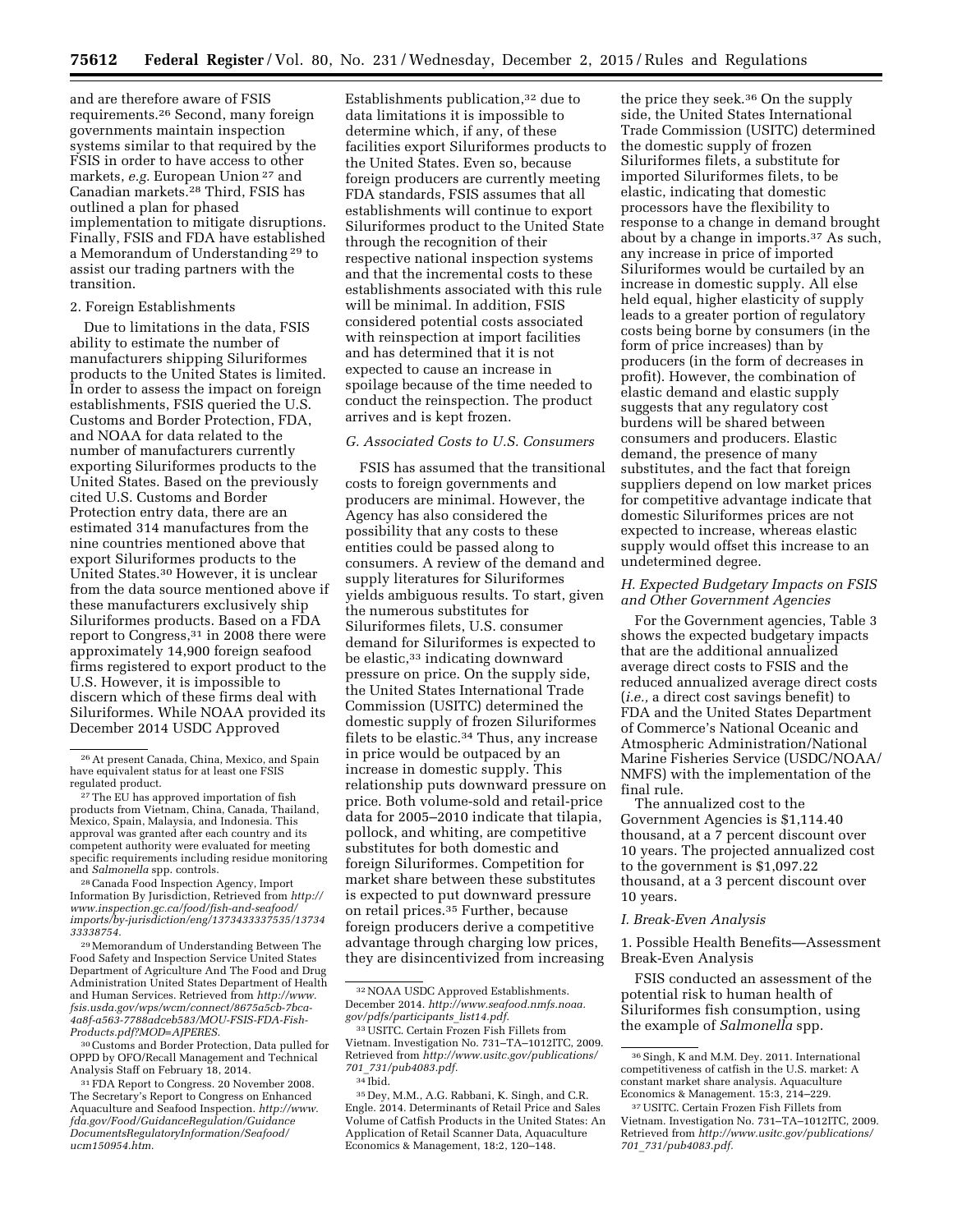contamination. It focuses on exposure to *Salmonella* spp. because a broad hazard identification identified *Salmonella*  spp. as one of the few potential hazards that there was sufficient data to assess in Siluriformes. The risk assessment provides different scenarios for the benefits that might result from an inspection system in Siluriformes similar to FSIS's inspection system for poultry.

In addition, FSIS is particularly interested in *Salmonella* spp. because, among foodborne pathogens in FSISregulated products, it is the most common cause of hospitalizations and fatalities, and therefore a serious concern in the United States.38 We also note that there is evidence that at least one outbreak of human salmonellosis may have been related to Siluriformes consumption. FSIS acknowledges, however, that applying its empirical evidence describing the effectiveness of an FSIS inspection program for *Salmonella* spp. control in another regulated species (*i.e.,* poultry) carries with it significant limitations. Therefore, we use *Salmonella* spp. to present potential benefits in this breakeven analysis, but we do not directly use the findings of the risk assessment to monetize the expected benefits of the FSIS Siluriformes inspection system.

Epidemiological evidence suggests that salmonellosis leads to both acute and chronic illnesses. The acute illness that accompanies salmonellosis generally causes gastrointestinal symptoms that can lead to lost productivity and medical expenses. In rare instances, salmonellosis may result in acute or chronic arthritis. Arthritis is characterized by limited mobility, pain and suffering, productivity losses, and medical expenditures. Finally, salmonellosis can result in death. The risk of death appears to be higher in the elderly, children, and people with compromised immune systems. FSIS has estimated the costs of these severity levels.

In summary, in Table 4 (below), for the final rule, FSIS projects the additional annualized average net direct cost to the domestic supply industry and the Government. The annualized cost to the industry and Government is

\$1,440.95 thousand, at a 7-percent discount rate over 10 years. At a 3 percent discount rate over 10 years, the annualized cost to the industry and Government is \$1,414.99 thousand.

Applying the methodology of the USDA Economic Research Service (ERS) in projecting a monetary value for each case, FSIS uses an annualized average direct cost of \$2,423 (in 2010 dollars) per new average case of salmonellosis.39 Thus, under the final rule for all fish of the order Siluriformes, using the projected annualized cost of \$1,440.95 thousand (at a 7 percent discount rate over 10 years), and the estimated average direct cost of an average case of salmonellosis of \$2,423 (in 2010 dollars), if an average of 595 domestic cases were averted, the additional annualized average direct costs would be equal to the additional annualized average public health benefits (salmonellosis domestic cases averted) of the final rule. At a 3-percent discount rate over 10 years, using the projected annualized cost of \$1,414.99 thousand and the average direct cost of an average case of salmonellosis of \$2,423 (in 2010 dollars), if an average of about 584 cases were averted, the additional annualized average total net direct costs would be equal to the additional annualized average total public health benefits (salmonellosis illnesses averted) of the final rule. The assessment of the potential public health benefit of the final rule is from the FSIS Risk Assessment (December 2014). That illness estimate includes illnesses from consumption of both domestic and imported Siluriformes.

Because of data limitations, this RIA does not factor in the cost to foreign entities in a quantitative analysis. A qualitative analysis of market elasticities, foreign entities competitive advantages, and substitute goods, however, indicates that the cost to foreign entities is not expected to affect the break even analysis.

FSIS's primary cost estimate, used in the calculation above, includes zero costs to foreign establishments (and zero pass-through of foreign costs to U.S. consumers). If this estimate is correct, it is an indication that foreign

establishments will not change their practices as a result of this rule, and thus there will be no health benefits to U.S. consumers of imported *Siluriformes;* in other words, all the illness avoidance in the break-even result would need to be associated with consumption of domestic *Siluriformes.*  If the zero foreign cost assumption is incorrect, then the level of illness avoidance that would be necessary for the rule to break even would be higher—and potentially much higher than the estimates shown in this section. Of course, once the program is implemented, FSIS will have better data on true illness avoidance and on potential reductions in chemical residue hazards.

There is another reason to believe the break-even level of illness avoidance is higher than shown here. The actions assessed in the cost analysis are mostly related to knowledge of potential hazards, rather than the actual addressing of the hazards (for example, by discarding bad fish or taking a corrective action when an establishment that is newly monitoring a critical control point detects a deviation from an established critical limit). The latter is necessary for achieving health benefits and thus there are either costs specifically, the costs of addressing hazards—currently omitted from the break-even calculation or the rule will not achieve the previously-calculated break-even point due to yielding negligible benefits. There are also benefits to establishments and consumers that FSIS cannot quantify at this time. For example, we cannot quantify the gains in consumer confidence that may result from better quality product, more accurate labeling, or better control over pathogens or residues.

The assessment of the potential public health benefit of the final rule is from the FSIS Risk Assessment (December 2014). However, we note that under FSIS HACCP inspection as described in the risk assessment, *Salmonella*  prevalence domestically has varied over time within meat and poultry product classes and among classes and establishment sizes. In a minority of cases, *Salmonella* prevalence has proved resistant to improvement. Therefore, the difference in *Salmonella*  prevalence witnessed between the 1994–95 and 2007–08 microbiological baselines for broilers may not be indicative of the future trends in the microbiological quality of catfish, and substantial time and adaptations may be required before improvements are realized. However, even if the estimated public health benefits do not achieve

<sup>38</sup>CDC. CDC Estimates of foodborne illness in the United States. 2011. *[http://www.cdc.gov/](http://www.cdc.gov/foodborneburden/2011-foodborne-estimates.html)  [foodborneburden/2011-foodborne-estimates.html.](http://www.cdc.gov/foodborneburden/2011-foodborne-estimates.html)* 

Batz, M. B., S. Hoffmann, and J. G. Morris, Jr. 2012. Ranking the disease burden of 14 pathogens in food sources in the United States using attribution data from outbreak investigations and expert elicitation. Journal of Food Protection. V75. 7. P1278–1291 and Scharff, R. L. 2012. Economic burden from health losses due to foodborne illness in the United States. Journal of Food Protection. V75. 1. P123–131.

<sup>39</sup>FSIS assumes that the average cost of illness is \$2,423 for a clinical case of salmonellosis, according to the USDA Economic Research Service (ERS) cost-calculator: The average direct cost of salmonellosis illnesses. (\$2,423 per case in 2010 dollars) was developed using the USDA, ERS Foodborne Illness Costs Calculator: *Salmonella*  (June 2011). FSIS updated the ERS calculator to include Scallan case distribution for salmonellosis. Scallan, E., Hoekstra, R., Angulo, F., *et al.* (2011). Foodborne Illness Acquired in the United States— Major Pathogens. *Emerging Infectious Diseases,* 17 (1), pp. 7–15.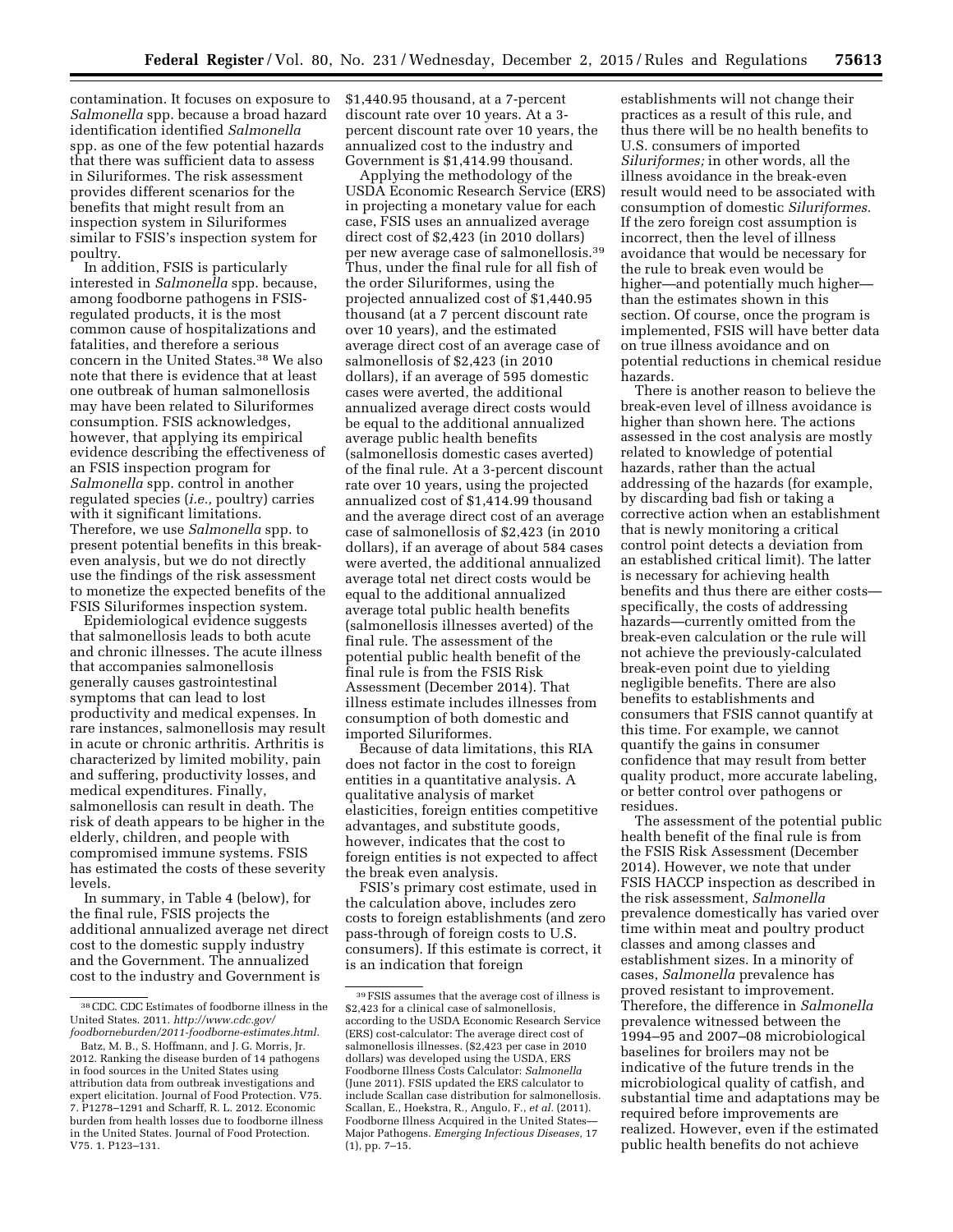the break-even point, FSIS inspection of Siluriformes is mandated by law and non-discretionary.

|  |  | TABLE 4-PROJECTED SUMMARY ADDITIONAL ANNUALIZED AVERAGE NET DIRECT COSTS AND BREAK-EVEN ASSESSMENT |
|--|--|----------------------------------------------------------------------------------------------------|
|--|--|----------------------------------------------------------------------------------------------------|

|                                          |                      | Additional annualized cost, over<br>10 years, discounted<br><b><i>Sthousands</i></b> | Assessment of Salmonellosis<br>illnesses reduced needed to<br>break even on annualized<br>costs, over 10 years and<br>discounted-in cases<br>averted annually |            |
|------------------------------------------|----------------------|--------------------------------------------------------------------------------------|---------------------------------------------------------------------------------------------------------------------------------------------------------------|------------|
| Affected sectors of the domestic economy | 7 percent            | 3 percent                                                                            |                                                                                                                                                               |            |
|                                          |                      |                                                                                      | ' percent                                                                                                                                                     | 3 percent  |
|                                          | \$326.55<br>1.114.40 | \$317.78<br>1.097.22                                                                 | 135<br>460                                                                                                                                                    | 131<br>453 |
| Total                                    | 1.440.95             | 1.414.99                                                                             | 595                                                                                                                                                           | 584        |

Footnotes: The FSIS estimate for the average cost of Salmonellosis illnesses (\$2,423 per case—in 2010 dollars) was developed using the USDA, ERS Foodborne Illness Costs Calculator: *Salmonella* (June 2011). FSIS updated the ERS calculator to include Scallan case distribution for salmonellosis. Scallan, E., Hoekstra, R., Angulo, F., *et al.* (2011). Foodborne Illness Acquired in the United States—Major Pathogens. Emerging Infectious Diseases, 17 (1), pp. 7–15.

2. Health Benefits—Removing Adulterated Products From the Market

Furthermore, as outlined in the hazard analysis section of the FSIS risk assessment, there is the potential for hazardous chemicals to be present in Siluriformes. For example, in 2008, 9% of 150 and 2% of 53 imported catfish samples tested by FDA tested positive for malachite green and gentian violet, respectively. There is evidence that those chemical are mutagenic or carcinogenic, and FDA has banned the use of both of those chemicals as aquaculture drugs or pesticides. The FSIS National Residue Program will target chemical hazards (identified as hazards of concern in the hazard identification of the FSIS risk assessment) and conduct testing with the goal of removing adulterated products from the market. As a result, although the number of illnesses that could be avoided by removing Siluriformes adulterated with illegal or violative concentrations of chemicals could not be quantified—the fish consuming public may accrue additional unquantified public health benefits from the removal of those products from the market.

# *J. Regulatory Flexibility Act Assessment*

The FSIS Administrator certifies that, for the purposes of the Regulatory Flexibility Act (5 U.S.C. 601–602), the final rule will not have a significant

impact on a substantial number of small entities in the United States.

For the 842 affected entities of the U.S. domestic industry, we project an average of 624 fish farms and fish hatcheries; 18 establishments that slaughter and conduct primary processing of Siluriformes fish and Siluriformes fish products; and 200 facilities that are for (1) further/ secondary processing-only of Siluriformes fish and Siluriformes fish products, (2) live-fish loaders/haulers/ wholesalers of Siluriformes fish, (3) wholesalers/brokers/importers/ exporters of Siluriformes fish, and (4) Siluriformes fish feed mills.

We based this on USDA NASS statistics (2013), Food and Drug Administration (FDA) (2014), import records of the U.S. Department of Homeland Security (DHS) (2009– 2013),40 Dun and Bradstreet (DNB) business database (2014), and the United States Census Bureau Economic Census (2012). See Table 5 for the details. Most of these establishments or entities meet the Small Business Administration (SBA) size criteria for small businesses in the food manufacturing classification or other categories, in that they have 500 or fewer employees. The final rule would affect a substantial number of these small entities because the requirements would apply to all processing establishments in the Siluriformes fish and Siluriformes fish food processing industry that ship their products in

interstate commerce and would to some extent pertain to fish-farming practices. As stated above in the cost section, the projected annualized cost to the domestic Siluriformes fish supply chain industries of the provisions of the final rule is \$0.0008 per pound of aggregate processed Siluriformes fish and Siluriformes fish food products. The additional average direct cost per pound of the provisions to the Siluriformes fish and Siluriformes fish food products domestic industry compares to the average wholesale net price per pound received by domestic processors for frozen and fresh catfish food products that was \$3.04 per pound, in 2013, according to the USDA, National Agricultural Statistical Service (NASS).41

Furthermore, this final rule will likely not have a significant effect on a substantial number of businesses that import Siluriformes fish and Siluriformes fish products. FSIS projects that those companies will continue to import quantities of Siluriformes fish and Siluriformes fish products. Nevertheless, for the final rule, imported Siluriformes fish and Siluriformes fish products will be required to be inspected under a foreign system that is equivalent to that of the United States and be processed at establishments that the foreign inspection authority has certified as complying with United States requirements.

<sup>40</sup>U.S. Department of Homeland Security (DHS) Custom and Border Protection (CBP) import records of 2009 through 2013.

<sup>41</sup>Wholesale price, gross value FOB plant. Source: Catfish Processing Reports, NASS, USDA. 2009–2013.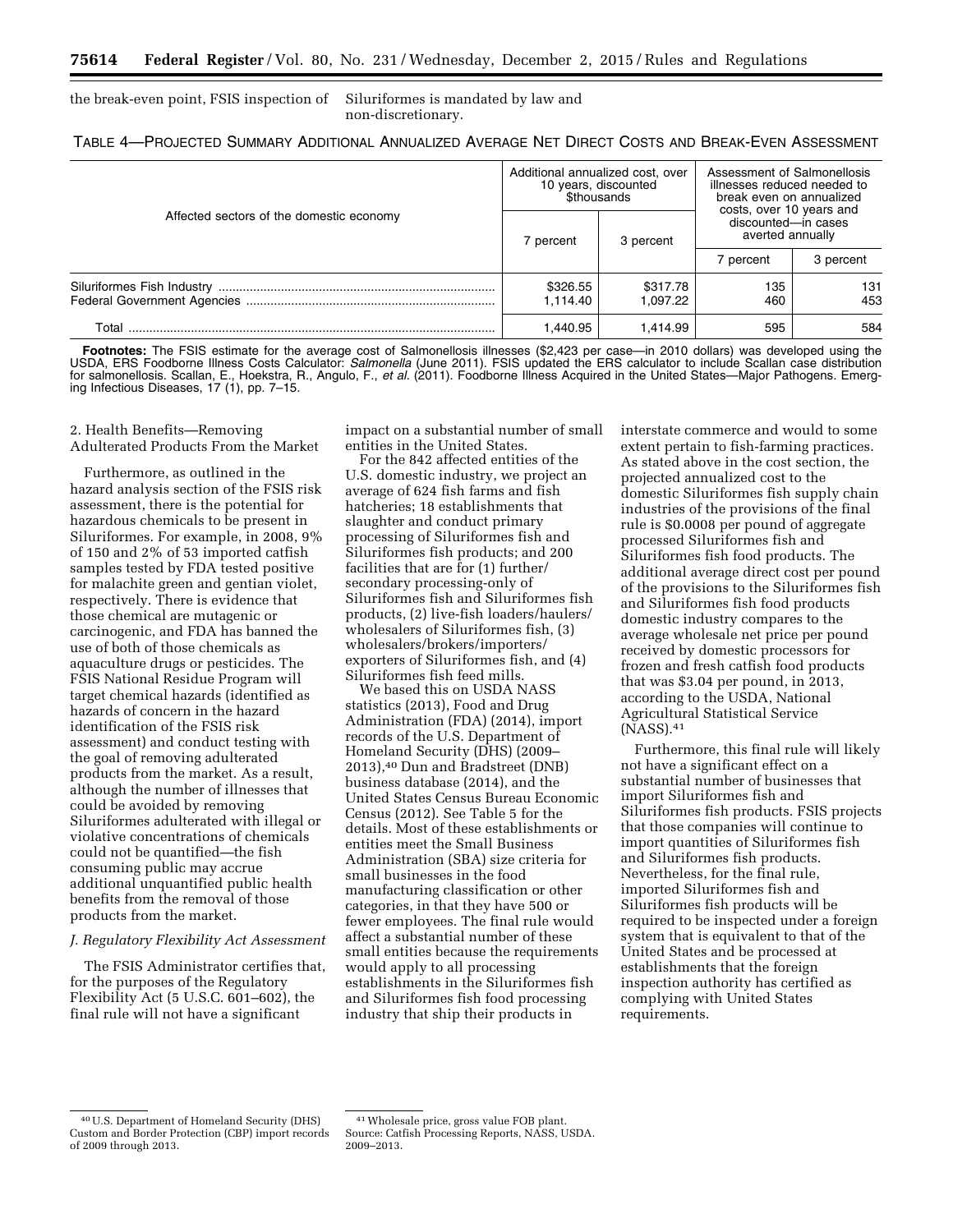TABLE 5—PROJECTED NUMBER OF SILURIFORMES FISH AND SILURIFORMES FISH PRODUCTS ENTITIES IN THE DOMESTIC SUPPLY CHAIN

| Siluriformes fish supply chain type<br>(NAICS code *) | Number of<br>establishments<br>(FRIA) | <b>Percent SBA</b><br>small |
|-------------------------------------------------------|---------------------------------------|-----------------------------|
|                                                       | 18                                    | 78                          |
|                                                       | 10                                    | 100                         |
|                                                       | 624                                   | 100                         |
|                                                       | 14                                    | 86                          |
|                                                       |                                       | 100                         |
|                                                       | 165                                   | 100                         |
| Total                                                 | 842                                   |                             |

a. The Small Business Administration defines a small business in food manufacturing classification processing as an entity that is independently owned and operated, is organized for profit, is not dominant, and has 500 or fewer employees. \* North American Industry Classification System (NAICS) code, NAICS Association, 2002

Sources: National Agricultural Statistics Service (NASS) (2013), NASS Census of Agriculture 2014, US Food and Drug Administration (FDA) (2014), Dun and Bradstreet (DNB) (2014), US Census Bureau Economic Census (2012), Customs and Border Protection (CBP) import records of the U.S. Department of Homeland Security (DHS) (2009–2013), and catfish experts from the cooperative extension service and the catfish industry.

# **XIV. Paperwork Reduction Act**

As provided by the 2014 Farm Bill (Section 12106(b)(3)), referencing Section 1601(c)(2), FSIS is exempt from filing an information collection request under the Paper Work Reduction Act of 1995 (44 U.S.C. 3501, *et seq.*)

### **XV. E-Government Act**

FSIS and USDA are committed to achieving the purposes of the E-Government Act (44 U.S.C. 3601 *et seq.*) by, among other things, promoting the use of the Internet and other information technologies and providing increased opportunities for citizen access to Government information and services, and for other purposes.

# **XVI. Executive Order 12988, Civil Justice Reform**

This final rule has been reviewed under Executive Order 12988, Civil Justice Reform. Under this rule: (1) All State and local laws and regulations that are inconsistent with this rule will be preempted; (2) no retroactive effect will be given to this rule; and (3) no administrative proceedings will be required before parties may file suit in court challenging this rule.

# **XVII. Expected Environmental Impact**

Each USDA agency is required to comply with 7 CFR part 1b of the Departmental regulations, which supplements the National Environmental Policy Act (NEPA) regulations published by the Council on Environmental Quality. Under these regulations, actions of certain USDA agencies and agency units are categorically excluded from the preparation of an Environmental Assessment (EA) or an Environmental Impact Statement (EIS) unless the agency head determines that an action

may have a significant environmental effect (7 CFR 1b.4(b)). FSIS is among the agencies categorically excluded from the preparation of an EA or EIS (7 CFR  $1b.4(b)(6)$ 

Currently, fish establishments are required to meet all local, State, and Federal environmental requirements. Under this final rule, fish establishments will still be required to meet all local, State and Federal environmental requirements. Thus, FSIS has determined that this final rule will not have significant individual or cumulative effect on the human health environment. Therefore, this regulatory action is appropriately subject to the categorical exclusion from the preparation of an EA or EIS provided under 7 CFR 1b.4(b)(6) of the USDA regulations. In accordance with 7 CFR 1b.3(c), FSIS will continue to scrutinize its activities to determine continued eligibility for categorical exclusion.

# **XVIII. Executive Order 13175 Indian Tribal Governments**

This rule has been reviewed in accordance with the requirements of Executive Order 13175, Consultation and Coordination with Indian Tribal Governments. The review reveals that this regulation will not have substantial and direct effects on Tribal governments and will not have significant Tribal implications.

# **XIX. USDA Non-Discrimination Statement**

No agency, officer, or employee of the USDA shall, on the grounds of race, color, national origin, religion, sex, gender identity, sexual orientation, disability, age, marital status, family/ parental status, income derived from a public assistance program, or political beliefs, exclude from participation in,

deny the benefits of, or subject to discrimination any person in the United States under any program or activity conducted by the USDA.

# *How to File a Complaint of Discrimination*

To file a complaint of discrimination, complete the USDA Program Discrimination Complaint Form, which may be accessed online at *[http://](http://www.ocio.usda.gov/sites/default/files/docs/2012/Complain_combined_6_8_12.pdf)  [www.ocio.usda.gov/sites/default/files/](http://www.ocio.usda.gov/sites/default/files/docs/2012/Complain_combined_6_8_12.pdf) [docs/2012/](http://www.ocio.usda.gov/sites/default/files/docs/2012/Complain_combined_6_8_12.pdf)* 

*Complain*\_*[combined](http://www.ocio.usda.gov/sites/default/files/docs/2012/Complain_combined_6_8_12.pdf)*\_*6*\_*8*\_*12.pdf*, or write a letter signed by you or your authorized representative.

Send your completed complaint form or letter to USDA by mail, fax, or email:

Mail: U.S. Department of Agriculture, Director, Office of Adjudication, 1400 Independence Avenue SW., Washington, DC 20250–9410, Fax: (202) 690–7442, Email:

*[program.intake@usda.gov](mailto:program.intake@usda.gov)*.

Persons with disabilities who require alternative means for communication (Braille, large print, audiotape, etc.), should contact USDA's TARGET Center at (202) 720–2600 (voice and TDD).

#### **XX. Additional Public Notification**

Public awareness of all segments of rulemaking and policy development is important. Consequently, FSIS will announce this **Federal Register**  publication on-line through the FSIS Web page located at: *[http://](http://www.fsis.usda.gov/federal-register)  [www.fsis.usda.gov/federal-register](http://www.fsis.usda.gov/federal-register)*.

FSIS also will make copies of this publication available through the FSIS Constituent Update, which is used to provide information regarding FSIS policies, procedures, regulations, **Federal Register** notices, FSIS public meetings, and other types of information that could affect or would be of interest to our constituents and stakeholders.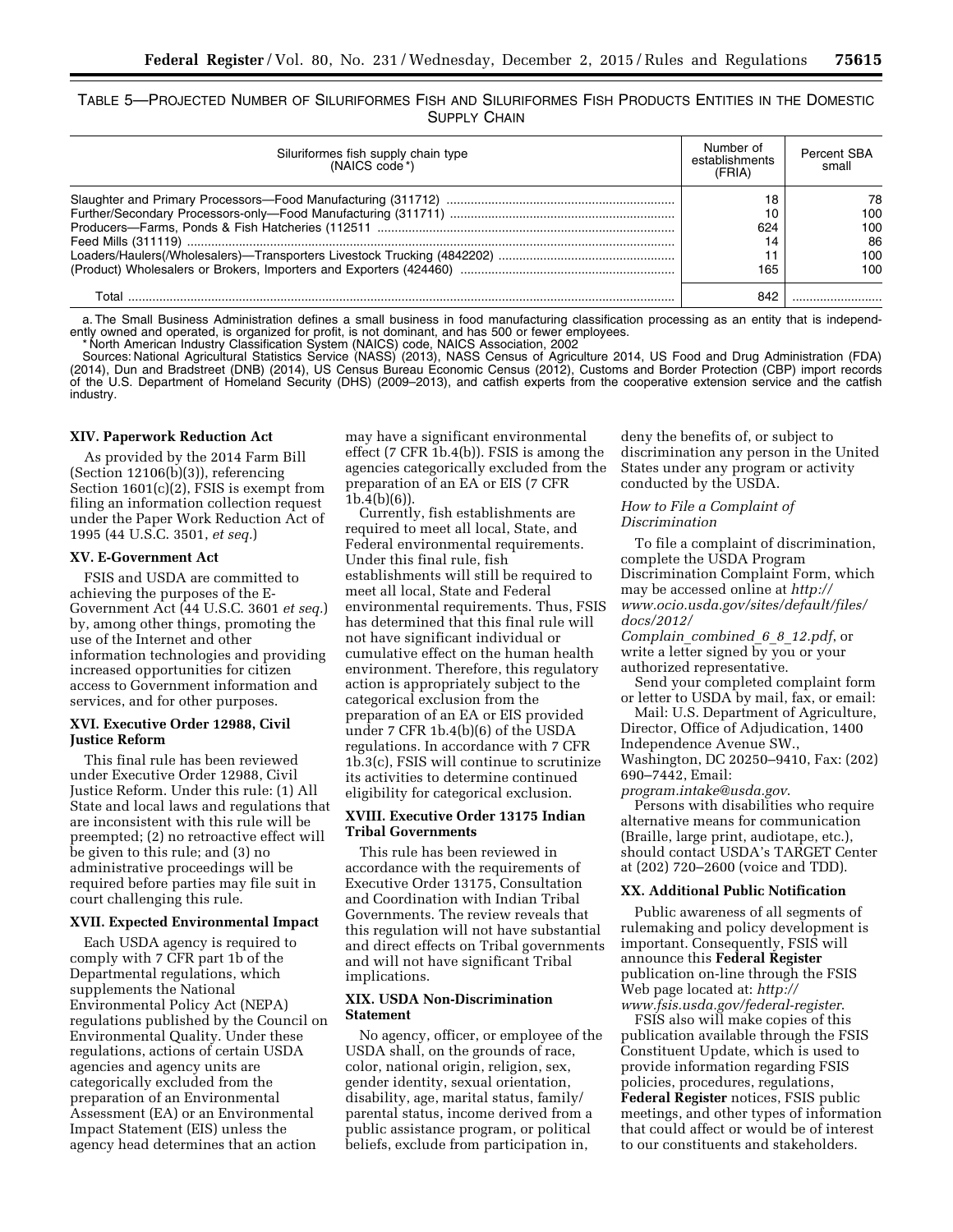The Update is available on the FSIS Web page. Through the Web page, FSIS is able to provide information to a much broader, more diverse audience. In addition, FSIS offers an email subscription service which provides automatic and customized access to selected food safety news and information. This service is available at: *<http://www.fsis.usda.gov/subscribe>*. Options range from recalls to export information, regulations, directives, and notices. Customers can add or delete subscriptions themselves, and have the option to password protect their accounts.

# **List of Subjects**

#### *9 CFR Part 300*

Meat inspection.

#### *9 CFR Part 441*

Consumer protection standards, Meat and meat products, Poultry products, Fish and fish products.

#### *9 CFR Part 530*

Fish and fish products, Fish inspection.

# *9 CFR Part 531*

Fish and fish products, Fish inspection.

*9 CFR Part 532* 

Fish and fish products, Fish inspection, Reporting and recordkeeping requirements.

# *9 CFR Part 533*

Fish and fish products, Fish inspection, Government employees.

# *9 CFR Part 534*

Aquaculture, Fish and fish products, Fish inspection.

# *9 CFR Part 537*

Fish and fish products, Fish inspection, Hazard Analysis and Critical Control Point (HACCP) Systems, Sanitation, Reporting and recordkeeping requirements.

# *9 CFR Part 539*

Animal diseases, Fish and fish products, Fish inspection.

#### *9 CFR Part 540*

Fish and fish products, Fish inspection.

# *9 CFR Part 541*

Fish and fish products, Fish inspection, Food labeling, Food packaging, Nutrition, Reporting and recordkeeping requirements, Signs and symbols.

# *9 CFR Part 544*

Fish and fish products, Fish inspection, Food additives, Food packaging, Laboratories, Reporting and recordkeeping requirements.

# *9 CFR Part 548*

Fish and fish products, Fish inspection, Food additives, Food packaging, Laboratories, Reporting and recordkeeping requirements, Signs and symbols.

# *9 CFR Part 550*

Fish and fish products, Fish inspection, Reporting and recordkeeping requirements.

#### *9 CFR Part 552*

Fish and fish products, Fish inspection, Exports.

# *9 CFR Part 555*

Fish and fish products, Fish inspection, Reporting and recordkeeping requirements, Transportation.

# *9 CFR Part 557*

Fish and fish products, Fish inspection, Food labeling, Food packaging, Imports.

# *9 CFR Part 559*

Fish and fish products, Fish inspection, Crime, Seizures and forfeitures.

# *9 CFR Part 560*

Fish and fish products, Fish inspection, Intergovernmental relations.

#### *9 CFR Part 561*

Administrative practice and procedure, Fish and fish products, Fish inspection, Government employees.

For the reasons set forth in the preamble, 9 CFR chapter III is amended as follows:

# **Subchapter A—Agency Organization and Terminology; Mandatory Meat and Poultry Products Inspection and Voluntary Inspection and Certification**

# **PART 300—AGENCY MISSION AND ORGANIZATION**

■ 1. The authority citation for part 300 continues to read as follows:

**Authority:** 21 U.S.C. 450–471, 601–695, 1031–1056; 7 U.S.C. 138–138i, 450, 1621– 1627, 1901–1906; 7 CFR 2.7, 2.18, 2.53.

■ 2. Section 300.3(a) is revised as follows:

# **§ 300.3 FSIS organization.**

(a) *General.* The organization of FSIS reflects the Agency's primary regulatory responsibilities: implementation of the

FMIA, including fish of the order Siluriformes, the PPIA, and the EPIA. FSIS implements the inspection provisions of the FMIA, the PPIA, and the EPIA through its field structure. \* \* \* \* \*

#### **SUBCHAPTER E—REGULATORY REQUIREMENTS UNDER THE FEDERAL MEAT INSPECTION ACT AND THE POULTRY PRODUCTS INSPECTION ACT**

# **PART 441—CONSUMER PROTECTION STANDARDS: RAW PRODUCTS**

■ 3. The authority citation for part 441 continues to read as follows:

**Authority:** 21 U.S.C. 451–470, 601–695; 7 U.S.C. 450, 1901–1906; 7 CFR 2.18, 2.53

 $\blacksquare$  4. In § 441.10, remove the term "Raw livestock and poultry'' and add in its place the term ''Raw livestock, poultry, and fish'' at the beginning of the first sentence of paragraph (a) and at the beginning of the first sentence of paragraph (b).

■ 5. A new Subchapter F, consisting of Parts 530 to 561, is added to Chapter III to read as follows:

# **Subchapter F—Mandatory Inspection of Fish of the Order Siluriformes and Products of Such Fish**

### **Part**

# Sec.

- 530 General Requirements; Definitions
- 531 Definitions
- 532 Requirements for Inspection
- 533 Separation of Establishment; Facilities for Inspection; Facilities for Program Employees; Other Required Facilities
- 534 Pre-Harvest Standards and Transportation to Processing Establishment
- 537 Sanitation Requirements and Hazard Analysis and Critical Control Points Systems; Notification Regarding Adulterated or Misbranded Products
- 539 Mandatory Dispositions; Performance Standards Respecting Physical, Chemical, or Biological Contaminants
- 540 Handling and Disposal of Condemned and Other Inedible Materials
- 541 Marks, Marking and Labeling Of Products and Containers
- 544 Food Ingredients Permitted
- 548 Preparation of Products
- 549 [Reserved]
- 550 Records Required to be Kept
- 552 Exports
- 555 Transportation of Fish Products in Commerce
- 557 Importation
- 559 Detention, Seizure, Condemnation<br>560 State-Federal, Federal-State
- State-Federal, Federal-State Cooperative Agreements; State Designations
- 561 Rules of Practice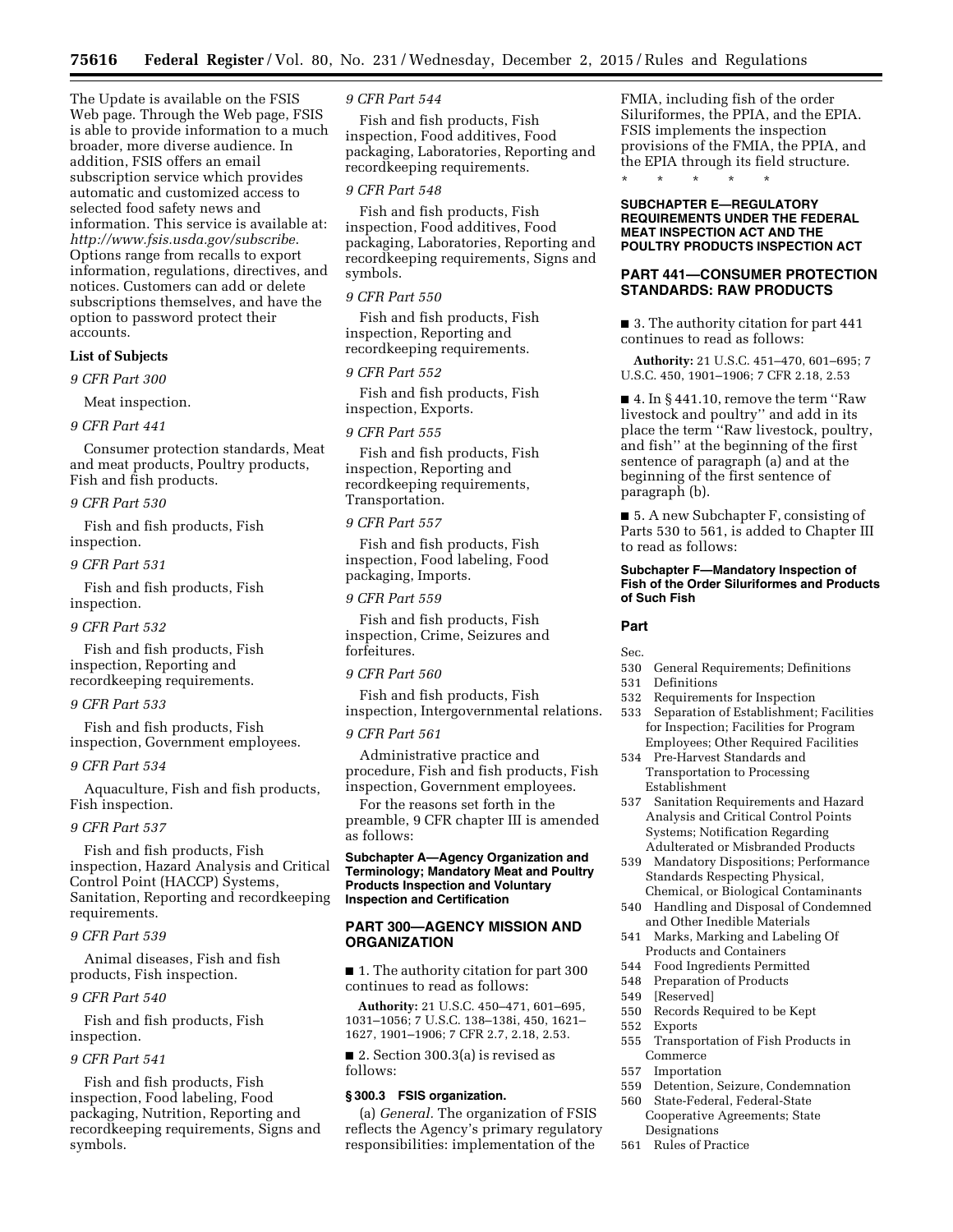**Subchapter F—Mandatory Inspection of Fish of the Order Siluriformes and Products of Such Fish** 

# **PART 530—GENERAL REQUIREMENTS; DEFINITIONS**

Sec.

# 530.1 General.

FSIS organization for fish inspection. 530.3 Access to establishments.

**Authority:** 7 U.S.C. 138f; 7 U.S.C. 450; 21 U.S.C. 601–602, 606–622, 624–695; 7 CFR 2.7, 2.18, 2.53.

# **§ 530.1 General.**

(a) The regulations in this subchapter provide for the inspection of Siluriformes fish and fish products. The inspection and regulations are intended to prevent the sale, transportation, offer for sale or transportation, or receipt for transportation, in commerce of any fish or fish product that is capable of use as human food and is adulterated or misbranded at the time of the sale, transportation, offer for sale or transportation, or receipt for transportation.

(b) Fish as defined in this subchapter are amenable to the Act, including, as the Administrator may determine, to provisions of the Act in which other amenable species are named, except where the Act specifically excludes the provisions from applicability to fish.

# **§ 530.2 FSIS organization for inspection of fish and fish products.**

The Food Safety and Inspection Service, U.S. Department of Agriculture, administers an inspection program for fish and fish products. The organization of FSIS and the principal offices of FSIS and their functions are described, and organizational terms defined, in 9 CFR part 300, subchapter A of this chapter. Section 300.3 lists the FSIS district offices and the geographic areas of the districts.

#### **§ 530.3 Access to establishments.**

The provisions of 9 CFR 300.6 apply to fish processing establishments and related industries as they do to other establishments subject to the FMIA.

# **PART 531—DEFINITIONS**

Sec.

531.1 Definitions.

**Authority:** 7 U.S.C. 138f; 7 U.S.C. 450; 21 U.S.C. 601–602, 606–622, 624–695; 7 CFR 2.7, 2.18, 2.53.

### **§ 531.1 Definitions.**

As used in this subchapter, unless otherwise required by the context, the following terms shall be construed, respectively, to mean:

*Act.* The Federal Meat Inspection Act, as amended, (34 Stat. 1260, as amended, 81 Stat. 584, 84 Stat. 438, 92 Stat. 1069, 106 Stat. 4499, 119 Stat. 2166, 122 Stat. 1369, 122 Stat. 2130, 21 U.S.C., sec. 601 *et seq.*).

*Adulterated.* This term applies to any carcass, part thereof, fish or fish food product under one or more of the following circumstances:

(1) If it bears or contains any such poisonous or deleterious substance which may render it injurious to health; but in case the substance is not an added substance, such article shall not be considered adulterated under this clause if the quantity of such substance in or on such article does not ordinarily render it injurious to health;

(2)(i) If it bears or contains (by reason of administration of any substance to the live animal or otherwise) any added poisonous or added deleterious substance (other than one which is:

(A) A pesticide chemical in or on a raw agricultural commodity;

(B) A food additive; or

(C) A color additive which may, in the judgment of the Administrator, make such article unfit for human food;

(ii) If it is, in whole or in part, a raw agricultural commodity and such commodity bears or contains a pesticide chemical which is unsafe within the meaning of section 408 of the Federal Food, Drug, and Cosmetic Act;

(iii) If it bears or contains any food additive which is unsafe within the meaning of section 409 of the Federal Food, Drug, and Cosmetic Act;

(iv) If it bears or contains any color additive which is unsafe within the meaning of section 706 of the Federal Food, Drug, and Cosmetic Act: Provided, That an article which is not deemed adulterated under paragraphs (2)(ii), (iii), or (iv) of this definition shall nevertheless be deemed adulterated if use of the pesticide chemical food additive, or color additive in or on such article is prohibited by the regulations in this subchapter in official establishments;

(3) If it consists in whole or in part of any filthy, putrid, or decomposed substance or is for any other reason unsound, unhealthful, unwholesome, or otherwise unfit for human food;

(4) If it has been prepared, packed, or held under unsanitary conditions whereby it may have become contaminated with filth, or whereby it may have been rendered injurious to health;

(5) If it is, in whole or in part, the product of an animal which has died otherwise than by slaughter;

(6) If its container is composed, in whole or in part, of any poisonous or deleterious substance that may render the contents injurious to health;

(7) If it has been intentionally subjected to radiation, unless the use of the radiation was in conformity with a regulation or exemption in effect pursuant to section 409 of the Federal Food, Drug, and Cosmetic Act;

(8) If any valuable constituent has been in whole or in part omitted or abstracted therefrom; or if any substance has been substituted, wholly or in part therefore; or if damage or inferiority has been concealed in any manner; or if any substance has been added thereto or mixed or packed therewith so as to increase its bulk or weight, or reduce its quality or strength, or make it appear better or of greater value than it is.

*Amenable species.* A species that is, and whose products are, subject to the Act and regulations promulgated under the Act, except as the Act may provide.

*Animal food.* Any article intended for use as food for dogs, cats, or other animals, derived wholly, or in part, from the carcass or parts or products of the carcass of any amenable species, except that the term animal food as used herein does not include:

(1) Processed dry animal food or (2) Feeds for amenable species manufactured from processed by products of amenable species.

*Applicant.* Any person who requests inspection service, exemption, or other authorization under the regulations.

*Biological residue.* Any substance, including metabolites, remaining in fish at time of slaughter or in any of their tissues after slaughter as the result of treatment or exposure of the fish to a pesticide, organic or inorganic compound, hormone, hormone like substance, anthelmintic, or other therapeutic or prophylactic agent.

*Capable of use as human food.* This term applies to any carcass or part or product of a carcass of any fish unless it is denatured or otherwise identified as required by § 540.3 of this subchapter to deter its use as a human food, or it is naturally inedible by humans; *e.g.,*  barbels or fins in their natural state.

*Carcass.* All parts, including viscera, of any slaughtered livestock.

*Commerce.* Commerce between any State, any Territory, or the District of Columbia, and any place outside thereof; or within any Territory not organized with a legislative body, or the District of Columbia.

*Consumer package.* Any container in which a fish product is enclosed for the purpose of display and sale to household consumers.

*Container.* Any box, can, tin, cloth, plastic, or any other receptacle, wrapper, or cover.

*Dead fish.* The body of a fish that has died otherwise than by slaughter.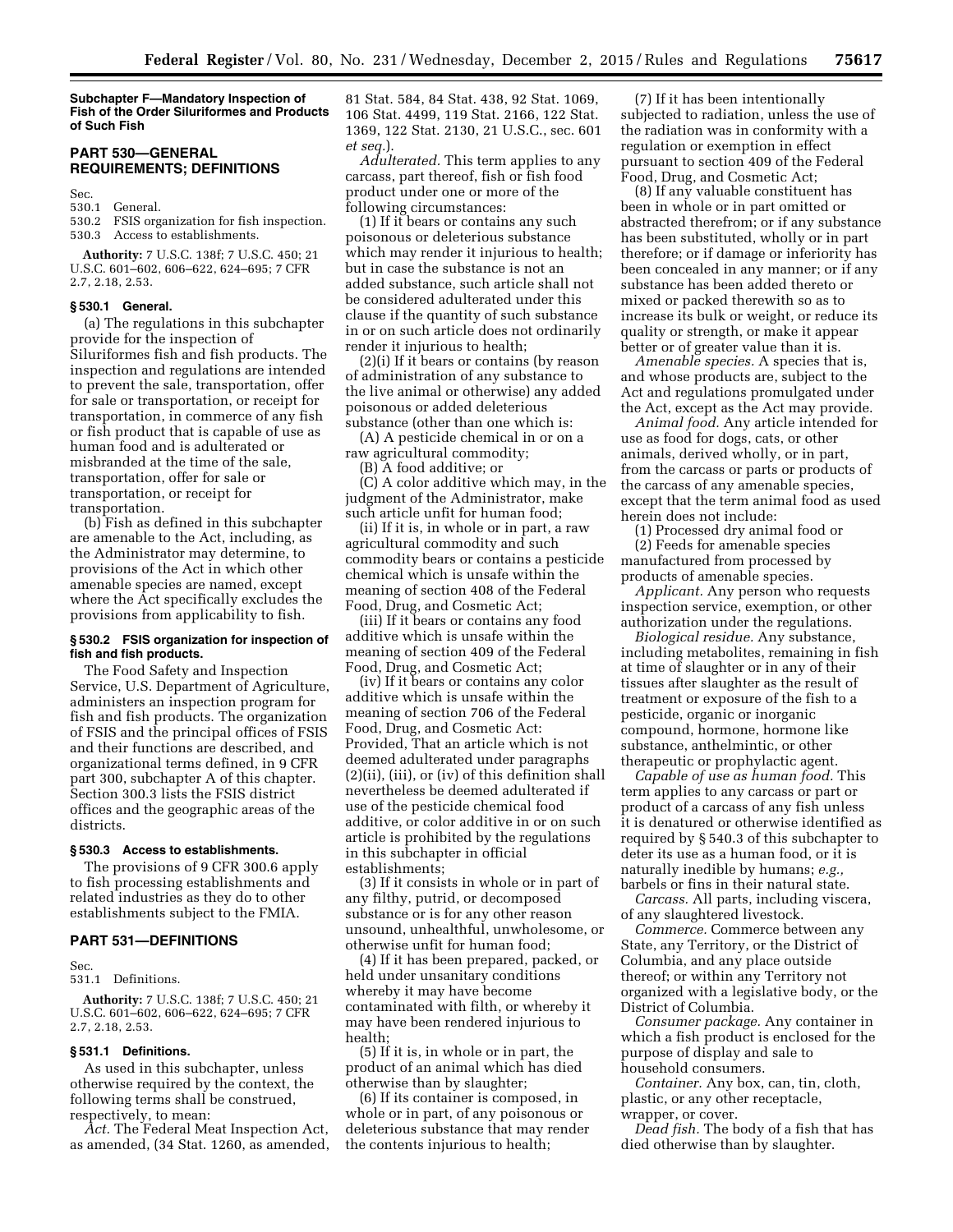*Dying or diseased fish.* Fish affected by any of the conditions for which the fish are required to be condemned under part 539 or other regulations in this subchapter.

*Edible.* Intended for use as human food.

*Farm-raised.* Grown under controlled conditions, within an enclosed space, as on a farm.

*Federal Food, Drug, and Cosmetic Act.* The Act so entitled, approved June 25, 1938 (52 Stat. 1040), and Acts amendatory thereof or supplementary thereto.

*Firm.* Any partnership, association, or other unincorporated business organization.

*Fish.* (1) For the purposes of this subchapter, any fish of the order Siluriformes, whether live or dead.

(2) The skeletal muscle tissue of fish. As applied to products of fish of the order Siluriformes, this term has a meaning comparable to that of ''meat'' in the meat inspection regulations (9 CFR 301.2).

*Fish byproduct.* Any fish part capable of use as human food, other than the skeletal muscle tissue, that has been derived from one or more fish.

*Fish food product.* Any article capable of use as human food that is made wholly or in part from any fish or part thereof; or any product that is made wholly or in part from any fish or part thereof, excepting those exempted from definition as a fish product by the Administrator in specific cases or by a regulation in this subchapter; upon a determination that they contain fish ingredients only in a relatively small proportion or historically have not been considered by consumers as products of the fish food industry, and provided that they comply with any requirements that are imposed in such cases or regulations as conditions of such exemptions to ensure that the fish meat or other portions of such carcasses contained in such articles are not adulterated, and that such articles are not represented as fish food products.

*Fish product.* Any fish or fish part; or any product that is made wholly or in part from any fish or fish part, except for those exempted from definition as a fish product by the Administrator in a regulation in this subchapter. Except where the context requires otherwise (*e.g.,* in part 540 of this subchapter), this term is limited to articles capable of use as human food.

*Further processing.* Smoking, cooking, canning, curing, refining, or rendering in an official establishment of product previously prepared in official establishments.

*Immediate container.* The receptacle or other covering in which any product is directly contained or wholly or partially enclosed.

*Inedible.* Adulterated, uninspected, or not intended for use as human food.

*''Inspected and passed'' or ''U.S. Inspected and Passed'' or ''U.S. Inspected and Passed by Department of Agriculture'' (or any authorized abbreviation thereof).* This term means that the product so identified has been inspected and passed under the regulations in this subchapter, and at the time it was inspected, passed, and identified, it was found to be not adulterated.

*Label.* A display of written, printed, or graphic matter upon the immediate container (not including package liners) of any article.

*Labeling.* All labels and other written, printed, or graphic matter:

(1) Upon any article or any of its containers or wrappers, or

(2) Accompanying such article.

*Misbranded.* This term applies to any carcass, part thereof, fish or fish food product under one or more of the following circumstances:

(1) If its labeling is false or misleading in any particular;

(2) If it is offered for sale under the name of another food;

(3) If it is an imitation of another food, unless its label bears, in type of uniform size and prominence, the word ''imitation'' and immediately thereafter, the name of the food imitated;

(4) If its container is so made, formed, or filled as to be misleading;

(5) If in a package or other container unless it bears a label showing:

(i) The name and place of business of the manufacturer, packer, or distributor; and

(ii) An accurate statement of the quantity of the contents in terms of weight, measure, or numerical count; except as otherwise provided in part 317 of this subchapter with respect to the quantity of contents;

(6) If any word, statement, or other information required by or under authority of the Act to appear on the label or other labeling is not prominently placed thereon with such conspicuousness (as compared with other words, statements, designs, or devices, in the labeling) and in such terms as to render it likely to be read and understood by the ordinary individual under customary conditions of purchase and use;

(7) If it purports to be or is represented as a food for which a definition and standard of identity or composition has been prescribed by the regulations in part 319 of this subchapter unless:

(i) It conforms to such definition and standard, and

(ii) Its label bears the name of the food specified in the definition and standard and, insofar as may be required by such regulations, the common names of optional ingredients (other than spices, flavoring, and coloring) present in such food;

(8) If it purports to be or is represented as a food for which a standard or standards of fill of container have been prescribed by the regulations in part 319 of this subchapter, and it falls below the standard of fill of container applicable thereto, unless its label bears, in such manner and form as such regulations specify, a statement that it falls below such standard;

(9) If it is not subject to the provisions of paragraph (7)(ii) of this definition unless its label bears:

(i) The common or usual name of the food, if any there be, and

(ii) In case it is fabricated from two or more ingredients, the common or usual name of each such ingredient, except as otherwise provided in part 317 of this subchapter;

(10) If it purports to be or is represented for special dietary uses, unless its label bears such information concerning its vitamin, mineral, and other dietary properties as is required by the regulations in part 317 of this subchapter.

(11) If it bears or contains any artificial flavoring, artificial coloring, or chemical preservative, unless it bears a label stating that fact; except as otherwise provided by the regulations in part 317 of this subchapter; or

(12) If it fails to bear, directly thereon or on its containers, when required by the regulations in part 316 or 317 of this subchapter, the inspection legend and, unrestricted by any of the foregoing, such other information as the Administrator may require in such regulations to assure that it will not have false or misleading labeling and that the public will be informed of the manner of handling required to maintain the article in a wholesome condition.

*Nonfood compound.* Any substance proposed for use in official establishments, the intended use of which will not result, directly or indirectly, in the substance becoming a component or otherwise affecting the characteristics of fish food and fish products excluding labeling and packaging materials as covered in part 541 of this subchapter.

*Official certificate.* Any certificate prescribed by the regulations in this subchapter for issuance by an inspector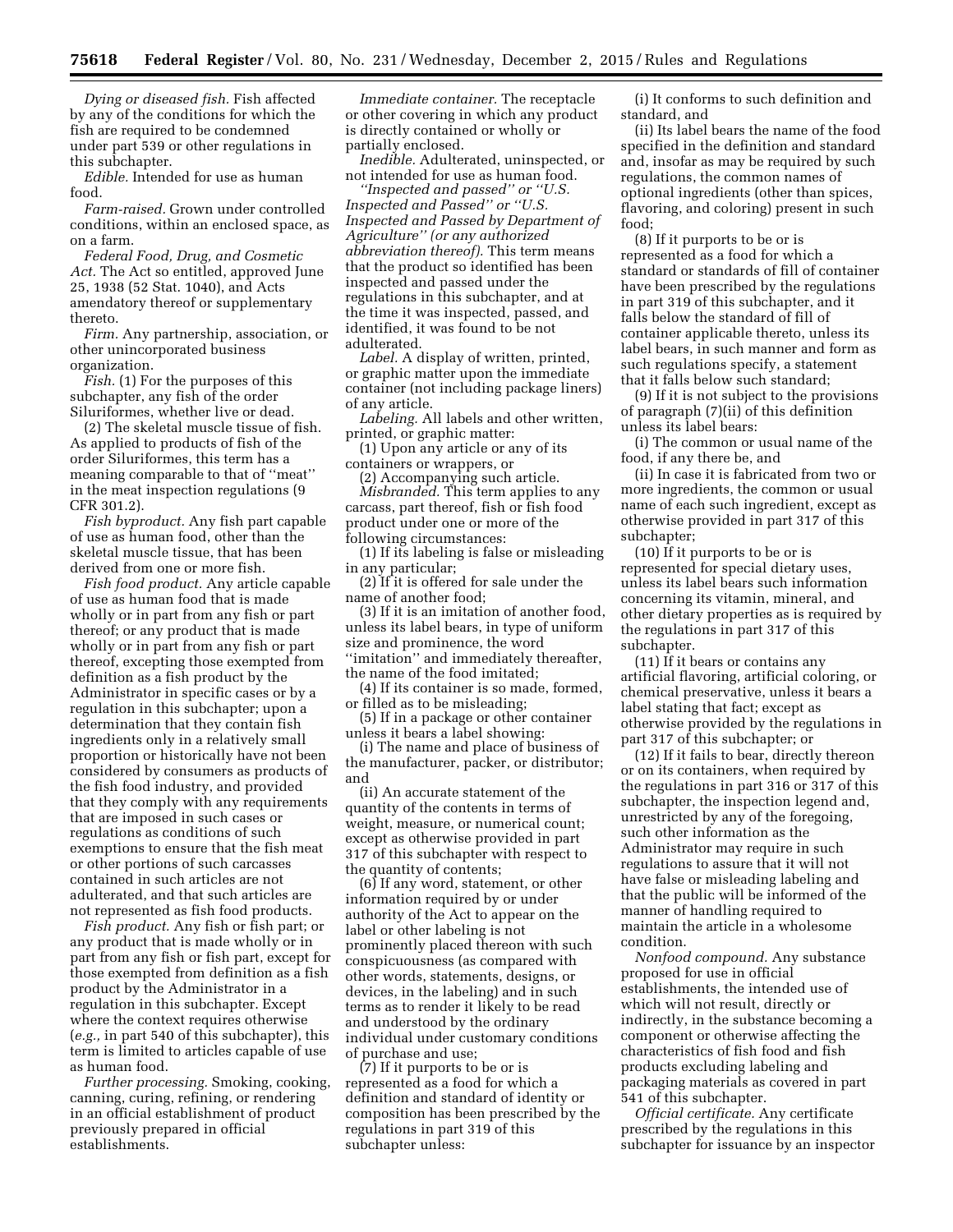or other person performing official functions under the Act.

*Official device.* Any device prescribed by the regulations in part 312 of this subchapter for use in applying any official mark.

*Official establishment.* Any slaughtering, cutting, boning, fish product canning, curing, smoking, salting, packing, rendering, or similar establishment at which inspection is maintained under the regulations in this subchapter.

*Official import inspection establishment.* This term means any establishment, other than an official establishment as defined in this section, where inspections are authorized to be conducted as prescribed in part 557 of this subchapter.

*Official inspection legend.* Any symbol prescribed by the regulations in this subchapter showing that an article was inspected and passed in accordance with the Act.

*Official mark.* The official inspection legend or any other symbol prescribed by the regulations in this subchapter to identify the status of any article, fish, or fish product under the Act.

*Packaging material.* Any cloth, paper, plastic, metal, or other material used to form a container, wrapper, label, or cover for fish products.

*Person.* Any individual, firm, or corporation.

*Pesticide chemical, food additive, color additive, raw agricultural commodity.* These terms shall have the same meanings for purposes of the Act and the regulations in this subchapter as under the Federal, Drug, and Cosmetic Act.

*Prepared.* Slaughtered, canned, salted, rendered, boned, cut up, or otherwise manufactured or processed.

*Process authority.* A person or organization with expert knowledge in fish production process control and relevant regulations. This definition does not apply to § 548.6 of this subchapter or to subpart G of part 318 of this chapter.

*Process schedule.* A written description of processing procedures, consisting of any number of specific, sequential operations directly under the control of the establishment employed in the manufacture of a specific product, including the control, monitoring, verification, validation, and corrective action activities associated with production. This definition does not apply to § 548.6 of this subchapter or to subpart G of part 318 of this chapter.

*Producer.* Any person engaged in the business of growing farm-raised fish.

*Product.* Any carcass, fish, fish product, or fish food product, capable of use as human food.

*Program.* The organizational unit within the Department having the responsibility for carrying out the provisions of the Act.

*Program employee.* Any inspector or other individual employed by the Department or any cooperating agency who is authorized by the Secretary to do any work or perform any duty in connection with the Program.

*Slaughter.* With respect to fish, intentional killing under controlled conditions.

*State.* Any State of the United States or the Commonwealth of Puerto Rico.

*Territory.* Guam, the Virgin Islands of the United States, American Samoa, and any other territory or possession of the United States.

*U.S. Condemned.* This term means that the fish, part, or product of fish so identified was inspected and found to be adulterated and is condemned.

*U.S. Detained.* This term applies to fish, fish products, and other articles which are held in official custody in accordance with section 402 of the Act (21 U.S.C. 672), pending disposal as provided in the same section 402.

*U.S. Retained.* This term means that the fish, part, or product of fish so identified is held for further examination by an inspector at an official establishment to determine its disposal.

*United States.* The States, the District of Columbia, and the Territories of the United States.

# **PART 532—REQUIREMENTS FOR INSPECTION**

Sec.

- 532.1 Establishments requiring inspection.
- 532.2 Application for inspection; information to be furnished; grant or refusal of Inspection; conditions for receiving inspection; official numbers and inspection; assignment and authorities of Program employees.
- 532.3 Exemption of retail operations.
- 532.4 Inspection at official establishments; relation to other authorities.
- 532.5 Exemption from definition of fish product of certain human food products containing fish.

**Authority:** 7 U.S.C. 138f; 7 U.S.C. 450; 21 U.S.C. 601–602, 606–622, 624–695; 7 CFR 2.7, 2.18, 2.53.

# **§ 532.1 Establishments requiring inspection; other inspection.**

(a) No establishment may process or prepare fish, fish parts, or fish products capable of use as human food, or sell, transport, or offer for sale or transportation in commerce any of these articles without inspection under these

regulations, except as expressly exempted in § 532.3.

(b) Inspection under the regulations is required at:

(1) Every establishment, except as provided in the regulation on exemption of retail operations (§ 532.3), in which any fish or fish products are wholly or in part, processed for transportation or sale in commerce, as articles intended for use as human food.

(2) Every establishment, except as provided in the regulation on exemption of retail operations (§ 532.3), within any State or organized territory which is designated pursuant to section 301 of the Act (21 U.S.C. 661), at which any fish or fish products are processed for use as human food solely for distribution within that State or territory.

(3) Except as provided in the regulation on exemption of retail operations (§ 532.3), every establishment designated by the administrator under section 301 of the Act (21 U.S.C. 661) as one producing adulterated fish products which would clearly endanger the public health.

(4) *Coverage of fish and fish products processed in official establishments.* All fish and fish products prepared in an official establishment must be inspected, handled, processed, marked, and labeled as required by the regulations.

(5) *Other inspection.* Periodic inspections may be made of:

(i) The records of all persons engaged in the business of hatching, feeding, growing, or transporting fish between premises where fish are bred, hatcheries, and premises where fish are grown, and from these premises to processing establishments.

(ii) Exempted retail establishments to determine that those establishments are operating in accordance with these regulations.

# **§ 532.2 Application for inspection; information to be furnished; grant or refusal of Inspection; conditions for receiving inspection; official numbers and inspection; assignment and authorities of Program employees.**

(a) Application for inspection is as required by 9 CFR 304.1.

(b) Information to be furnished is as required by 9 CFR 304.2(a), (b), and (c)(1). Conditions for receiving inspection, including having written Sanitation SOPs, HACCP plans and written recall procedures, are as required by 9 CFR 304.3.

*(c) Official numbers; inauguration of inspection; withdrawal of inspection; reports of violation.* The requirements for assignment of official numbers,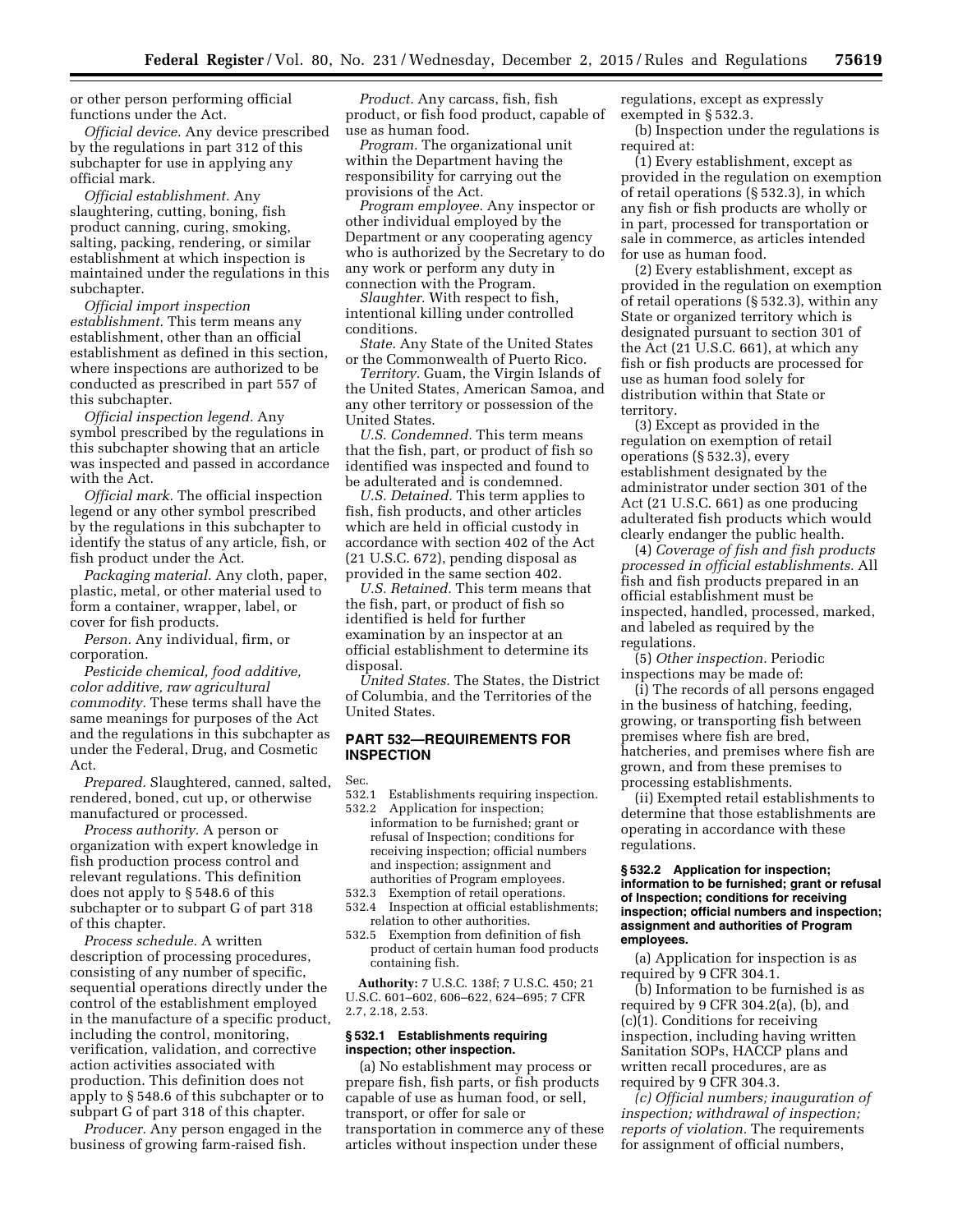inauguration of inspection, withdrawal of inspection, and reports of violations at fish processing establishments are as required by part 305 of this chapter for meat establishments.

*(d) Assignment and authorities of program employees.* The requirements concerning the assignment and authorities of Program employees at fish processing establishments are as required by parts 306 and 307 of this chapter with respect to Program employees at meat establishments.

# **§ 532.3 Exemption of retail operations.**

(a) The exemption in 9 CFR 303.1(d) for operations of types traditionally and usually conducted at retail stores and restaurants applies with respect to fish products as it does with respect to products of other amenable species under the FMIA.

(b) The exemption also applies to the slaughtering of fish conducted at and by the operator of a retail store or restaurant, with respect to live fish purchased by a consumer at the retail store or restaurant, in accordance with the consumer's instructions.

(c) A retail quantity of fish or fish products sold to a household consumer is a normal retail quantity if it does not exceed 75 pounds and the quantity of fish or fish product sold by a retail supplier to a non-household consumer is a normal retail quantity if it does not exceed 150 pounds in the aggregate.

# **§ 532.4 Inspection at official establishments; relation to other authorities.**

(a) Requirements within the scope of the Act with respect to premises, facilities, and operations of any official establishment that are in addition to or different than those made under this subchapter may not be imposed by any State or local jurisdiction except that the State or local jurisdiction may impose recordkeeping and other requirements within the scope of § 550.1 of this subchapter, if consistent with those requirements, with respect to the establishment.

(b) Labeling, packaging, or ingredient requirements in addition to or different than those made under this subchapter, the Federal Food, Drug, and Cosmetic Act and Fair Packaging and Labeling Act may not be imposed by any State or local jurisdiction with respect to any fish or fish products processed at any official establishment in accordance with the requirements under this subchapter and those Acts.

#### **§ 532.5 Exemption from definition of fish product of certain human food products containing fish.**

The following articles contain fish ingredients only in a relatively small proportion or historically have not been considered by consumers to be products of the fish food products industry. Therefore, the articles are exempted from the definition of ''fish product'' and the requirements of the Act and the regulations that apply to fish products, if they comply with the conditions specified in this section.

(a) Any human food product if:

(1) It contains less than 3 percent raw or 2 percent cooked fish;

(2) The fish ingredients used in the product were prepared under Federal inspection or were inspected under a foreign inspection system approved under § 557.2 of this subchapter and imported in compliance with the Act and the regulations;

(3) The immediate container of the product bears a label which shows the name of the product in accordance with this section; and

(4) The product is not represented as a fish product. The percentage of cooked fish ingredients must be computed on the basis of the moist, deboned, cooked fish in the ready-to-serve product when prepared according to the serving directions on the consumer package.

(b) A product exempted under this section will be deemed to be represented as a fish product if the term "fish" or a term representing a fish species that is covered by the definition of ''fish'' in part 531 of this subchapter is used in the product name of the product without appropriate qualification.

(c) A product exempted under this section is subject to the requirements of the Federal Food, Drug, and Cosmetic Act.

# **PART 533—SEPARATION OF ESTABLISHMENT; FACILITIES FOR INSPECTION; FACILITIES FOR PROGRAM EMPLOYEES; OTHER REQUIRED FACILITIES**

Sec.

- 533.1 Separation of establishments.
- 533.2 [Reserved]
- 533.3 Facilities for Program employees.<br>533.4 Other facilities and conditions to Other facilities and conditions to be
- provided.
- 533.5 Schedule of operations.
- 533.6 Overtime and holiday inspection service.
- 533.7 Basis of billing for overtime and holiday services.

**Authority:** 21 U.S.C. 601–602, 606–622, 624–695; 7 CFR 2.7, 2.18, 2.53.

# **§ 533.1 Separation of establishments.**

Each official establishment shall be separate and distinct from any unofficial establishment and from any other official establishment, except an establishment preparing products under the FMIA, the PPIA, or the EPIA, or under State fish inspection requirements and authorities that are deemed to be at least equal to those provided under the FMIA. Further, doorways, or other openings, may be permitted between establishments at the discretion of the Administrator and under such conditions as he may prescribe. An official establishment that is not separate and distinct from another official or unofficial establishment must ensure that no sanitary hazards are created by the lack of separation.

# **§ 533.2 [Reserved]**

### **§ 533.3 Facilities for Program employees.**

Office space, including necessary furnishings, light, heat, and janitor service, must be provided by official establishments, rent free, for the exclusive use for official purposes of the inspector and other Program employees assigned thereto. The space set aside for this purpose shall meet with approval of the District Manager or the frontline supervisor and must be conveniently located, properly ventilated, and provided with lockers suitable for the protection and storage of Program supplies and with facilities suitable for Program employees to change clothing if such facilities are deemed necessary by the frontline supervisor. At the discretion of the Administrator, small establishments requiring the services of less than one full-time inspector need not furnish facilities for Program employees as prescribed in this section, where adequate facilities exist in a nearby convenient location. Laundry service for inspectors' outer work clothing must be provided by each establishment.

# **§ 533.4 Other facilities and conditions to be provided.**

When required by the District Manager or the frontline supervisor, each official establishment must provide the following facilities and conditions, and such others as may be found to be essential to efficient conduct of inspection and maintenance of sanitary conditions:

(a) Sufficient light to be adequate for the proper conduct of inspection;

(b) Tables, benches, and other equipment on which inspection is to be performed, of such design, material, and construction as to enable Program employees to conduct their inspection in a ready, efficient and clean manner;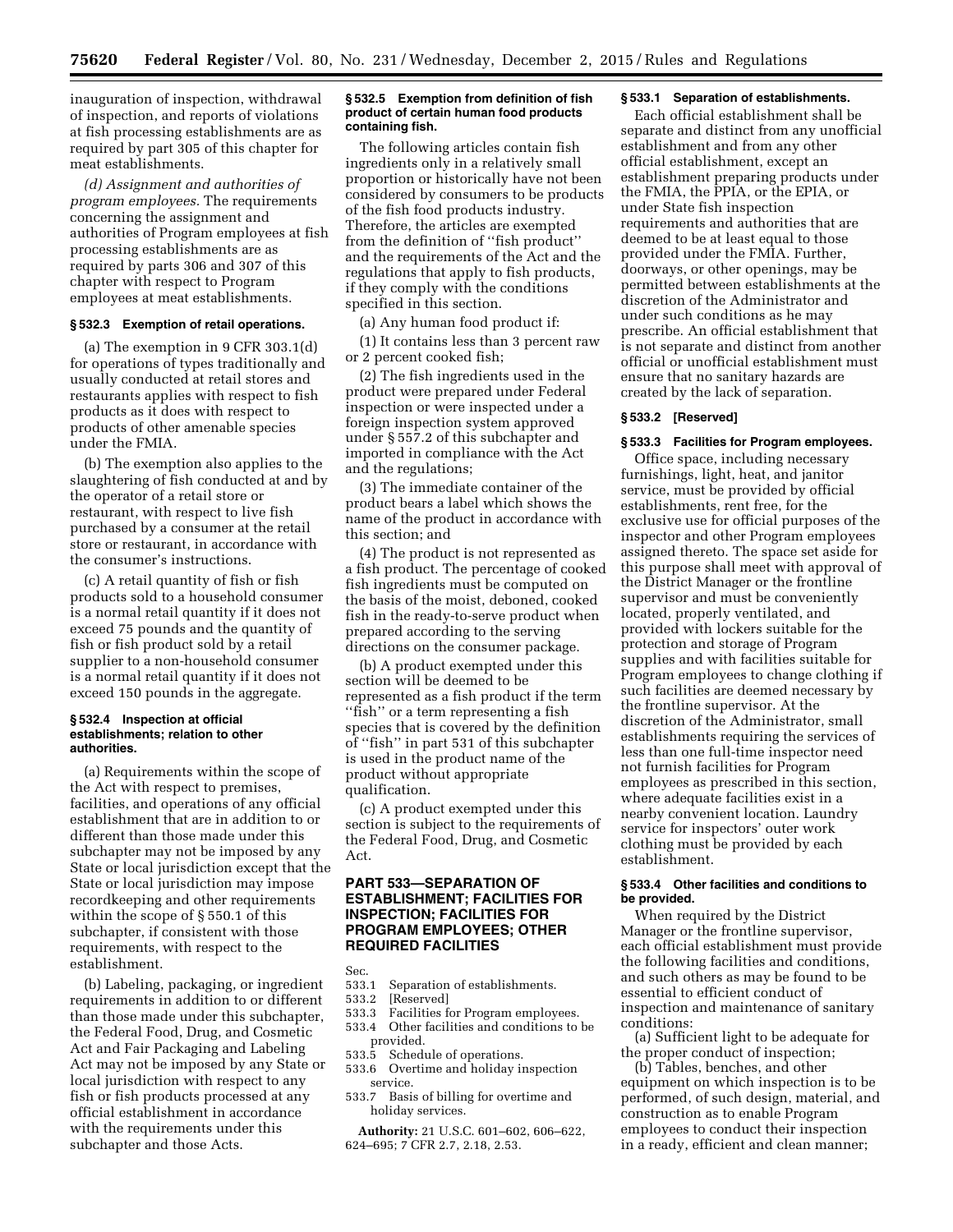(c) Receptacles for holding and handling diseased carcasses and parts, so constructed as to be readily cleaned and to be marked in a conspicuous manner with the phrase ''U.S. Condemned'' in letters not less than 2 inches high, and, when required by the frontline supervisor, to be equipped in a way that allows the receptacles to be locked or sealed;

(d) Adequate arrangements, including liquid soap and cleansers, for cleansing and disinfecting hands, for sterilizing all implements used in handling diseased carcasses, for cleaning and sanitizing floors, and such other articles and places as may be contaminated by diseased carcasses or otherwise;

(e) Adequate facilities, including denaturing materials, for the proper disposal of condemned articles in accordance with the regulations in this subchapter;

(f) Docks and receiving rooms, to be designated by the operator of the official establishment, with the frontline supervisor, for the receipt and inspection of fish, fish products, or other products.

(g) Suitable lockers in which brands bearing the official inspection legend and other official devices (excluding labels) can be stored. Official certificates shall be kept when not in use in suitable file cabinets. All such lockers and file cabinets shall be equipped for sealing or locking with locks or seals to be supplied by the Department. The keys of such locks shall not leave the custody of Program employees.

# **§ 533.5 Schedule of operations.**

The requirements governing the schedule of operations for fish processing establishments are as required by 9 CFR 307.4 for meat establishments.

# **§ 533.6 Overtime and holiday inspection service.**

The requirements governing overtime and holiday inspection service in 9 CFR 307.5 apply to fish processing establishments.

# **§ 533.7 Basis of billing for overtime and holiday services.**

The requirements for billing and overtime and holiday inspection services are as required by 9 CFR 307.6.

# **PART 534—PRE-HARVEST STANDARDS AND TRANSPORTATION TO PROCESSING ESTABLISHMENT**

Sec.<br>534.1

- 534.1 General.<br>534.2 Water ou
- Water quality for food fish.
- 534.3 Standards for use of drugs in the raising of fish.

534.4 Transportation to processing plant.

**Authority:** 21 U.S.C. 601–602, 606–622, 624–695; 7 CFR 2.7, 2.18, 2.53.

# **§ 534.1 General.**

Fish that are harvested for use as human food must have grown and lived under conditions that will not render the fish or their products unsound, unwholesome, unhealthful, or otherwise unfit for human food.

# **§ 534.2 Water quality for food fish.**

Farmers of fish should monitor the water in which the fish are raised for the presence of suspended solids, organic matter, nutrients, heavy metals, pesticides, fertilizers, and industrial chemicals that may contaminate fish. FSIS will collect samples of feed, fish, and water from producers, at intervals to be determined by the Administrator, for the purpose of verifying that fish are being raised under conditions that will yield safe, wholesome products.

# **§ 534.3 Standards for use of drugs in the raising of fish.**

New animal drugs that are the subject of an approved new animal drug application (NADA) or abbreviated new animal drug application (ANADA) under section 512 of the Federal Food, Drug, and Cosmetic Act (the Act) (21 U.S.C. 360b), or a conditional approval under section 571 of the Act (21 U.S.C. 360ccc), or an investigational exemption under section 512(j) of the Act (21 U.S.C. 360b(j)) may be used in the raising of fish. New animal drugs approved under section 512 of the Act may be used in an extra-label manner if such use complies with section 512(a)(4) of the Act and FDA regulations found at 21 CFR part 530.

# **§ 534.4 Transportation to processing plant.**

A vehicle used to transport fish from a producer's premises to a processing establishment must be equipped with vats or other containers for holding the fish. The vats or other containers must be maintained in a sanitary condition. Sufficient water and sufficient oxygen must be provided to the vats that hold the fish to ensure that fish delivered to the processing establishment will not be adulterated. Any fish that are dead, dying, diseased, or contaminated with substances that may adulterate fish products are subject to condemnation at the official fish processing establishments.

# **PART 537—SANITATION REQUIREMENTS AND HAZARD ANALYSIS AND CRITICAL CONTROL POINTS SYSTEMS; NOTIFICATION REGARDING ADULTERATED OR MISBRANDED PRODUCTS**

Sec.

- 537.1 Basic requirements.<br>537.2 Hazard analysis and
- Hazard analysis and HACCP plan.
- 537.3 Notification.

**Authority:** 21 U.S.C. 21 U.S.C. 601–602, 606–622, 624–695; 7 CFR 2.7, 2.18, 2.53.

#### **§ 537.1 Basic requirements.**

(a)(1) Any official establishment that prepares or processes fish or fish products for human food must comply with the requirements contained in 9 CFR parts 416, Sanitation and 417, Hazard Analysis and Critical Control Point (HACCP) Systems, except as otherwise provided in this subchapter.

(2) For the purposes of 9 CFR part 416, Sanitation; 9 CFR part 417, Hazard Analysis and Critical Control Point (HACCP) Systems; and 9 CFR part 500, Rules of Practice, an ''official establishment'' or ''establishment'' includes a plant that prepares or processes fish or fish products.

#### **§ 537.2 Hazard analysis and HACCP plan.**

(a) A fish establishment's hazard analysis shall take into account the food safety hazards that can occur before, during, and after harvest.

(b) The failure of an establishment to develop and implement a hazard analysis and a HACCP plan that comply with this part or to operate in accordance with the requirements of 9 CFR Chapter III, Subchapter E, will render the products produced under these conditions adulterated.

#### **§ 537.3 Notification.**

Each official establishment must promptly notify the local FSIS District Office within 24 hours of learning or determining that an adulterated or misbranded fish product received by or originating from the official establishment has entered commerce, in accordance with the requirements of 9 CFR part 418.

# **PART 539—MANDATORY DISPOSITIONS; PERFORMANCE STANDARDS RESPECTING PHYSICAL, CHEMICAL, OR BIOLOGICAL CONTAMINANTS**

Sec.

- 539.1 Disposal of diseased or otherwise adulterated fish carcasses and parts or fish products.
- 539.2 Physical, chemical, or biological contaminants.

**Authority:** 21 U.S.C. 21 U.S.C. 601–602, 606–622, 624–695; 7 CFR 2.7, 2.18, 2.53.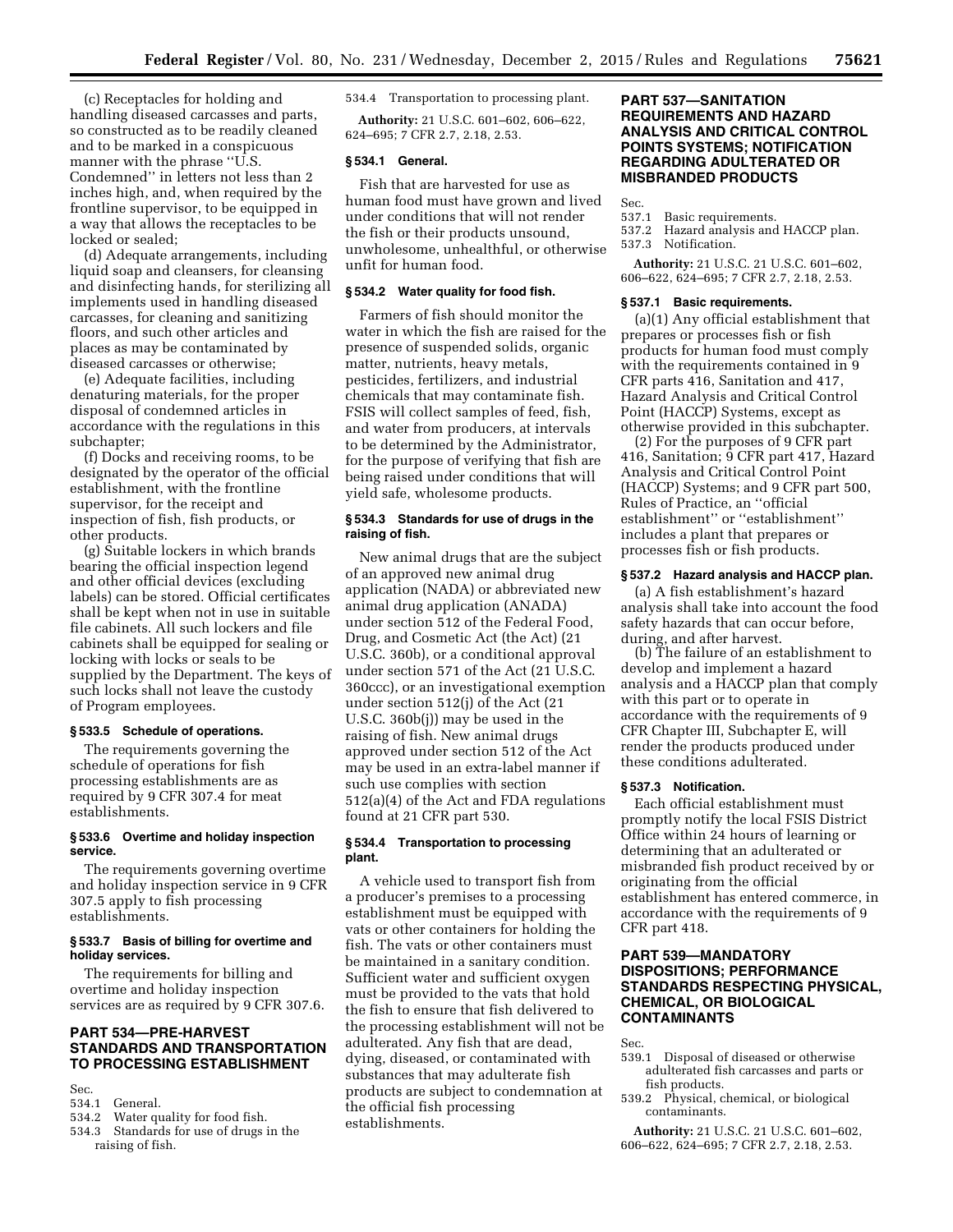#### **§ 539.1 Disposal of diseased or otherwise adulterated fish carcasses and parts or fish products.**

(a)(1) Carcasses or parts of fish affected by abscesses or lesions, zoonotic and non-zoonotic parasites such as cestodes, or such parasites as digenean trematodes, metacercaria (*Bolbophorus* spp.), yellow grubs (*Clinostomum* spp.), or white grubs (Hysteromorpha spp.) are subject to condemnation unless properly disposed of by the establishment to prevent their use as human food.

(2) Fish affected by Heterophyid intestinal flukes or *Dictophymatidae*  nematodes are subject to condemnation unless properly disposed of by the establishment.

(b) Fish affected by diseases, including columnaris (infection by Flavobacterium columnare/*Flexibacter columnaris*) and enteric septicemia of fish (ESC), are subject to condemnation unless properly disposed of by the establishment to prevent their use as human food.

(c) Fish carcasses or parts or fish products that are found to be in a state of spoilage or decomposition are subject to condemnation unless properly disposed of by the establishment to prevent their use as human food.

(d) Fish with unusual gross deformities caused by disease or chemical contamination may not be used for human food.

# **§ 539.2 Physical, chemical, or biological contaminants.**

(a) Fish and fish products that are contaminated with physical matter are subject to official retention and condemnation.

(b) Antibiotic or other drug residues in fish tissues must be within applicable tolerances in 21 CFR part 556 or within an applicable import tolerance established under 21 U.S.C. 360b(a)(6).

(c) Pesticide residues in fish tissues must be within applicable tolerances in 40 CFR part 180.

(d) Fish or fish products containing violative concentrations of drugs or other chemicals are subject to condemnation.

# **PART 540—HANDLING AND DISPOSAL OF CONDEMNED AND OTHER INEDIBLE MATERIALS**

Sec.

- 540.1 Dead fish.
- 540.2 Specimens for educational, research, and other nonfood purposes; permits.
- 540.3 Handling and disposal of condemned or other inedible materials.

**Authority:** 21 U.S.C. 21 U.S.C. 601–602, 606–622, 624–695; 7 CFR 2.7, 2.18, 2.53.

# **§ 540.1 Dead fish.**

(a) With the exception of dead fish that have died en route to an official establishment that have been received with live fish at the official establishment, and that are subject to sorting and disposal at the official establishment, no fish or part of the carcass of fish that died otherwise than by slaughter may be brought onto the premises of an official establishment without advance permission from the FSIS frontline supervisor.

(b) The official establishment shall maintain physical separation between slaughtered fish and the edible parts or products of slaughtered fish and any fish or parts of fish that have died otherwise than by slaughter. Fish or any parts of fish that have died otherwise than by slaughter shall be excluded from any room or compartment in which edible product is prepared, handled, or stored.

# **§ 540.2 Specimens for educational, research, and other nonfood purposes; permits.**

The requirements of 9 CFR 314.9 apply to the handling and release of specimens of condemned or other inedible fish materials.

# **§ 540.3 Handling and disposal of condemned or other inedible materials.**

Condemned or other inedible fish and fish parts shall be separated from edible fish. If not disposed of on the premises of the establishment, the condemned and inedible fish parts shall be conveyed from the official establishment for disposition at a rendering plant, an animal feed manufacturing establishment, or at another establishment for other nonfood use. If not decharacterized by use of approved denaturants or colorings, the inedible materials shall be enclosed in containers that are conspicuously marked to indicate that the contents are condemned or otherwise inedible. The materials may be shipped under company or official seal to a rendering facility or for other inedible processing.

# **PART 541—MARKS, MARKING AND LABELING OF PRODUCTS AND CONTAINERS**

Sec. 541.1 General.

- 541.2 Official marks and devices to identify inspected and passed fish and fish products.
- 541.3 Official seals for transportation of products.
- 541.4 Official export inspection marks, devices, and certificates.
- 541.5 Official detention marks and devices. 541.7 Labels required; supervision of a Program employee.

**Authority:** 21 U.S.C. 21 U.S.C. 601–602, 606–622, 624–695; 7 CFR 2.7, 2.18, 2.53.

# **§ 541.1 General.**

The marks, devices, and certificates prescribed or referenced in this part are official marks, devices, and certificates for the purposes of the Act respecting fish and fish products. The marks, devices, and certificates shall be used only in accordance with the regulations in this part.

#### **§ 541.2 Official marks and devices to identify inspected and passed fish and fish products.**

(a)(1) The official inspection legend required by this part must be shown on all labels for inspected and passed fish and fish products and must be in the following form prescribed in 9 CFR 312.2(b)(1) for inspected and passed products of cattle, sheep, swine, and goats, or in another form to be prescribed by the Administrator, except that it need not be of the size illustrated, if it is of a sufficient size and color to be conspicuously displayed, and readily legible, and in the same proportions of letter size and boldness are maintained as illustrated:



(2) The official inspection legend shall contain the words ''U.S. Inspected and Passed'' or an abbreviation of those words approved by the Administrator.

(b) This official mark must be applied by mechanical means and must not be applied by a hand stamp.

(c)(1) The official inspection legend, or the approved abbreviation of the legend, must be printed on consumer packages and other immediate containers of inspected and passed fish products or on labels to be securely affixed to the containers of the products and may be printed or stenciled on the containers but must not be applied by rubber stamping.

(2) The official inspection legend may also be used for the purposes of marking shipping containers, band labels, and other articles with the approval of the Administrator.

(d) Whole gutted fish carcasses that have been inspected and passed in an official establishment and are intended for sale as whole gutted fish must be marked with the official inspection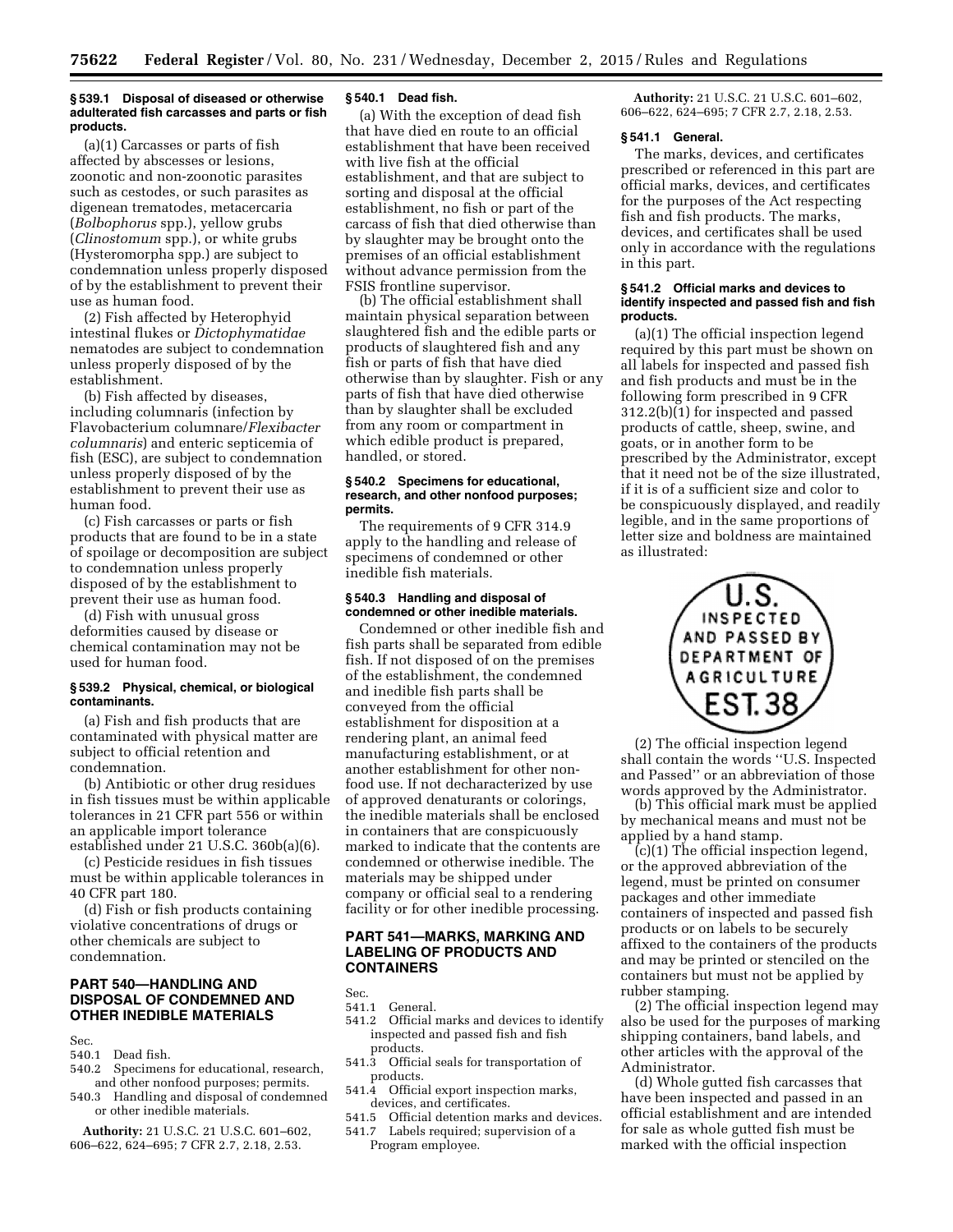legend or properly packaged in an immediate container labeled with the official inspection legend and all other required labeling features, that will ensure that the fish carcasses are identified as ''Inspected and Passed'' and will not become misbranded while in commerce. The official inspection legend used for this purpose must be in the form illustrated below or in another form determined by the Administrator:



# **§ 541.3 Official seals for transportation of products.**

The official mark for use in sealing railroad cars, cargo containers, or other means of conveyance as prescribed in part 555 of this subchapter must be the inscription and serial number shown in 9 CFR 312.5 or another official mark approved by the Administrator. Any seal approved by the Administrator for applying the official mark is an official device for the purposes of the Act. The seal must be attached to the means of conveyance only by a Program employee, who shall also affix a ''Warning Tag'' (Form MP–408–3 or similar official form).

## **§ 541.4 Official export inspection marks, devices, and certificates.**

(a) The official export inspection mark for fish required by part 552 of this subchapter must be in the same form as that specified in 9 CFR 312.8(a) or otherwise as prescribed by the Administrator.

(b) The official export certificate for fish and fish products required by part 552 must be in the same form as that prescribed for meat and meat food products in 9 CFR 312.8(b) or otherwise as prescribed by the Administrator.

#### **§ 541.5 Official detention marks and devices.**

The official mark for shipments of articles and fish detained under this subchapter is the designation ''U.S. Detained,'' and the official device for applying the mark is the official ''U.S. Detained'' tag (FSIS Form 8400–2) as prescribed in 9 CFR 329.2 or otherwise by the Administrator.

# **§ 541.7 Labels required; supervision of a Program employee.**

(a) *General labeling requirements.* The requirements in part 317, subpart A, of this chapter, governing labels and

labeling, safe-handling labeling, abbreviations of official marks, the use of approved labels, the labeling of products for foreign commerce, prohibited practices, the reuse of official inspection marks, filling of containers, relabeling of products, the storage and distribution of labels, and the requirements for packaging materials, apply to fish and fish products.

(b) A country of origin statement on the label of any fish ''covered commodity'' as defined in 7 CFR part 60, subpart A, that is sold by a ''retailer,'' as defined in 7 CFR 60.124, must comply with the requirements of 7 CFR 60.200 and 60.300.

(c) The safe handling instructions required on labels of fish and fish products specified in paragraph (a) of this section shall replace statements that include the terms ''meat'' and ''poultry'' with the following:

(1) In the rationale statement, ''This product was prepared from inspected and passed fish. Some food products may contain bacteria that could cause illness if the product is mishandled and cooked improperly. For your protection, follow these safe handling instructions.'' This statement shall be placed immediately after the heading and before the safe handling statements.

(2) In the labeling statements, ''Keep raw fish separate from other foods. Wash working surfaces (including cutting boards), utensils, and hands after touching raw fish. (A graphic illustration of soapy hands under a faucet shall be displayed next to statement.)''

(d)(1) Labels and labeling of fish in the order Siluriformes and the products of those fish must bear the appropriate common or usual names of the fish. For example, among fish in the family Pangasiidae, the labels and labeling for fish of the species *Pangasius bocourti*  must bear the term ''basa''; for the species *Pangasius hypophthalmus* or *Pangasionodon hypophthalmus,*  "swai," "tra," or "sutchi."

(2) The labels and labeling only of fish and fish products within the family Icataluridae may bear the term ''catfish.''

(e) The requirements in part 441 of this chapter, governing water retained from processing in raw meat and poultry, apply to retained water in fish. The requirements in part 442 of this chapter, governing quantity of contents labeling, the testing of scales, and the handling of product that is found to be out of compliance with net weight requirements, apply to fish and fish products.

(1) Packages of frozen or fresh-frozen fish carcasses or parts must be labeled

to reflect 100-percent net weight after thawing. The de-glazed net weight must average 100 percent of the stated net weight of the frozen product when sampled and weighed according to the method prescribed in National Institute of Standards and Technology (NIST) Handbook 133 Chapter 2, Section 2.6.1

(2) [Reserved]

(f) *Nutrition labeling.* The requirements for nutrition labeling of meat and meat food products in part 317, subpart B, of this chapter, also apply to the labeling of fish and fish food products.

(g) *Label approval.* The requirements for the label approval of meat and meat food products in part 412 of this chapter, also apply to the labeling of fish and fish products.

# **PART 544—FOOD INGREDIENTS PERMITTED**

Sec.

544.1 Use of food ingredients.

**Authority:** 21 U.S.C. 601–602, 606–622, 624–695; 7 CFR 2.7, 2.18, 2.53.

# **§ 544.1 Use of food ingredients.**

(a) No fish product may bear or contain any food ingredient that would render it adulterated or misbranded or that is not approved in part 424 of this chapter, or in this part or elsewhere in this subchapter, or by the Administrator in specific cases.

(b) [Reserved]

# **PART 548—PREPARATION OF PRODUCTS**

Sec.

- 548.1 Preparation of fish products.
- 548.2 Requirements concerning ingredients and other articles used in the preparation of fish products.
- 548.3 Samples of products, water, dyes, chemicals, etc. to be taken for
- examination.<br>548.4 Reserved
- [Reserved]
- 548.5 Ready-to-eat fish products.
- 548.6 Canning and canned products.
- 548.7 Use of new animal drugs.<br>548.8 Polluted water contamina
- Polluted water contamination at establishment.
- 548.9 Accreditation of non-Federal chemistry laboratories.

**Authority:** 7 U.S.C. 138f; 7 U.S.C. 450; 21 U.S.C. 601–602, 606–622, 624–695; 7 CFR 2.7, 2.18, 2.53.

### **§ 548.1 Preparation of fish products.**

(a) All processes used in preparing any fish product in official establishments shall be subject to inspection by Program employees unless such preparation is conducted as

<sup>1</sup>U.S. Department of Commerce. NIST Handbook 133: Checking the Net Contents of Packaged Goods, 2013. Washington, DC.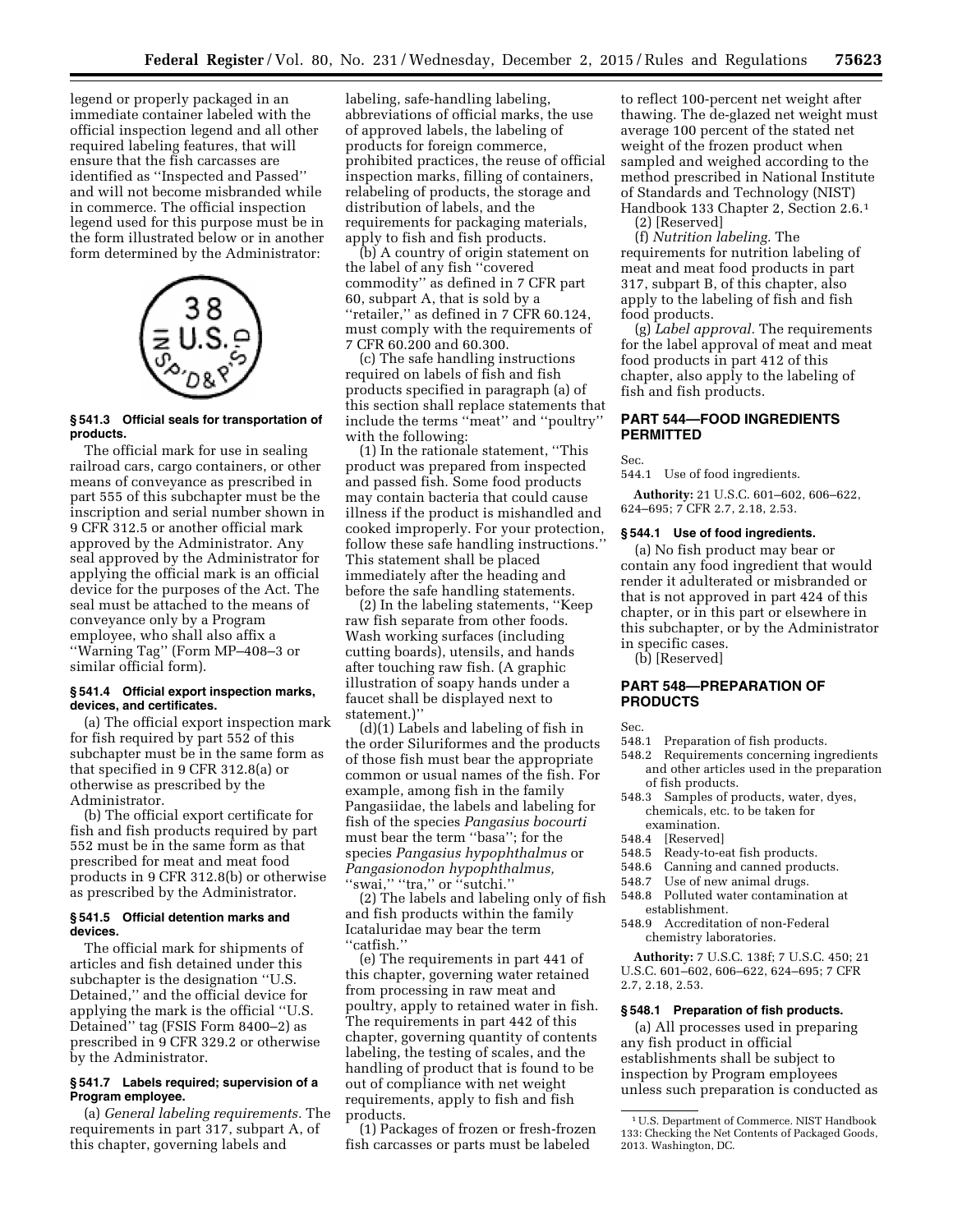or consists of operations that are exempted from inspection under 9 CFR 303.1. No fixtures or appliances, such as tables, trucks, trays, tanks, vats, machines, implements, cans, or containers of any kind, shall be used unless they are of such materials and construction as will not contaminate or otherwise adulterate the product and are clean and sanitary. All steps in the preparation of edible products shall be conducted carefully and with strict cleanliness in rooms or compartments separate from those used for inedible products.

(b) It shall be the responsibility of the operator of every official establishment to comply with the Act and the regulations in this subchapter. To carry out this responsibility effectively, the operator of the establishment shall institute appropriate measures to ensure the maintenance of the establishment and the preparation, marking, labeling, packaging and other handling of its products strictly in accordance with the sanitary and other requirements of this subchapter.

#### **§ 548.2 Requirements concerning ingredients and other articles used in the preparation of fish products.**

All ingredients and other articles used in the preparation of any fish product must be clean, sound, healthful, wholesome, and otherwise such as will not result in the product's being adulterated.

# **§ 548.3 Samples of products, water, dyes, chemicals, etc. to be taken for examination.**

Samples of products, water, dyes, chemicals, preservatives, spices, or other articles in any official establishment shall be taken, without cost to the Program, for examination, as often as may be deemed necessary for the efficient conduct of the inspection.

# **§ 548.4 [Reserved]**

# **§ 548.5 Ready-to-eat fish products.**

Ready-to-eat fish products are subject to the requirements in part 430 of this chapter.

#### **§ 548.6 Canning and canned products.**

The requirements for canning and canned products in 9 CFR part 318, subpart G (§§ 318.300–318.311) apply to fish products that are canned.

#### **§ 548.7 Use of new animal drugs.**

Edible tissues of fish with residues exceeding tolerance levels specified in 21 CFR part 556 or established in an import tolerance under 21 U.S.C. 360b(a)(6) are adulterated within the meaning of section 402(a)(2)(C)(ii) of the Federal Food, Drug, and Cosmetic Act

because they bear or contain a new animal drug that is unsafe within the meaning of section 512 of the Federal Food, Drug, and Cosmetic Act.

# **§ 548.8 Polluted water contamination at establishment**

In the event that there is polluted water (including but not limited to flood water) in an official establishment, all products and ingredients for use in the preparation of the products that have been rendered adulterated by the water must be condemned. After the polluted water has receded from the establishment, the establishment must follow the cleaning and sanitizing procedures in § 318.4 of this chapter.

#### **§ 548.9 Accreditation of non-Federal chemistry laboratories.**

A non-Federal analytical laboratory that has met the requirements for accreditation specified in 9 CFR part 439 and hence, at an establishment's discretion, may be used in lieu of an FSIS laboratory for analyzing official regulatory samples. Payment for the analysis of regulatory samples is to be made by the establishment using the accredited laboratory.

# **PART 549—[RESERVED]**

# **PART 550—RECORDS REQUIRED TO BE KEPT**

### Sec.<br>550.1 Records required to be kept.

- 550.2 Place of maintenance of records.
- 550.3 Record retention period.
- 550.4 Access to and inspection of records, facilities and inventory; copying and sampling.<br>550.5 Registı
- Registration.
- 550.6 Information and reports required from official establishment operators.<br>550.7 Reports by consignees of allegedly
- 550.7 Reports by consignees of allegedly adulterated or misbranded products; sale or transportation as violations.

**Authority:** 21 U.S.C. 601–602, 606–622, 624–695; 7 CFR 2.7, 2.18, 2.53.

#### **§ 550.1 Records required to be kept.**

The requirements in 9 CFR 320.1 for records to be kept apply to persons that engage in businesses relating to fish and fish products as they do to persons that engage in businesses relating to the carcasses, parts, or products of other species amenable to the FMIA.

#### **§ 550.2 Place of maintenance of records.**

The requirements in 9 CFR 320.2 for the place where records are to be maintained apply in the keeping of records under this part.

# **§ 550.3 Record retention period.**

The record retention requirements in 9 CFR 320.3 apply to records required to be kept under this part.

# **§ 550.4 Access to and inspection of records, facilities and inventory; copying and sampling.**

The provisions of 9 CFR 320.4 apply to businesses dealing in fish and fish products.

#### **§ 550.5 Registration.**

The registration requirements in 9 CFR 320.5 apply to persons engaging in businesses, in or for commerce, relating to fish and fish products as they do to persons engaging in businesses relating to the carcasses, parts, and products, or any livestock, of other animal species that are amenable to the FMIA.

#### **§ 550.6 Information and reports required from official establishment operators.**

The information and reporting requirements in 9 CFR 320.6 for operators of official establishments apply with respect to fish and fish products as they do with respect to other species amenable to the FMIA.

# **§ 550.7 Reports by consignees of allegedly adulterated or misbranded products; sale or transportation as violations.**

The requirements in 9 CFR 320.7 for reports by consignees of allegedly adulterated or misbranded products apply with respect to fish and fish products as they do with respect to products of other species amenable to the Act.

# **PART 552—EXPORTS**

Sec.

552.1 Affixing stamps and marking products for export; issuance of export certificates; clearance of vessels and transportation.

**Authority:** 21 U.S.C. 601–602, 606–622, 624–695; 7 CFR 2.7, 2.18, 2.53.

#### **§ 552.1 Affixing stamps and marking products for export; issuance of export certificates; clearance of vessels and transportation.**

(a) The manner of affixing stamps and marking products for export is that prescribed in § 322.1(a) of this chapter.

(b) The requirements for the issuance of export certificates are as prescribed in § 322.2 of this chapter.

(c) The requirements for clearing vessels and other transportation vehicles are set out in § 322.4 of this chapter.

# **PART 555—TRANSPORTATION OF FISH PRODUCTS IN COMMERCE**

Sec.

- 555.1 Transportation of fish products.
- 555.2 Fish product transported within the United States as part of export movement.
- 555.3 Unmarked, inspected fish product transported under official seal between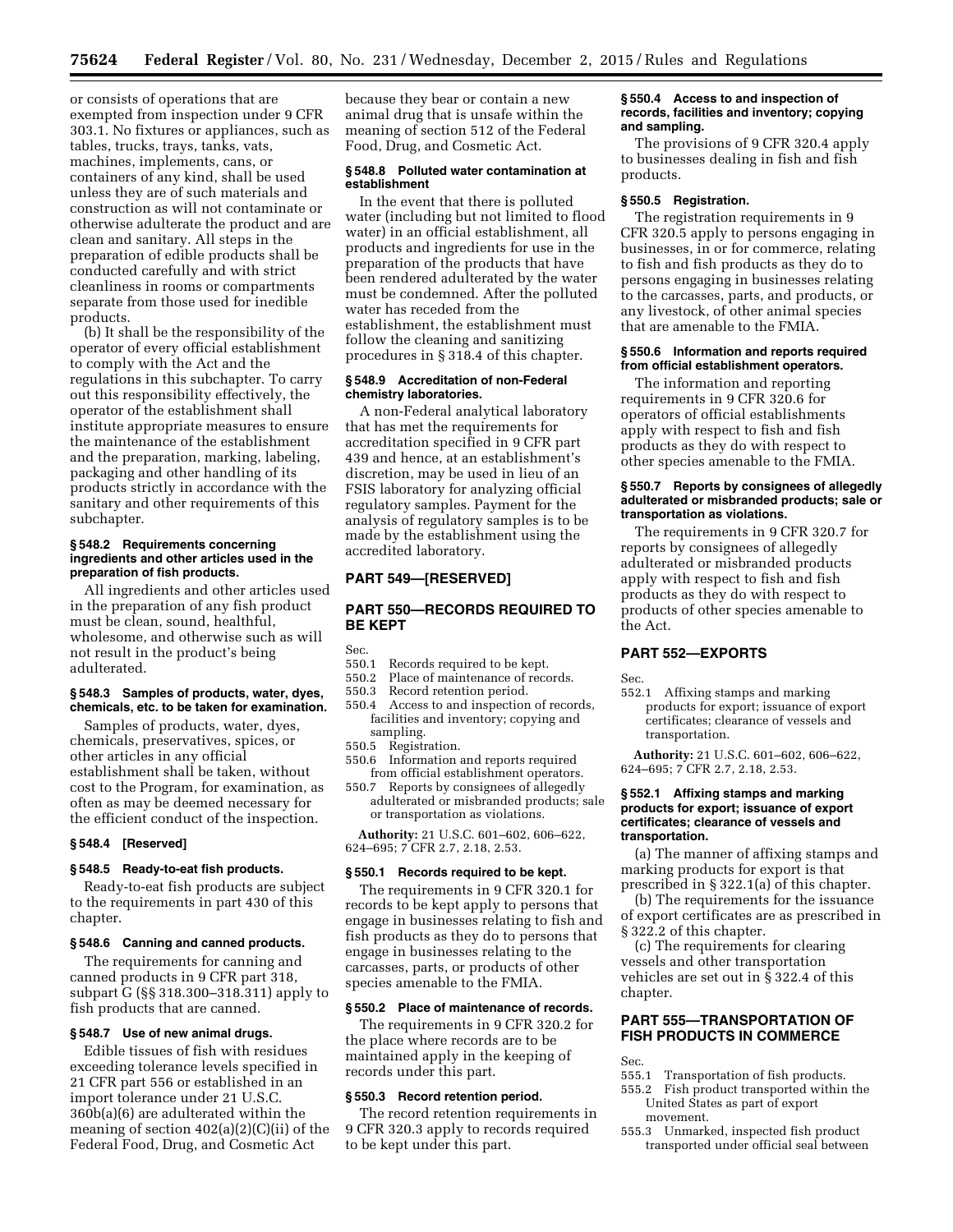official establishments for further processing; certificate.

- 555.4 Handling of fish products that may have become adulterated.
- 555.5 Transportation of inedible fish product in commerce.<br>555.6 Certificates.
- Certificates.
- 555.7 Official seals; forms, use, and
- breaking. 555.8 Loading or unloading of fish products
- in sealed transport conveyances.
- 555.9 Diverting of shipments.
- 555.10 Provisions inapplicable to specimens for laboratory examination,
- etc., or to naturally inedible articles. 555.11 Transportation and other transactions concerning dead, dying, or diseased fish, and fish or parts of fish that died otherwise than by slaughter.
- 555.12 Means of conveyance in which dead, dying, or diseased fish or parts of fish must be transported.

**Authority:** 7 U.S.C. 450; 21 U.S.C. 601– 602, 606–622, 624–695; 7 CFR 2.7, 2.18, 2.53.

#### **§ 555.1 Transportation of fish products.**

(a) No person may sell, transport, offer for sale or transportation, or receive for transportation, in commerce, any fish or fish product that is capable of being used as human food and is adulterated or fails to bear an official inspection legend or is otherwise misbranded at the time of such sale, transportation, offer or receipt, except otherwise provided in this paragraph or in part 557 of this subchapter.

(b) No person, engaged in the business of buying, selling, freezing, storing, or transporting, in or for commerce, fish products capable of use as human food, or importing such articles, shall transport, offer for transportation, or receive for transportation, in commerce or in any State designated under § 560.3 of this subchapter, any fish product which is capable of use as human food and is not wrapped, packaged, or otherwise enclosed to prevent adulteration by airborne contaminants, unless the railroad car, truck, or other means of conveyance in which the product is contained or transported is completely enclosed with tight fitting doors or other covers for all openings. In all cases, the means of conveyance shall be reasonably free of foreign matter (such as dust, dirt, rust, or other articles or residues), and free of chemical residues, so that product placed therein will not become adulterated.

(c) Any cleaning compound, lye, soda solution, or other chemical used in cleaning the means of conveyance must be thoroughly removed from the means of conveyance prior to its use. Such means of conveyance onto which product is loaded, being loaded, or intended to be loaded, shall be subject to inspection by an inspector at any official establishment.

(d) The decision whether or not to inspect a means of conveyance in a specific case, and the type and extent of such inspection shall be at the Agency's discretion and shall be adequate to determine if fish product in such conveyance is, or when moved could become, adulterated.

(e) Circumstances of transport that can be reasonably anticipated shall be considered in making said determination. These include, but are not limited to, weather conditions, duration and distance of trip, nature of product covering, and effect of restowage at stops en route. Any means of conveyance found upon such inspection to be in such condition that fish product placed therein could become adulterated shall not be used until such condition which could cause adulteration is corrected.

Fish product placed in any means of conveyance that is found by the inspector to be in such condition that the fish product may have become adulterated shall be removed from the means of conveyance and handled in accordance with part 539 or § 540.3 of this subchapter.

#### **§ 555.2 Fish product transported within the United States as part of export movement.**

When any shipment of any fish product is offered to any carrier for transportation within the United States as a part of an export movement, the same certificate shall be required as if the shipment were destined to a point within the United States.

#### **§ 555.3 Unmarked, inspected fish product transported under official seal between official establishments for further processing; certificate.**

The requirements governing transportation of fish product that has been inspected and passed, but not so marked, from one official establishment to another official establishment are the same as those in § 325.5 of this chapter that apply to unmarked inspected meat products.

### **§ 555.4 Handling of fish products that may have become adulterated.**

The provisions of § 325.10 of this chapter regarding the handling of products that may have become adulterated or misbranded apply to fish and fish products.

# **§ 555.5 Transportation of inedible fish product in commerce.**

The provisions in § 325.11(e) of this chapter regarding the transportation of inedible livestock products apply to the transportation of inedible fish parts or products.

# **§ 555.6 Certificates.**

The provisions in § 325.14 of this chapter regarding the filing of original certificates of unmarked inspected meat products delivered to carriers applies with respect to fish and fish products.

# **§ 555.7 Official seals; forms, use, and breaking.**

The official seals required by this part are those prescribed in § 541.3 and § 312.5 of this chapter.

# **§ 555.8 Loading or unloading of fish products in sealed transport conveyances.**

The requirements in 9 CFR 325.17 governing the unloading of any meat or meat food product from an officially sealed railroad car, truck, or other means of conveyance containing any unmarked product or loading any means of conveyance after the product leaves an official establishment are applicable to fish and fish products.

#### **§ 555.9 Diverting of shipments**

(a) Shipments of inspected and passed fish products that bear the inspection legend may be diverted from the original destination without a reinspection of the articles if the waybills, transfer bills, running slips, conductor's card, or other papers accompanying the shipments are marked, stamped, or have attached thereto signed statements in accordance with § 325.15 of this chapter.

(b) In case of a wreck or similar extraordinary emergency, the Department seals on a railroad car or other means of conveyance containing any inspected and passed product may be broken by the carrier, and if necessary, the articles may be reloaded into another means of conveyance, or the shipment may be diverted from the original destination, without another shipper's certificate; but in all such cases the carrier must immediately report the facts by telephone or telegraph to the District Manager in the area in which the emergency occurs. The report must include the following information:

(1) Nature of the emergency.

(2) Place where seals were broken.

(3) Original points of shipment and destination.

(4) Number and initial of the original car or truck.

(5) Number and initials of the car or truck into which the articles are reloaded.

(6) New destination of the shipment.

(7) Kind and amount of articles.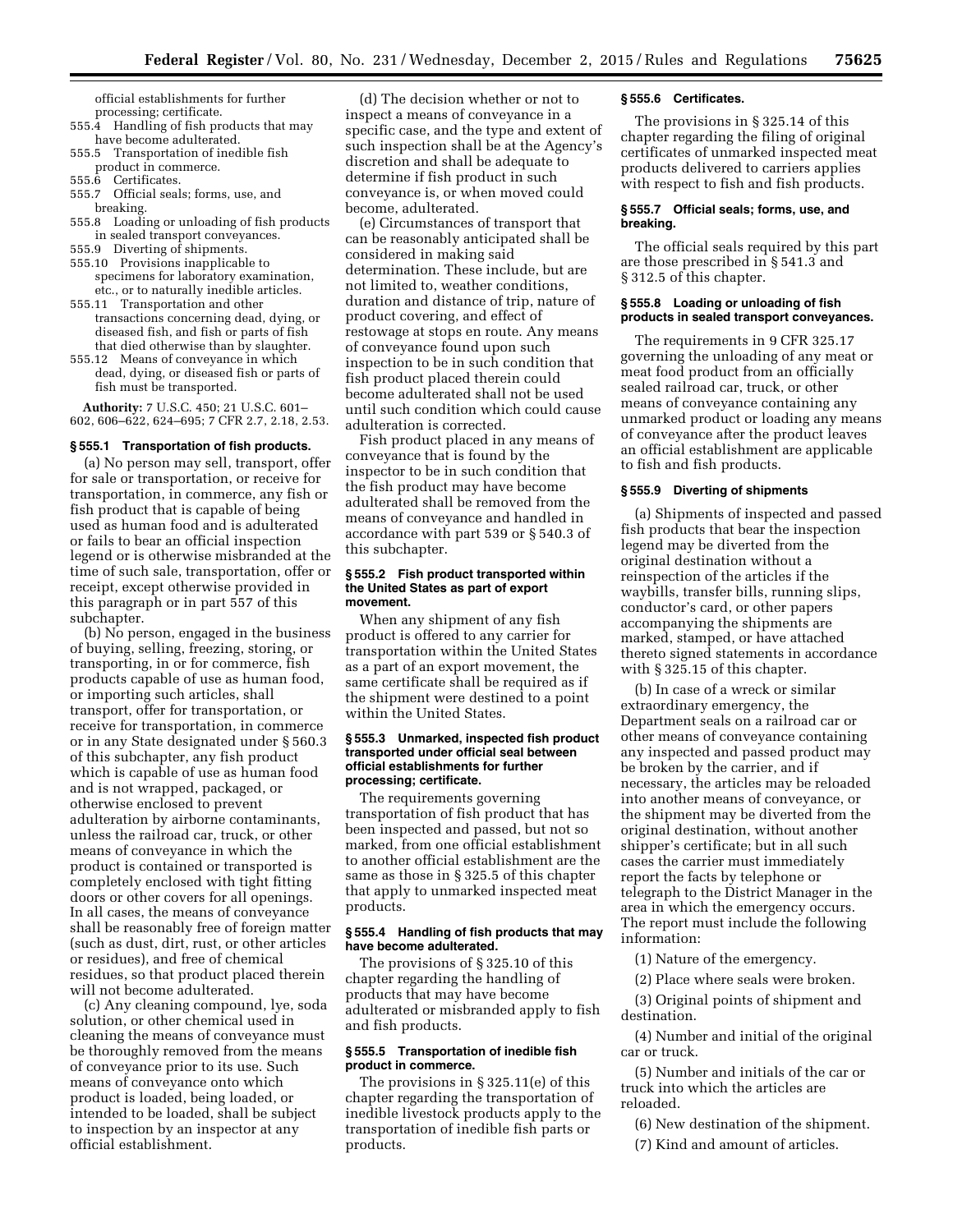#### **§ 555.10 Provisions inapplicable to specimens for laboratory examination, etc., or to naturally inedible articles.**

The provisions of this part do not apply:

(a) To specimens of product sent to or by the Department of Agriculture or divisions thereof in Washington, DC, or elsewhere, for laboratory examination, exhibition purposes, or other official use;

(b) To material released for educational, research, and other nonfood purposes, as prescribed in § 540.2 of this subchapter;

(c) To tissues for use in preparing pharmaceutical, organotherapeutic, or technical products and not used for human food, as described in § 540.2 of this subchapter;

(d) To material or specimens of product for laboratory examination, research, or other nonhuman food purposes, when authorized by the Administrator, and under conditions prescribed by him in specific cases; and

(e) To articles that are naturally inedible by humans.

#### **§ 555.11 Transportation and other transactions concerning dead, dying, or diseased fish, and fish or parts of fish that died otherwise than by slaughter.**

No person engaged in the business of buying, selling, or transporting in commerce, or importing any dead, dying, or diseased fish or parts of fish that died otherwise than by slaughter shall:

(a) Sell, transport, offer for sale or transportation, or receive for transportation, in commerce, any dead, dying, or diseased fish or parts of fish that died otherwise than by slaughter, unless the fish and parts are consigned and delivered, without avoidable delay, to establishments of animal food manufacturers, renderers, or collection stations that are registered as required by part 550 of this subchapter, or to official establishments that operate under Federal inspection, or to establishments that operate under a State or Territorial inspection system approved by FSIS as one that imposes requirements at least equal to the Federal requirements for purposes of section 301(c) of the Act;

(b) Buy in commerce or import any dead, dying, or diseased fish or parts of fish that died otherwise than by slaughter, unless he is an animal food manufacturer or renderer and is registered as required by part 550 of this subchapter, or is the operator of an establishment inspected as required by paragraph (a) of this section and such fish or parts of fish are to be delivered to establishments eligible to receive them under paragraph (a) of this section;

(c) Unload en route to any establishment eligible to receive them under paragraph (a) of this section, any dead, dying, or diseased fish or parts of fish that died otherwise than by slaughter, which are transported in commerce or imported by any such person: *Provided,* That any such dead, dying, or diseased fish, or parts of fish may be unloaded from a means of conveyance en route where necessary in case of a wreck or otherwise extraordinary emergency, and may be reloaded into another means of conveyance; but in all such cases, the carrier must immediately report the facts by telephone or other electrical or electronic means to the Office of Investigation, Enforcement and Audit, Food Safety and Inspection Service, U.S. Department of Agriculture, Washington, DC 20250.

(d) Load into any means of conveyance containing any dead, dying, or diseased fish, or parts of fish that died otherwise than by slaughter, while in the course of importation or other transportation in commerce any fish or parts of fish not within the foregoing description or any other products or other commodities.

# **§ 555.12 Means of conveyance in which dead, dying, or diseased fish or parts of fish must be transported.**

All vehicles and other means of conveyance used by persons subject to § 555.11 for transporting in commerce or importing, any dead, dying, or diseased fish or parts of fish that died otherwise by slaughter must be leak proof and so constructed and equipped as to permit thorough cleaning and sanitizing. The means of conveyance used in conveying the fish or parts of fish must be cleaned and disinfected before being used in the transportation of any product intended for use as human food. The cleaning procedure must include the complete removal from the means of conveyance of any fluid, parts, or product of dead, dying, or diseased fish and the thorough application of a disinfectant approved by the Administrator to the interior surfaces of the cargo space.

### **PART 557—IMPORTATION**

- Sec.<br>557.1 Definitions; application of provisions.
- 557.2 Eligibility of foreign countries for importation of fish and fish products into the United States.
- 557.3 No fish or fish product to be imported without compliance with applicable regulations.
- 557.4 Imported fish and fish products; foreign certificates required.
- 557.5 Importer to make application for inspection of fish and fish products for entry.
- 557.6 Fish and fish products for importation; program inspection, time and place; application for approval of facilities as official import inspection establishment; refusal or withdrawal of approval; official numbers.
- 557.7 Products for importation; movement prior to inspection; handling; bond; assistance.
- 557.8 Import fish and fish products; equipment and means of conveyance used in handling to be maintained in sanitary condition.
- 557.9 [Reserved]
- 557.10 Samples; inspection of
- consignments; refusal of entry; marking. 557.11 Receipts to importers for import fish
- and fish products samples. 557.12 Foreign canned or packaged fish and fish products bearing trade labels; sampling and inspection.
- 557.13 Foreign fish and fish products offered for importation; reporting of findings to Customs.
- 557.14 Marking of fish products and labeling of immediate containers thereof for importation.
- 557.15 Outside containers of foreign products; marking and labeling; application of official inspection legend.
- 557.16 Small importations for importer's own consumption; requirements.
- 557.17 Returned U.S. inspected and marked fish and fish products.
- 557.18 Fish and fish products offered for entry and entered to be handled and transported as domestic; exception.
- 557.19 Specimens for laboratory examination and similar purposes.
- 557.20–557.23 [Reserved]
- 557.24 Appeals; how made.
- 557.25 Disposition procedures for fish and fish product condemned or ordered destroyed under import inspection.
- 557.26 Official import inspection marks and devices.

**Authority:** 21 U.S.C. 601–602, 606–622, 624–695; 7 CFR 2.7, 2.18, 2.53.

# **§ 557.1 Definitions; application of provisions.**

(a) When used in this part, the following terms shall be construed to mean:

(1) *Import.* To bring within the territorial limits of the United States whether that arrival is accomplished by land, air, or water.

(2) *Offer for entry.* Presentation of the imported product by the importer to the Program for reinspection.

(3) *Entry.* The point at which imported product offered for entry receives reinspection and is marked with the official mark of inspection in accordance with § 557.26 of this subchapter.

(b) The provisions of this part shall apply to fish and fish products that are capable of use as human food. Compliance with the conditions for importation of products under this part does not excuse the need for compliance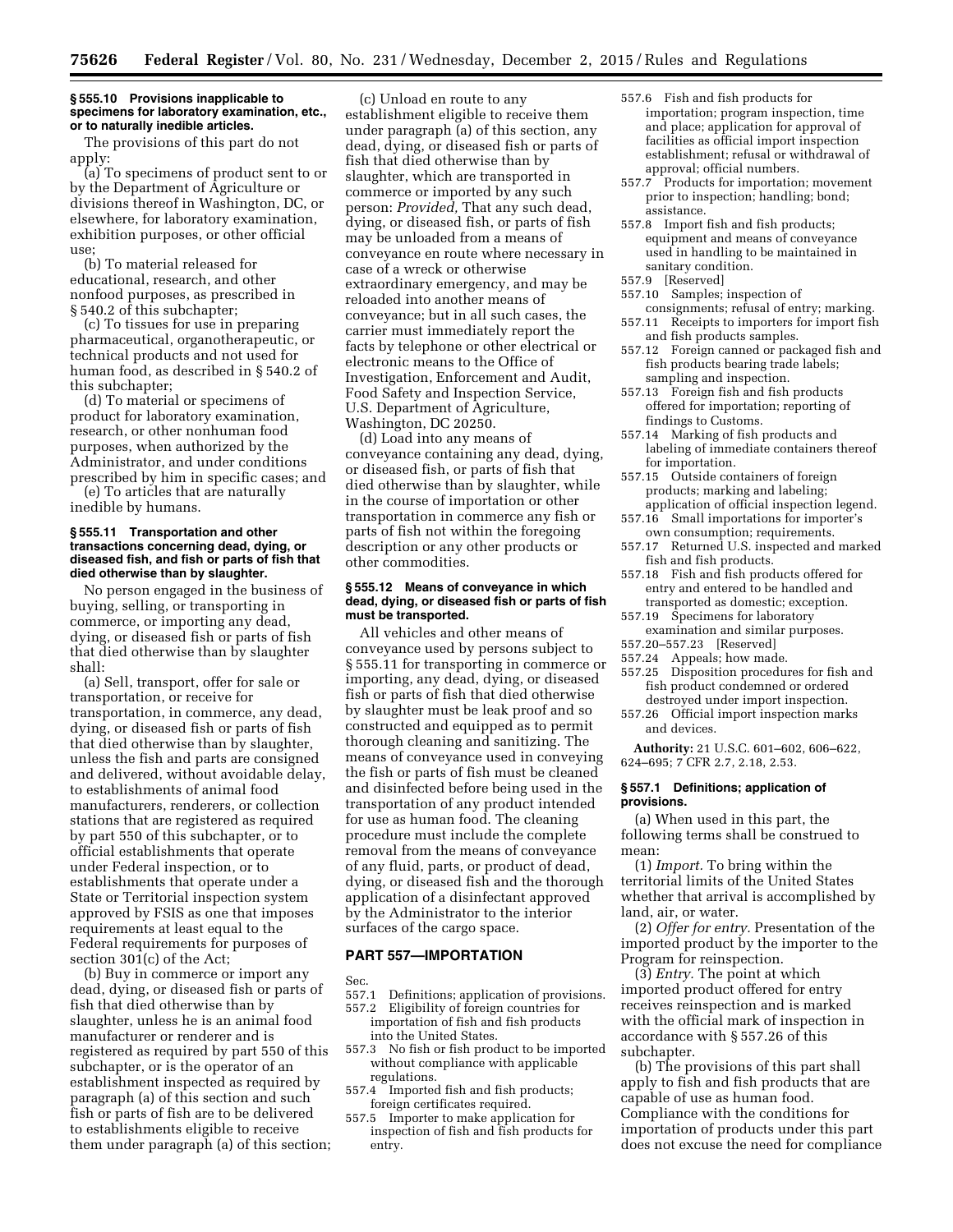with applicable requirements under other laws, including the provisions in part 94 of chapter I of this title.

#### **§ 557.2 Eligibility of foreign countries for importation of fish and fish products into the United States.**

(a) The requirements in 9 CFR 327.2(a)(1), (a)(2)(i), (a)(2)(ii)(C)–(I), (a)(2)(iii)–(iv), and (a)(3), for determining the acceptability of foreign meat inspection systems for the importation of meat and meat food products into the United States, apply in determining the acceptability of foreign fish inspection systems for the importation of fish and fish products into the United States. In determining the acceptability of these systems, the Agency will evaluate the manner in which they take into account the conditions under which fish are raised and transported to a processing establishment.

(b)(1) It has been determined that fish and fish products from the following countries covered by foreign inspection certificates of the country of origin as required by § 557.4, are eligible under the regulations in this subchapter for entry into the United States after inspection and marking as required by the applicable provisions of this part: (None listed as of December 2, 2015).

(2) Persons interested in having the most recent list of eligible countries and establishments may contact the Office of Policy and Program Development, Food Safety and Inspection Service, U.S. Department of Agriculture, Washington, DC 20250.

### **§ 557.3 No fish or fish product to be imported without compliance with applicable regulations.**

No fish or fish product offered for importation from any foreign country shall be admitted into the United States if it is adulterated or misbranded or does not comply with all the requirements of this subchapter that would apply to it if it were a domestic product.

# **§ 557.4 Imported fish and fish products; foreign certificates required.**

(a) Except as provided in § 557.16, each consignment containing any fish or fish products consigned to the United States from a foreign country must be accompanied by an electronic foreign inspection certificate or a paper foreign inspection certificate for fish and fish products. The certificate must have been issued by an official of the foreign government agency responsible for the inspection and certification.

(b) An official of the foreign government must certify that any fish or fish product described on any official

certificate was produced in accordance with the regulatory requirements in § 557.2.

(c) The electronic foreign inspection certification must be in English, be transmitted directly to FSIS before the product's arrival at the official import inspection establishment, and be available to import inspection personnel.

(d) The paper foreign inspection certificate must accompany each consignment; be submitted to import inspection personnel at the official import inspection establishment; be in English; bear the official seal of the foreign government responsible for the inspection of the product, and the name, title, and signature of the official authorized to issue inspection certificates for products imported to the United States.

(e) The electronic foreign inspection certification and paper foreign inspection certificate must contain:

(1) The date;

(2) The foreign country of export and the producing foreign establishment number;

(3) The species used to produce the product and the source country and foreign establishment number, if the source materials originate from a country other than the exporting country;

(4) The product's description, including the process category, the product category, and the product group;

(5) The name and address of the importer or consignee;

(6) The name and address of the exporter or consignor;

(7) The number of units (pieces or containers) and the shipping or identification;

(8) The net weight of each lot;

(9) Any additional information the Administrator requests to determine whether the product is eligible to be imported into the United States.

#### **§ 557.5 Importer to make application for inspection of fish and fish products for entry.**

(a) Applicants must submit an import inspection application, to apply for the inspection of any product offered for entry. Applicants may apply for inspection using a paper or electronic application form.

(b) Import inspection applications for each consignment must be submitted, electronically or on paper, to FSIS in advance of the shipment's arrival at the official import establishment where the product will be reinspected, but no later than when the entry is filed with U.S. Customs and Border Protection.

(c) The provisions of this section do not apply to products that are exempted from inspection by §§ 557.16 and 557.17.

**§ 557.6 Fish and fish products for importation; program inspection, time and place; application for approval of facilities as official import inspection establishment; refusal or withdrawal of approval; official numbers.** 

(a)(1) Except as provided in §§ 557.16 and 557.17, all fish and fish products offered for entry from any foreign country shall be reinspected by a Program inspector before they shall be allowed entry into the United States.

(2) Every lot of product shall routinely be given visual inspection by a Program import inspector for appearance and condition, and checked for certification and label compliance.

(3) The electronic inspection system will be consulted for reinspection instructions. The electronic inspection system will assign reinspection levels and procedures based on established sampling plans and established product and plant history.

(4) When the inspector deems it necessary, the inspector may sample and inspect lots not designated by the electronic system.

(b) Fish and fish products required by this part to be inspected must be inspected only at an official establishment or at an official import inspection establishment approved by the Administrator as provided in this section.

(c) Owners or operators of establishments, other than official establishments, who want to have import inspections made at their establishments, shall apply to the Administrator for approval of their establishments for such purpose. Application must be made on a form furnished by the Program, Food Safety and Inspection Service, U.S. Department of Agriculture, Washington, DC 20250, and must include all information called for by that form.

(d) Approval for Federal import inspection must be in accordance with §§ 304.1 and 304.2 of this chapter. Also, before approval is granted, the establishment must have developed written Sanitation Standard Operating Procedures in accordance with part 416 of this chapter.

(e) Owners or operators of establishments at which import inspections of product are to be made shall furnish adequate sanitary facilities and equipment for examination of such product. The requirements of §§ 307.1, 307.2(b), (d), (f), (h), (k), and (l) and 416.1 through 416.6 of this chapter shall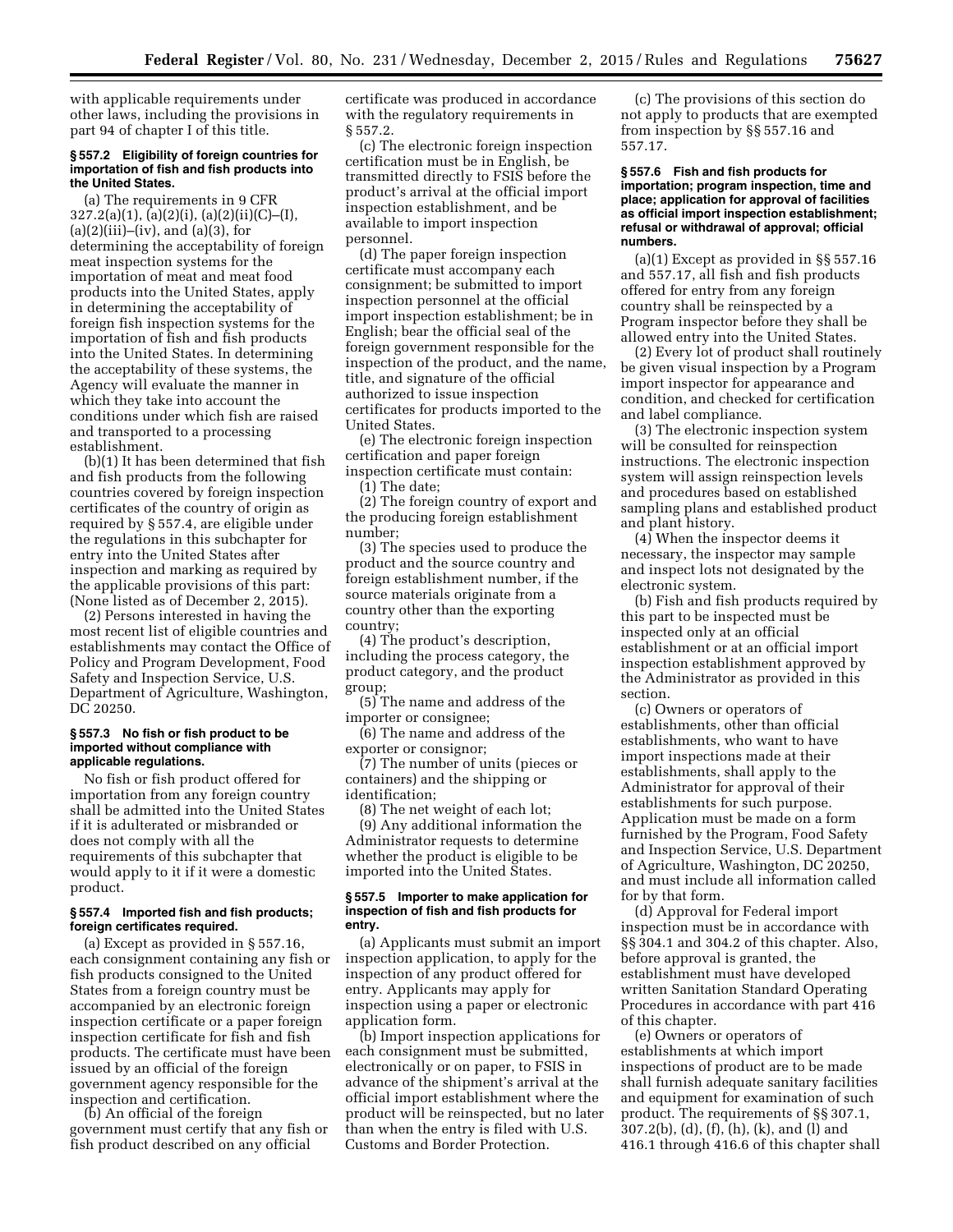apply as conditions for approval of establishments as official import inspection establishments to the same extent and in the same manner as they apply with respect to official establishments.

(f) The Administrator is authorized to approve any establishment as an official import inspection establishment, provided that an application has been filed in accordance with the requirements of paragraphs (c) and (d) of this section and he determines that such establishment meets the requirements under paragraph (e) of this section. Any application for inspection under this section may be denied or refused in accordance with the rules of practice in part 500 of this chapter.

(g) Approval of an official import inspection establishment may be withdrawn in accordance with applicable rules of practice if it is determined that the sanitary conditions are such that the product is rendered adulterated, that such action is authorized by section 21(b) of the Federal Water Pollution Control Act, as amended (84 Stat. 91), or that the requirements of paragraph (e) of this section were not complied with. Approval may be withdrawn in accordance with section 401 of the Act and applicable rules of practice.

(h) A special official number shall be assigned to each official import inspection establishment. Such number shall be used to identify all products inspected and passed for entry at the establishment.

(i) A product examination must be made, as provided in paragraph (a) of this section, of a foreign fish or fish product, including defrosting if necessary to determine its condition. Inspection standards for foreign chilled fresh or frozen fresh fish shall be the same as those used for domestic fish or fish products. Samples may be collected at no cost to FSIS and submitted to an FSIS laboratory for analysis (See § 557.18).

(j) Imported canned products are required to be sound, healthful, properly labeled, wholesome, and otherwise not adulterated at the time the products are offered for importation into the United States. Provided other requirements of this part are met, the determination of the acceptability of the product and the condition of the containers shall be based on the results of an examination of a statistical sample drawn from the consignment as provided in paragraph (a) of this section. If the inspector determines, on the basis of the sample examination, that the product does not meet the requirements of the Act and regulations

thereunder, the consignment shall be refused entry. However, a consignment rejected for container defects but otherwise acceptable may be reoffered for inspection under the following conditions:

(1) If the defective containers are not indicative of an unsafe and unstable product as determined by the Administrator;

(2) If the number and kinds of container defects found in the original sample do not exceed the limits specified for this purpose in FSIS guidelines; and

(3) If the defective containers in the consignment have been sorted out and exported or destroyed under the supervision of an inspector.

(k) Program inspectors or Customs officers at border or seaboard ports shall report the sealing of cars, trucks, or other means of conveyance, and the sealing or identification of containers of foreign product to Program personnel at points where such product is to be inspected.

(l) Representative samples of canned product designated by the Administrator in instructions to inspectors shall be incubated under supervision of such inspectors in accordance with § 318.309(d)(1)(ii),  $(d)(1)(iii), (d)(1)(iv)(c), (d)(1)(v),$  $(d)(1)(\n \n \text{vii})$  and  $(d)(1)(\n \text{viii})$  of this chapter. The importer or his/her agent shall provide the necessary incubation facilities in accordance with § 318.309(d)(1)(i) of this chapter.

(m) Sampling plans and acceptance levels as prescribed in paragraphs (j) and (l) of this section may be obtained, upon request, from the Office of Field Operations, Food Safety and Inspection Service, U.S. Department of Agriculture, Washington, DC 20250.

#### **§ 557.7 Products for importation; movement prior to inspection; handling; bond; assistance.**

The requirements in 9 CFR 327.7 respecting the movement or conveyance from any port, or delivery to the consignee, of any product required to be inspected under part 327, apply to fish and fish products.

# **§ 557.8 Import fish and fish products; equipment and means of conveyance used in handling to be maintained in sanitary condition.**

Compartments of ocean vessels, railroad cars, and other means of conveyance transporting any fish or fish product to the United States, and all trucks, chutes, platforms, racks, tables, tools, utensils, and all other devices used in moving and handling any fish or fish product offered for importation

into the United States, shall be maintained in a sanitary condition.

# **§ 557.9 [Reserved]**

# **§ 557.10 Samples; inspection of consignments; refusal of entry; marking.**

The provisions in 9 CFR 327.10 governing the taking of samples, the inspection of consignments, the refusal of entry, and the controlled prestamping of shipments of meat and meat food products apply with respect to fish and fish products.

# **§ 557.11 Receipts to importers for import fish product samples.**

FSIS will issue to importers official receipts for samples of foreign products collected for laboratory analysis, as provided in § 327.11 of this chapter.

#### **§ 557.12 Foreign canned or packaged fish and fish products bearing trade labels; sampling and inspection.**

Foreign canned or packaged fish and fish products bearing on their immediate containers trade labels that have or have not been approved in accordance with the regulations in § 541.7 of this subchapter are to be sampled and inspected in the same manner as provided by § 327.12 of this chapter for foreign canned meat food products.

### **§ 557.13 Foreign fish and fish products offered for importation; reporting of findings to Customs.**

Program inspectors are to report their findings as to any fish or fish products that have been inspected in accordance with this part in the same manner as that provided by § 327.13 of this chapter for meat products. Fish and fish products that are refused entry are to be handled in the same manner as provided by § 327.13 of this chapter for meat products that are refused entry. Import personnel will identify to the Port Director of U.S. Customs and Border Protection and the Importer of record any products refused entry into the United States.

#### **§ 557.14 Marking of fish and fish products and labeling of immediate containers thereof for importation.**

The regulations in 9 CFR 327.14 governing the marking of meat and meat food products and the labeling of immediate containers of those products for importation apply with respect to fish and fish products.

# **§ 557.15 Outside containers of foreign products; marking and labeling; application of official inspection legend.**

The requirements in 9 CFR 327.15 governing the marking and labeling of outside containers of meat and meat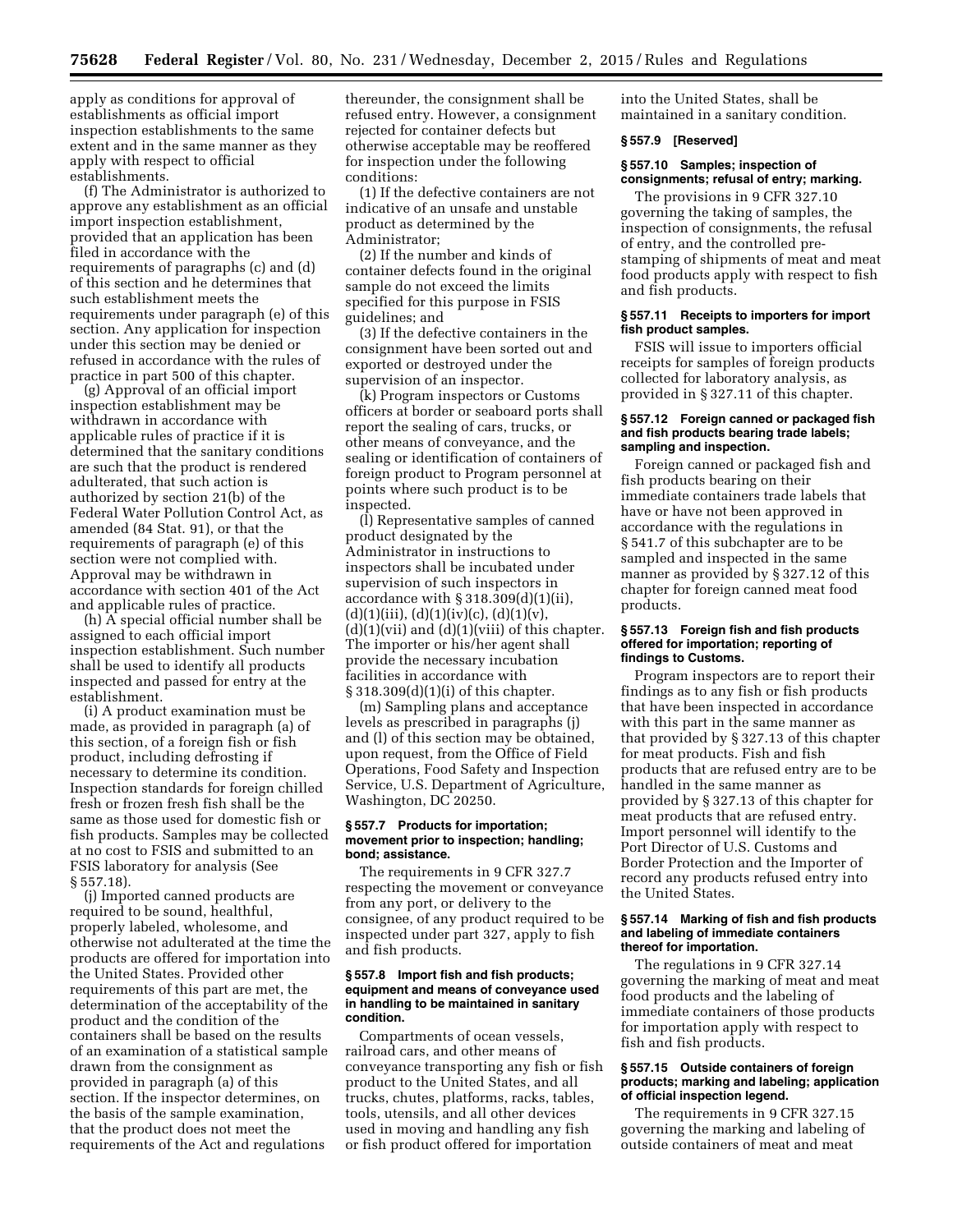food products apply also with respect to fish and fish products.

# **§ 557.16 Small importations for importer's own consumption; requirements.**

The exemption in 9 CFR 327.16 for small importations of meat or meat food products for the importer's own consumption applies with respect to fish or fish products.

# **§ 557.17 Returned U.S. inspected and marked fish and fish products.**

U.S. inspected and passed and so marked fish products exported to and returned from foreign countries will be admitted into the United States without compliance with this part upon notification of and approval by the Assistant Administrator, Office of Field Operations, Food Safety and Inspection Service, U.S. Department of Agriculture, Washington, DC 20250, in specific cases.

# **§ 557.18 Fish or fish products offered for entry and entered to be handled and transported as domestic; exception.**

The regulations in 9 CFR 327.18 governing the offer for entry into the United States of meat and meat food products apply with respect to fish and fish products. Products that fail to meet these regulatory requirements are subject to penalties as administered by the U.S. Port Director of Customs and Border Protection. Likewise, the products may be subject to detention and to being proceeded against as determined by the Administrator.

# **§ 557.19 Specimens for laboratory examination and similar purposes.**

Importation of fish or fish product samples for trade show exhibition, laboratory examination, research, evaluative testing, trade show exhibition, or other scientific purposes are subject to the same conditions as imported meat or meat product specimens under § 327.19 of this chapter.

# **§ 557.20–557.23 [Reserved]**

#### **§ 557.24 Appeals; how made.**

An appeal from a decision of any Program employee is to be made as provided by 9 CFR 327.24.

# **§ 557.25 Disposition procedures for fish and fish products condemned or ordered destroyed under import inspection.**

Disposition procedures for condemned fish or fish products ordered destroyed under import inspection are as those for carcasses, parts, meat, and meat food products under 9 CFR 327.25.

# **§ 557.26 Official import inspection marks and devices.**

The official inspection legend and other marks to be applied to imported fish and fish products are as required by 9 CFR 327.26 for meat food products prepared from cattle, sheep, swine, and goats.

# **PART 559—DETENTION, SEIZURE, CONDEMNATION**

Sec.

559.1 Fish and other articles subject to administrative detention.

559.2 Articles or fish subject to judicial seizure and condemnation.

559.3 Criminal offenses.

**Authority:** 7 U.S.C. 450; 21 U.S.C. 601– 602, 606–622, 624–695; 7 CFR 2.7, 2.18, 2.53.

# **§ 559.1 Fish and other articles subject to administrative detention.**

The provisions of 9 CFR 329.1 through 329.5 governing the administrative detention of carcasses, parts, meat, and meat food products of livestock apply also with respect to the carcasses, parts, and products of fish.

## **§ 559.2 Articles or fish subject to judicial seizure and condemnation.**

The provisions of 9 CFR 329.6 through 329.8 governing the judicial seizure and condemnation of carcasses, parts, meat, and meat food products of livestock apply also with respect to the carcasses, parts, and products of fish.

#### **§ 559.3 Criminal offenses.**

The criminal provisions of the Act apply with respect to the inspection of fish and fish products as they do with respect to the inspection of other food products subject to the Act.

# **PART 560—STATE-FEDERAL, FEDERAL-STATE COOPERATIVE AGREEMENTS; STATE DESIGNATIONS**

Sec.

- 560.1 Cooperation with States and Territories.
- 560.2 Cooperation of States in Federal programs.
- 560.3 Cooperation of States for the Interstate Shipment of Fish and Fish Products.

560.4 Designation of States under the Federal Meat Inspection Act.

**Authority:** 7 U.S.C. 450; 21 U.S.C. 601– 602, 606–622, 624–695; 7 CFR 2.7, 2.18, 2.53.

### **§ 560.1 Cooperation with States and Territories.**

The provisions in § 321.1 of this chapter authorizing the Administrator to cooperate with any State (including Puerto Rico) or any organized Territory in developing and administering a meat inspection program for the State or

Territory apply with respect to fish and fish products inspection.

# **§ 560.2 Cooperation of States in Federal programs.**

Under the ''Talmadge-Aiken Act'' of September 28, 1962 (7 U.S.C. 450), the Administrator is authorized to utilize employees and facilities of any State in carrying out Federal functions under the FMIA, including functions relating to the inspection of fish and fish products. A cooperative program for this purpose is called a Federal-State program.

# **§ 560.3 Cooperation of States for the Interstate Shipment of Fish and Fish Products.**

The provisions in § 321.3 authorizing the Administrator to coordinate with States that have meat inspection programs as provided in § 321.1 of this chapter to select certain establishments operating under these programs to participate in a cooperative program to ship products in interstate commerce apply with respect to fish and fish products inspection.

# **§ 560.4 Designation of States under the Federal Meat Inspection Act.**

The requirements in part 331 of this chapter apply with respect to fish and fish products inspection, including:

(a) The requirements in 9 CFR 331.3 governing the designation of States for Federal inspection under section 301(c) of the Act (21 U.S.C. 661(c));

(b) The requirements in 9 CFR 331.5 governing the designation under section 301(c) of the Act of establishments whose operations would clearly endanger the public health; and

(c) The requirements in 9 CFR 331.6 governing the designation of States under section 205 of the Act.

# **PART 561—RULES OF PRACTICE**

Sec.

- 561.1 Rules of practice governing inspection actions.
- 561.2 Rules of practice governing proceedings under the Federal Meat Inspection Act.

**Authority:** 7 U.S.C. 450; 21 U.S.C. 601– 602, 606–622, 624–695; 7 CFR 2.7, 2.18, 2.53.

# **§ 561.1 Rules of practice governing inspection actions.**

The rules of practice in part 500 of this chapter, governing inspection actions taken by FSIS with respect to establishments and products, apply to actions taken with respect to fish slaughter, fish processing, fish, and fish products regulated under this subchapter.